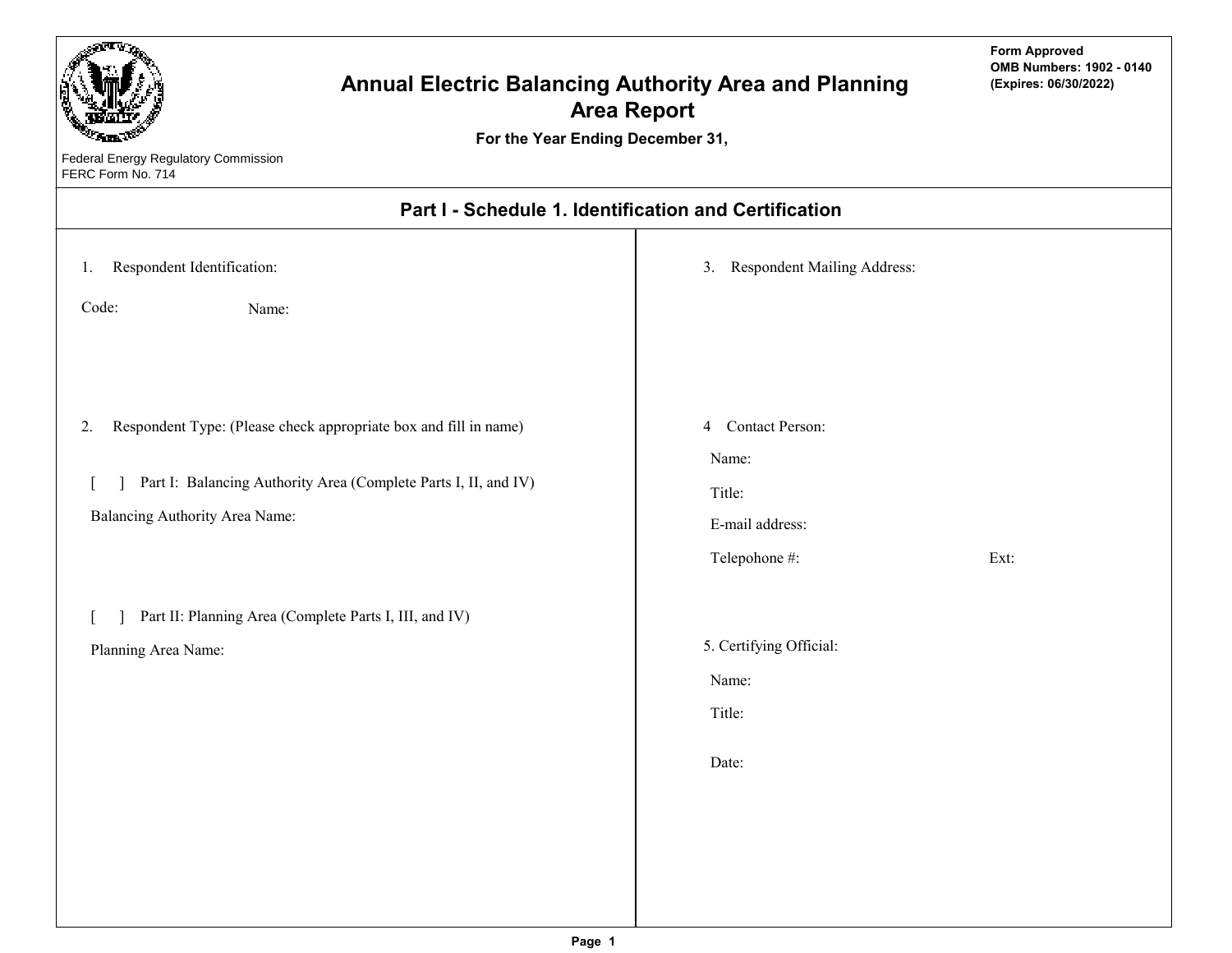|                                                     | Federal Energy Regulatory Commission<br>FERC Form No. 714             | <b>Annual Electric Balancing Authority Area and Planning</b><br><b>Area Report</b>                                                                                                                                                                                                                                                                                                                                                                                                                                                                                                                                                                                                                                                                                                                                                    | Utility Code:<br><b>Utility Name:</b>                                                                      |                                                                                                                             |
|-----------------------------------------------------|-----------------------------------------------------------------------|---------------------------------------------------------------------------------------------------------------------------------------------------------------------------------------------------------------------------------------------------------------------------------------------------------------------------------------------------------------------------------------------------------------------------------------------------------------------------------------------------------------------------------------------------------------------------------------------------------------------------------------------------------------------------------------------------------------------------------------------------------------------------------------------------------------------------------------|------------------------------------------------------------------------------------------------------------|-----------------------------------------------------------------------------------------------------------------------------|
|                                                     |                                                                       | For the Year Ending December 31,                                                                                                                                                                                                                                                                                                                                                                                                                                                                                                                                                                                                                                                                                                                                                                                                      |                                                                                                            |                                                                                                                             |
|                                                     |                                                                       | Part II - Schedule 1. Generating Plants Included in Reporting Balancing Authority Area                                                                                                                                                                                                                                                                                                                                                                                                                                                                                                                                                                                                                                                                                                                                                |                                                                                                            |                                                                                                                             |
|                                                     | footnote. Refer to the Form 714 instructions for specific guidelines. | Under the name of its operating electric utility, list all generating plants (1) within the respondent's balancing authority area which are controlled, metered or for which the required information is<br>otherwise available to balancing authority area operators and (2) dynamically scheduled plants or units outside the balancing authority area. Specifically identify dynamically scheduled plants. Report<br>only plant totals with generators in an operating or standby status. Provide totals for columns (d) and (e) as a last line. The total in column (d) should equal the value in column (c) on Schedule 2 for the<br>month of the annual peak demand. The total in column (e) should equal the value in column (f) on Schedule 3 for the month of the annual peak demand. Any differences must be explained in a |                                                                                                            |                                                                                                                             |
| Line<br>No<br>(a)<br>$\mathbf{1}$<br>$\overline{2}$ | <b>Electric Utility Name</b><br>(b)                                   | <b>Plant Name</b><br>(c)                                                                                                                                                                                                                                                                                                                                                                                                                                                                                                                                                                                                                                                                                                                                                                                                              | Plant Available Capacity at the<br>Hour of the Annual Peak Demand<br>on Net Energy for Load<br>(MW)<br>(d) | Integrated Net Load on the Plant<br>at the Hour of the Annual Peak<br>Demand Based on Net Energy<br>for Load<br>(MW)<br>(e) |
| 3                                                   |                                                                       |                                                                                                                                                                                                                                                                                                                                                                                                                                                                                                                                                                                                                                                                                                                                                                                                                                       |                                                                                                            |                                                                                                                             |
| $\overline{4}$                                      |                                                                       |                                                                                                                                                                                                                                                                                                                                                                                                                                                                                                                                                                                                                                                                                                                                                                                                                                       |                                                                                                            |                                                                                                                             |
| 5                                                   |                                                                       |                                                                                                                                                                                                                                                                                                                                                                                                                                                                                                                                                                                                                                                                                                                                                                                                                                       |                                                                                                            |                                                                                                                             |
| 6<br>$\overline{7}$                                 |                                                                       |                                                                                                                                                                                                                                                                                                                                                                                                                                                                                                                                                                                                                                                                                                                                                                                                                                       |                                                                                                            |                                                                                                                             |
| 8                                                   |                                                                       |                                                                                                                                                                                                                                                                                                                                                                                                                                                                                                                                                                                                                                                                                                                                                                                                                                       |                                                                                                            |                                                                                                                             |
| 9                                                   |                                                                       |                                                                                                                                                                                                                                                                                                                                                                                                                                                                                                                                                                                                                                                                                                                                                                                                                                       |                                                                                                            |                                                                                                                             |
| 10                                                  |                                                                       |                                                                                                                                                                                                                                                                                                                                                                                                                                                                                                                                                                                                                                                                                                                                                                                                                                       |                                                                                                            |                                                                                                                             |
| 11                                                  |                                                                       |                                                                                                                                                                                                                                                                                                                                                                                                                                                                                                                                                                                                                                                                                                                                                                                                                                       |                                                                                                            |                                                                                                                             |
| 12                                                  |                                                                       |                                                                                                                                                                                                                                                                                                                                                                                                                                                                                                                                                                                                                                                                                                                                                                                                                                       |                                                                                                            |                                                                                                                             |
| 13                                                  |                                                                       |                                                                                                                                                                                                                                                                                                                                                                                                                                                                                                                                                                                                                                                                                                                                                                                                                                       |                                                                                                            |                                                                                                                             |
| 14                                                  |                                                                       |                                                                                                                                                                                                                                                                                                                                                                                                                                                                                                                                                                                                                                                                                                                                                                                                                                       |                                                                                                            |                                                                                                                             |
| 15                                                  |                                                                       |                                                                                                                                                                                                                                                                                                                                                                                                                                                                                                                                                                                                                                                                                                                                                                                                                                       |                                                                                                            |                                                                                                                             |
| 16                                                  |                                                                       |                                                                                                                                                                                                                                                                                                                                                                                                                                                                                                                                                                                                                                                                                                                                                                                                                                       |                                                                                                            |                                                                                                                             |
| $17$                                                |                                                                       |                                                                                                                                                                                                                                                                                                                                                                                                                                                                                                                                                                                                                                                                                                                                                                                                                                       |                                                                                                            |                                                                                                                             |
| 18                                                  |                                                                       |                                                                                                                                                                                                                                                                                                                                                                                                                                                                                                                                                                                                                                                                                                                                                                                                                                       |                                                                                                            |                                                                                                                             |
| 19                                                  |                                                                       |                                                                                                                                                                                                                                                                                                                                                                                                                                                                                                                                                                                                                                                                                                                                                                                                                                       |                                                                                                            |                                                                                                                             |
| 20                                                  |                                                                       |                                                                                                                                                                                                                                                                                                                                                                                                                                                                                                                                                                                                                                                                                                                                                                                                                                       |                                                                                                            |                                                                                                                             |
| 21                                                  |                                                                       |                                                                                                                                                                                                                                                                                                                                                                                                                                                                                                                                                                                                                                                                                                                                                                                                                                       |                                                                                                            |                                                                                                                             |
| 22                                                  |                                                                       |                                                                                                                                                                                                                                                                                                                                                                                                                                                                                                                                                                                                                                                                                                                                                                                                                                       |                                                                                                            |                                                                                                                             |
| 23                                                  |                                                                       |                                                                                                                                                                                                                                                                                                                                                                                                                                                                                                                                                                                                                                                                                                                                                                                                                                       |                                                                                                            |                                                                                                                             |
| 24                                                  |                                                                       |                                                                                                                                                                                                                                                                                                                                                                                                                                                                                                                                                                                                                                                                                                                                                                                                                                       |                                                                                                            |                                                                                                                             |
| 25                                                  |                                                                       |                                                                                                                                                                                                                                                                                                                                                                                                                                                                                                                                                                                                                                                                                                                                                                                                                                       |                                                                                                            |                                                                                                                             |
|                                                     |                                                                       | <b>TOTAL</b>                                                                                                                                                                                                                                                                                                                                                                                                                                                                                                                                                                                                                                                                                                                                                                                                                          |                                                                                                            |                                                                                                                             |
|                                                     |                                                                       |                                                                                                                                                                                                                                                                                                                                                                                                                                                                                                                                                                                                                                                                                                                                                                                                                                       |                                                                                                            |                                                                                                                             |

Utility Code: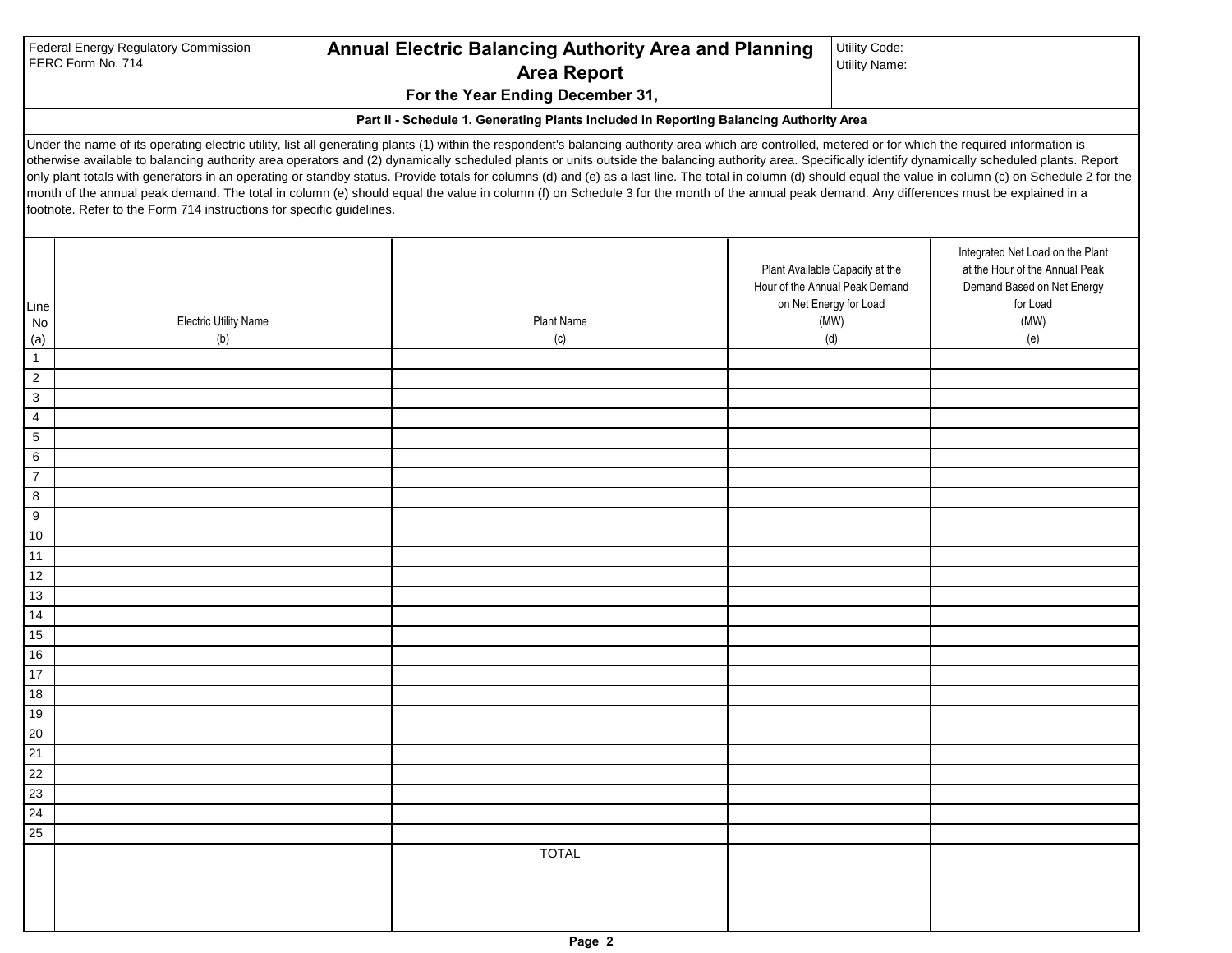Federal Energy Regulatory Commission FERC Form No. 714

# **Annual Electric Balancing Authority Area and Planning Area Report**

**For the Year Ending December 31,** 

Utility Code:

Utility Name:

## **Part II - Schedule 2. Balancing Authority Area Monthly Capabilities at Time of Monthly Peak Demand**

The peak demand and other terms used in this schedule are defined in the Form 714 instructions. Please first read the instructions, then complete this Schedule. The value in column (c) for the month of the annual peak demand should equal the total in column (d) in Schedule 1. Any difference must be explained in a footnote.

|                   |                |                                        |                                               |                                                    |                                                                  | Net Capability at the Time of the Monthly Peak Demand, Based on Balancing Authority Area Area Net Energy For Load (NEL) |                                                                                 |                              |                                                         |
|-------------------|----------------|----------------------------------------|-----------------------------------------------|----------------------------------------------------|------------------------------------------------------------------|-------------------------------------------------------------------------------------------------------------------------|---------------------------------------------------------------------------------|------------------------------|---------------------------------------------------------|
|                   |                |                                        |                                               | Net Capability from Plants Reported on Schedule II |                                                                  |                                                                                                                         | External to the Balancing Authority<br>Area Net Unit or Firm Capability<br>(MW) |                              |                                                         |
|                   |                |                                        |                                               | Unavailable Capability Due to:                     |                                                                  |                                                                                                                         |                                                                                 |                              |                                                         |
| Line<br>No<br>(a) | Month<br>(b)   | Available<br>Capability<br>(MW)<br>(c) | Planned<br>Outage and Derating<br>(MW)<br>(d) | Unplanned<br>(MW)<br>(e)                           | Other<br>Outage and Derating Outage and Derating*<br>(MW)<br>(f) | Total<br>$(c + d + e + f)$<br>(MW)<br>(g)                                                                               | Available<br>(MW)<br>(h)                                                        | Not Available<br>(MW)<br>(i) | <b>Total Capability</b><br>$(g + h + i)$<br>(MW)<br>(j) |
| $\mathbf{1}$      | Jan            |                                        |                                               |                                                    |                                                                  |                                                                                                                         |                                                                                 |                              |                                                         |
| $\overline{2}$    | Feb            |                                        |                                               |                                                    |                                                                  |                                                                                                                         |                                                                                 |                              |                                                         |
| $\mathbf{3}$      | Mar            |                                        |                                               |                                                    |                                                                  |                                                                                                                         |                                                                                 |                              |                                                         |
| $\overline{4}$    | Apr            |                                        |                                               |                                                    |                                                                  |                                                                                                                         |                                                                                 |                              |                                                         |
| $\overline{5}$    | May            |                                        |                                               |                                                    |                                                                  |                                                                                                                         |                                                                                 |                              |                                                         |
| $\,6\,$           | Jun            |                                        |                                               |                                                    |                                                                  |                                                                                                                         |                                                                                 |                              |                                                         |
| $\overline{7}$    | Jul            |                                        |                                               |                                                    |                                                                  |                                                                                                                         |                                                                                 |                              |                                                         |
| 8                 | Aug            |                                        |                                               |                                                    |                                                                  |                                                                                                                         |                                                                                 |                              |                                                         |
| $\boldsymbol{9}$  | Sep            |                                        |                                               |                                                    |                                                                  |                                                                                                                         |                                                                                 |                              |                                                         |
| $10\,$            | Oct            |                                        |                                               |                                                    |                                                                  |                                                                                                                         |                                                                                 |                              |                                                         |
| 11                | Nov            |                                        |                                               |                                                    |                                                                  |                                                                                                                         |                                                                                 |                              |                                                         |
|                   | 12 $\vert$ Dec |                                        |                                               |                                                    |                                                                  |                                                                                                                         |                                                                                 |                              |                                                         |
|                   |                |                                        |                                               |                                                    |                                                                  |                                                                                                                         |                                                                                 |                              |                                                         |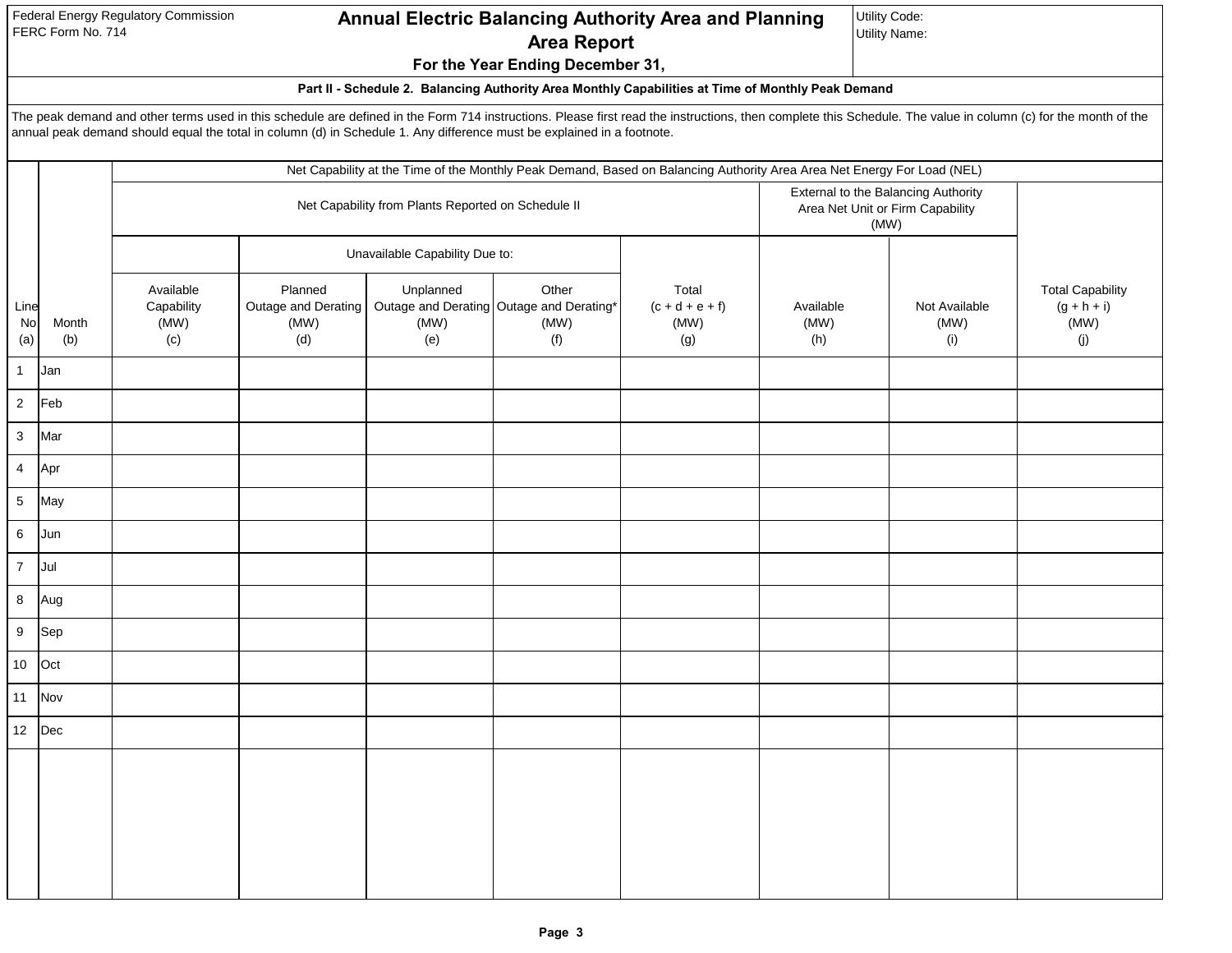Federal Energy Regulatory Commission FERC Form No. 714

## **For the Year Ending December 31, Annual Electric Balancing Authority Area and Planning Area Report**

Utility Code: Utility Name:

## **Part II - Schedule 3. Balancing Authority Area Net Energy for Load and Peak Demand Sources by Month**

Enter the monthly "Net Energy for Load" which is the amount of energy that the balancing authority area requires internally including balancing authority area losses. The total in column (d) should equal the difference in the totals for columns (e) minus (f) on Schedule 5. The value in column (f) for the month of the annual peak demand should equal the total in column (e) in Schedule 1. Any differences must be explained in a footnote. Refer to the Form 714 instructions for specific guidelines.

|                   |              |                                                                      |                                           |                                                  |                                                      |                                          | Peak Demand, Based on Net Energy For Load (NEL) | Balancing Authority Area Area Load Sources at Time of Balancing Authority Area Area Monthly |                                                      |                                          |
|-------------------|--------------|----------------------------------------------------------------------|-------------------------------------------|--------------------------------------------------|------------------------------------------------------|------------------------------------------|-------------------------------------------------|---------------------------------------------------------------------------------------------|------------------------------------------------------|------------------------------------------|
| Line<br>No<br>(a) | Month<br>(b) | <b>Balancing Authority</b><br>Area Net<br>Generation<br>(MWh)<br>(c) | Net Actual<br>Interchange<br>(MWh)<br>(d) | Net Energy for<br>Load (MWh)<br>$(c + d)$<br>(e) | Output of<br><b>Generating Plants</b><br>(MW)<br>(f) | Unit or Firm<br>Purchases<br>(MW)<br>(g) | Unit or Firm<br>Sales<br>(MW)<br>(h)            | Net Non-Firm<br>& Inadvertent<br>(MW)<br>(i)                                                | Monthly<br>Peak Demand<br>(MW)<br>$(f+g-h+i)$<br>(j) | Monthly<br>Minimum<br>Demand (MW)<br>(k) |
| $\overline{1}$    | January      |                                                                      |                                           |                                                  |                                                      |                                          |                                                 |                                                                                             |                                                      |                                          |
| $\sqrt{2}$        | February     |                                                                      |                                           |                                                  |                                                      |                                          |                                                 |                                                                                             |                                                      |                                          |
| $\mathbf{3}$      | March        |                                                                      |                                           |                                                  |                                                      |                                          |                                                 |                                                                                             |                                                      |                                          |
| $\overline{4}$    | April        |                                                                      |                                           |                                                  |                                                      |                                          |                                                 |                                                                                             |                                                      |                                          |
| $\sqrt{5}$        | May          |                                                                      |                                           |                                                  |                                                      |                                          |                                                 |                                                                                             |                                                      |                                          |
| $\,6\,$           | June         |                                                                      |                                           |                                                  |                                                      |                                          |                                                 |                                                                                             |                                                      |                                          |
| $\overline{7}$    | July         |                                                                      |                                           |                                                  |                                                      |                                          |                                                 |                                                                                             |                                                      |                                          |
| $\,8\,$           | August       |                                                                      |                                           |                                                  |                                                      |                                          |                                                 |                                                                                             |                                                      |                                          |
| $\boldsymbol{9}$  | September    |                                                                      |                                           |                                                  |                                                      |                                          |                                                 |                                                                                             |                                                      |                                          |
| 10                | October      |                                                                      |                                           |                                                  |                                                      |                                          |                                                 |                                                                                             |                                                      |                                          |
| 11                | November     |                                                                      |                                           |                                                  |                                                      |                                          |                                                 |                                                                                             |                                                      |                                          |
| 12                | December     |                                                                      |                                           |                                                  |                                                      |                                          |                                                 |                                                                                             |                                                      |                                          |
| 13                | Total        |                                                                      |                                           |                                                  |                                                      |                                          |                                                 |                                                                                             |                                                      |                                          |
|                   |              |                                                                      |                                           |                                                  |                                                      |                                          |                                                 |                                                                                             |                                                      |                                          |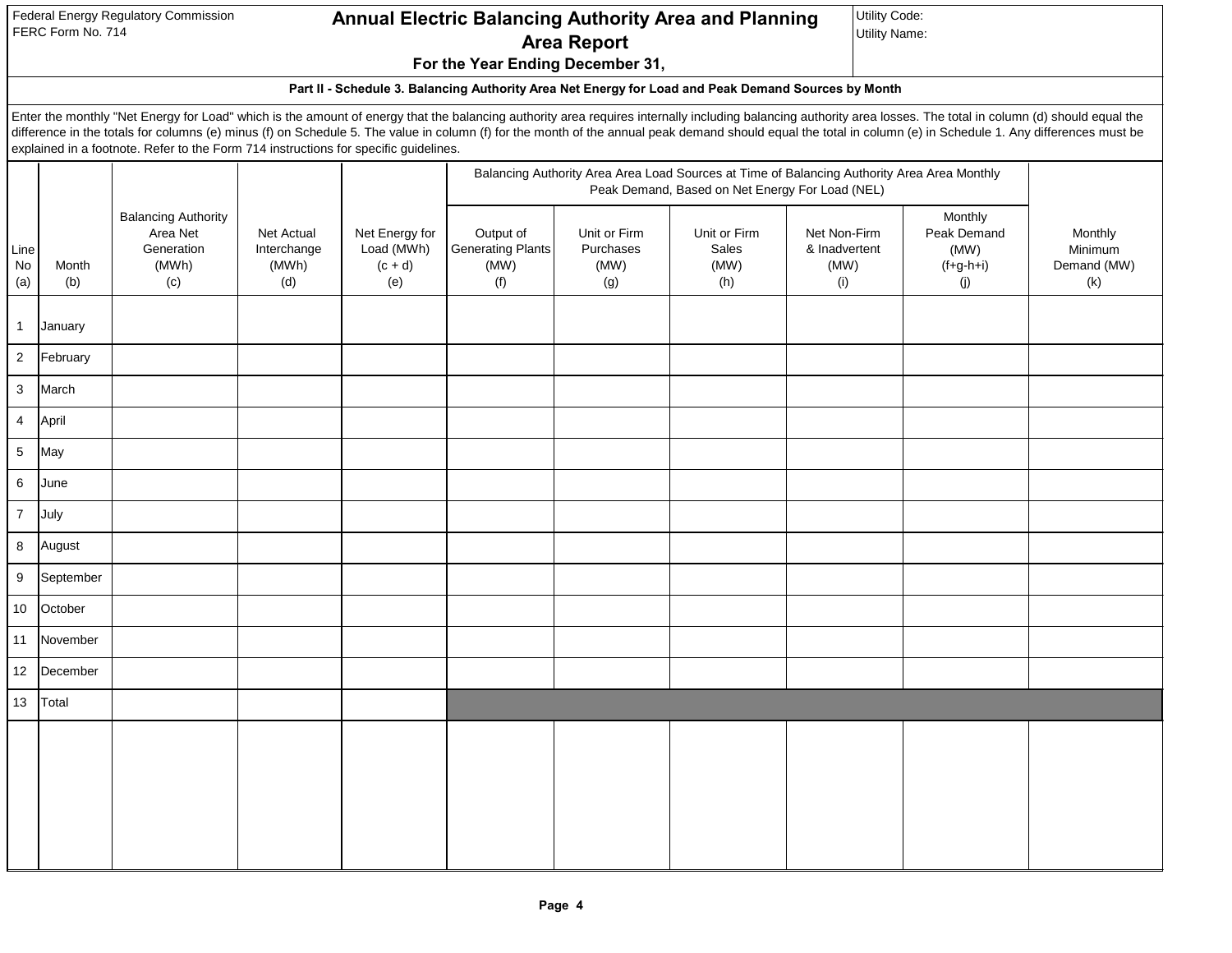|                              | Federal Energy Regulatory Commission<br>FERC Form No. 714                                                                                                                                                                                                                                                                                                           | Annual Electric Balancing Authority Area and Planning<br><b>Area Report</b><br>For the Year Ending December 31, | Utility Code:<br><b>Utility Name:</b> |
|------------------------------|---------------------------------------------------------------------------------------------------------------------------------------------------------------------------------------------------------------------------------------------------------------------------------------------------------------------------------------------------------------------|-----------------------------------------------------------------------------------------------------------------|---------------------------------------|
|                              |                                                                                                                                                                                                                                                                                                                                                                     | Part II - Schedule 4. Adjacent Balancing Authority Area Interconnections                                        |                                       |
|                              | Identify on this schedule: each adjacent balancing authority area with which the respondent balancing authority area is interconnected in column (b), all the interconnection line or bus names with the<br>adjacent balancing authority area in column (c), and the line or bus voltage in column (d). Refer to the Form 714 instructions for specific guidelines. |                                                                                                                 |                                       |
| Line<br>$\mathsf{No}$<br>(a) | Name of Adjacent Balancing Authority Area<br>(b)                                                                                                                                                                                                                                                                                                                    | Balancing Authority Area Interconnection<br>Line or Bus Names<br>(c)                                            | Line or Bus Voltage<br>(kV)<br>(d)    |
| $\mathbf{1}$                 |                                                                                                                                                                                                                                                                                                                                                                     |                                                                                                                 |                                       |
| $\mathbf{2}$                 |                                                                                                                                                                                                                                                                                                                                                                     |                                                                                                                 |                                       |
| 3                            |                                                                                                                                                                                                                                                                                                                                                                     |                                                                                                                 |                                       |
| 4<br>5                       |                                                                                                                                                                                                                                                                                                                                                                     |                                                                                                                 |                                       |
| 6                            |                                                                                                                                                                                                                                                                                                                                                                     |                                                                                                                 |                                       |
| $\overline{7}$               |                                                                                                                                                                                                                                                                                                                                                                     |                                                                                                                 |                                       |
| 8                            |                                                                                                                                                                                                                                                                                                                                                                     |                                                                                                                 |                                       |
| 9                            |                                                                                                                                                                                                                                                                                                                                                                     |                                                                                                                 |                                       |
| $10$<br>11                   |                                                                                                                                                                                                                                                                                                                                                                     |                                                                                                                 |                                       |
| 12                           |                                                                                                                                                                                                                                                                                                                                                                     |                                                                                                                 |                                       |
| 13                           |                                                                                                                                                                                                                                                                                                                                                                     |                                                                                                                 |                                       |
| 14                           |                                                                                                                                                                                                                                                                                                                                                                     |                                                                                                                 |                                       |
| $15\,$                       |                                                                                                                                                                                                                                                                                                                                                                     |                                                                                                                 |                                       |
| $16\,$                       |                                                                                                                                                                                                                                                                                                                                                                     |                                                                                                                 |                                       |
| $17$<br>$18$                 |                                                                                                                                                                                                                                                                                                                                                                     |                                                                                                                 |                                       |
| $19$                         |                                                                                                                                                                                                                                                                                                                                                                     |                                                                                                                 |                                       |
| $20\,$                       |                                                                                                                                                                                                                                                                                                                                                                     |                                                                                                                 |                                       |
| 21                           |                                                                                                                                                                                                                                                                                                                                                                     |                                                                                                                 |                                       |
| $\overline{22}$              |                                                                                                                                                                                                                                                                                                                                                                     |                                                                                                                 |                                       |
| 23                           |                                                                                                                                                                                                                                                                                                                                                                     |                                                                                                                 |                                       |
| $\overline{24}$<br>25        |                                                                                                                                                                                                                                                                                                                                                                     |                                                                                                                 |                                       |
| 26                           |                                                                                                                                                                                                                                                                                                                                                                     |                                                                                                                 |                                       |
| 27                           |                                                                                                                                                                                                                                                                                                                                                                     |                                                                                                                 |                                       |
| 28                           |                                                                                                                                                                                                                                                                                                                                                                     |                                                                                                                 |                                       |
| 29                           |                                                                                                                                                                                                                                                                                                                                                                     |                                                                                                                 |                                       |
| 30                           |                                                                                                                                                                                                                                                                                                                                                                     |                                                                                                                 |                                       |
|                              |                                                                                                                                                                                                                                                                                                                                                                     |                                                                                                                 |                                       |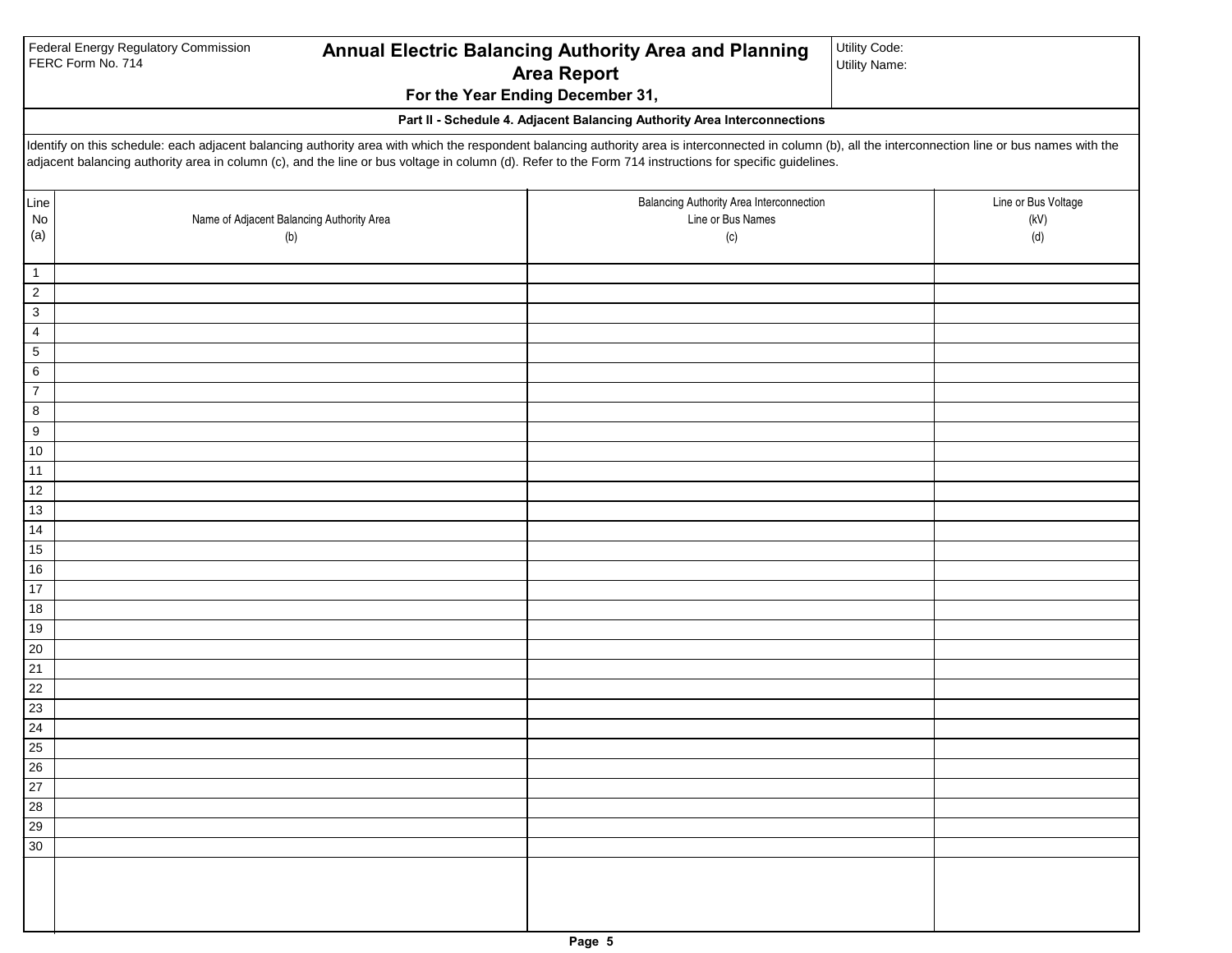| Federal Energy Regulatory Commission |  |
|--------------------------------------|--|
| FERC Form No. 714                    |  |

# **Annual Electric Balancing Authority Area and Planning Area Report**

Utility Code: Utility Name:

**For the Year Ending December 31,** 

**Part II - Schedule 5. Balancing Authority Area Scheduled and Actual Interchange**

Identify on this schedule: each balancing authority area with which the respondent balancing authority area has actual or scheduled interchange of energy, in column (b); the total annual megawatthours (MWh) of the scheduled interchange that were received by the respondent balancing authority area through all interconnection points with each balancing authority area, in column (c); the MWh of scheduled interchange delivered to each balancing authority area, in column (d); the MWh of total annual actual interchange received and delivered within each adjacent balancing authority area, in columns (e) and (f). Provide totals for columns (c), (d), (e) and (f). The difference in the totals for columns (e) minus (f) should equal the total in column (d) on Schedule 3. Any difference must be explained in a footnote. Refer to the Form 714 instructions for specific guidelines.

| Line                    |                                  |          | Scheduled Interchange<br>Between Balancing Authority Area Areas<br>(MWh) |          | Actual Interchange Between<br>Adjacent Balancing Authority Area<br>Areas<br>(MWh) |
|-------------------------|----------------------------------|----------|--------------------------------------------------------------------------|----------|-----------------------------------------------------------------------------------|
| No                      | Name of Balancing Authority Area | Received | Delivered                                                                | Received | Delivered                                                                         |
| (a)                     | (b)                              | (c)      | (d)                                                                      | (e)      | (f)                                                                               |
| $\overline{1}$          |                                  |          |                                                                          |          |                                                                                   |
| $\overline{2}$          |                                  |          |                                                                          |          |                                                                                   |
| $\overline{\mathbf{3}}$ |                                  |          |                                                                          |          |                                                                                   |
| $\overline{4}$          |                                  |          |                                                                          |          |                                                                                   |
| $\overline{5}$          |                                  |          |                                                                          |          |                                                                                   |
| $6\overline{6}$         |                                  |          |                                                                          |          |                                                                                   |
| $\overline{7}$          |                                  |          |                                                                          |          |                                                                                   |
| $\boldsymbol{8}$        |                                  |          |                                                                          |          |                                                                                   |
| $\overline{9}$          |                                  |          |                                                                          |          |                                                                                   |
| $\overline{10}$         |                                  |          |                                                                          |          |                                                                                   |
| 11                      |                                  |          |                                                                          |          |                                                                                   |
| 12                      |                                  |          |                                                                          |          |                                                                                   |
| 13                      |                                  |          |                                                                          |          |                                                                                   |
| 14                      |                                  |          |                                                                          |          |                                                                                   |
| 15                      |                                  |          |                                                                          |          |                                                                                   |
| 16                      |                                  |          |                                                                          |          |                                                                                   |
| $\overline{17}$         |                                  |          |                                                                          |          |                                                                                   |
| 18                      |                                  |          |                                                                          |          |                                                                                   |
| $\overline{19}$         |                                  |          |                                                                          |          |                                                                                   |
| $\overline{20}$         |                                  |          |                                                                          |          |                                                                                   |
| $\overline{21}$         |                                  |          |                                                                          |          |                                                                                   |
| $\overline{22}$         |                                  |          |                                                                          |          |                                                                                   |
| $\overline{23}$         |                                  |          |                                                                          |          |                                                                                   |
| 24                      |                                  |          |                                                                          |          |                                                                                   |
| 25                      |                                  |          |                                                                          |          |                                                                                   |
|                         | <b>TOTAL</b>                     |          |                                                                          |          |                                                                                   |
|                         |                                  |          |                                                                          |          |                                                                                   |
|                         |                                  |          |                                                                          |          |                                                                                   |
|                         |                                  |          |                                                                          |          |                                                                                   |
|                         |                                  |          |                                                                          |          |                                                                                   |
|                         |                                  |          |                                                                          |          |                                                                                   |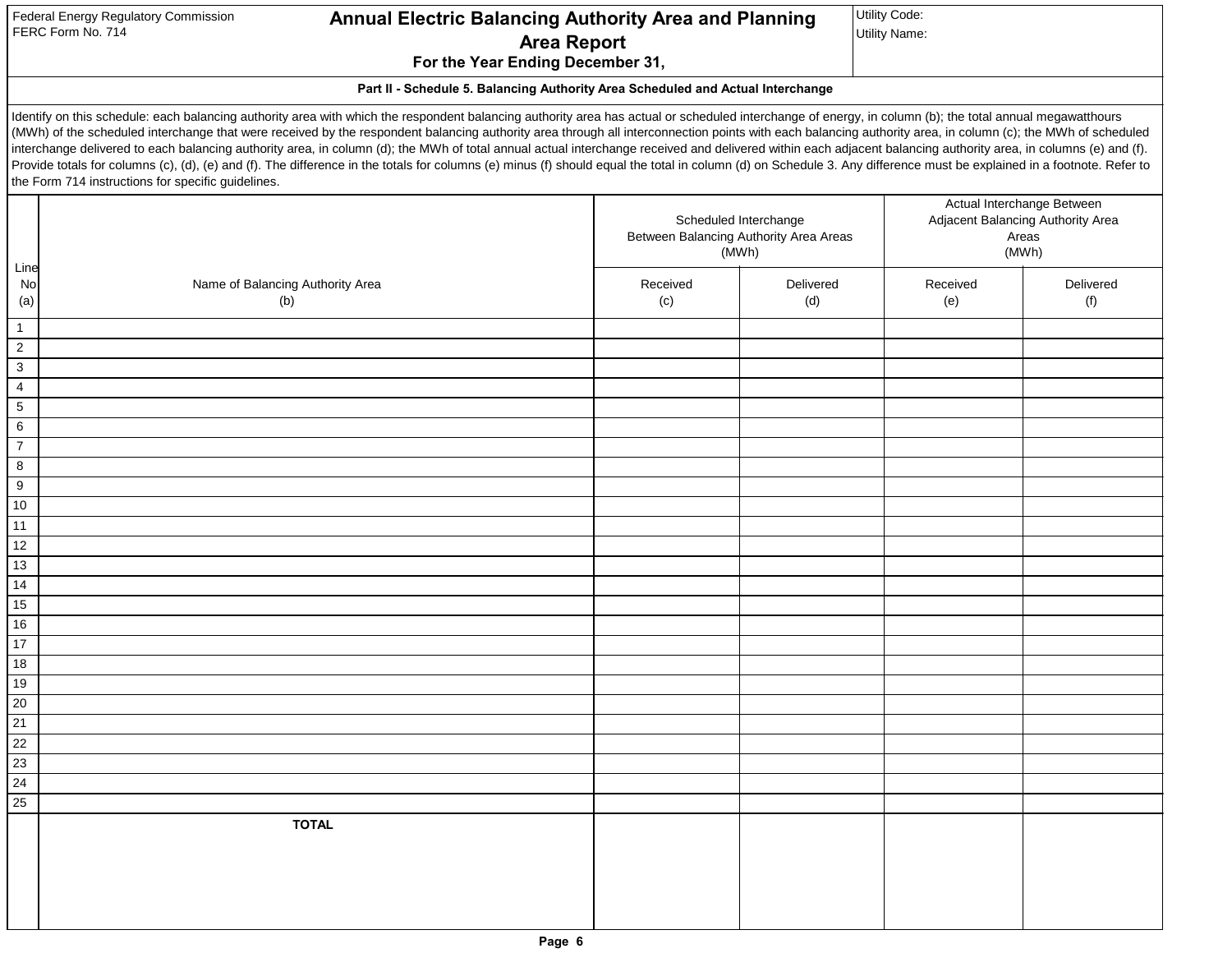| Federal Energy Regulatory Commission |
|--------------------------------------|
| FERC Form No. 714                    |

# **For the Year Ending December 31, Annual Electric Balancing Authority Area and Planning Area Report**

Utility Code: Utility Name:

#### **Part II - Schedule 6. Balancing Authority Area System Lambda Data and Description of Economic Dispatch**

For balancing authority areas where demand following is primarily performed by thermal generating units, the system lambda is derived from the economic dispatch function associated with automatic generation control performed at the controlling utility or pool control center. Excluding transmission losses, the fuel cost (\$/hr) for a set of on-line and loaded thermal generating units (steam and gas turbines) is minimum 1/ when each unit is loaded and operating at the same incremental fuel cost (\$/MWh) 2/ with the sum of the unit loadings (MW) equal to the system demand plus the net of interchange with other Balancing Authority Areas. This single incremental cost of energy is the system lambda. System lambdas are likely recalculated many times in one clock hour. However, the indicated system lambda occurring on each clock hour would be sufficient for reporting purposes. Respondents must provide the following data: the system lambda, in dollars, for each hour of the year starting with 1 a.m. January 1 as more fully described in the Form 714 instructions. In column (b) indicate the time zone and the days for which daylight savings time was observed. This schedule will have 365 rows for the report year (366 rows for a leap year).

Provide, as a footnote, an explanation describing the reason for the unavailability of system lambda information. The Commission expects that all Energy Management Systems, with proper instructions, can record the system lambda being used for economic dispatch of the balancing authority area's thermal units.

Respondents should be able to report system lambda, along with the other information reported on a Balancing Authority Area basis, that describe the operation of such areas from information that should be readily available. The Commission is not requesting Respondents to develop incremental or marginal cost (either short or long term) according to any formula. Nor is the Commission requesting "avoided cost rates" that electric utilities file with state commissions or otherwise make available for prospective qualified facilities.

|            | Time |      |      |      |      |      |      |      |      |      |           |      |      |      |      |      |      |      |      |      |      |      |      |      |      |
|------------|------|------|------|------|------|------|------|------|------|------|-----------|------|------|------|------|------|------|------|------|------|------|------|------|------|------|
| Date       | Zone | 0100 | 0200 | 0300 | 0400 | 0500 | 0600 | 0700 | 0800 | 0900 | 1000      | 1100 | 1200 | 1300 | 1400 | 1500 | 1600 | 1700 | 1800 | 1900 | 2000 | 2100 | 2200 | 2300 | 2400 |
| (a)        | (b)  | (c)  | (d)  | (e)  | (f)  | (g)  | (h)  | (i)  | (j)  | (k)  | $($ l $)$ | (m)  | (n)  | (o)  | (p)  | (q)  | (r)  | (s)  | (t)  | (u)  | (v)  | (w)  | (x)  | (y)  | (z)  |
| 01/01/2006 |      |      |      |      |      |      |      |      |      |      |           |      |      |      |      |      |      |      |      |      |      |      |      |      |      |
| 01/02/2006 |      |      |      |      |      |      |      |      |      |      |           |      |      |      |      |      |      |      |      |      |      |      |      |      |      |
| 01/03/2006 |      |      |      |      |      |      |      |      |      |      |           |      |      |      |      |      |      |      |      |      |      |      |      |      |      |
| 01/04/2006 |      |      |      |      |      |      |      |      |      |      |           |      |      |      |      |      |      |      |      |      |      |      |      |      |      |
| 01/05/2006 |      |      |      |      |      |      |      |      |      |      |           |      |      |      |      |      |      |      |      |      |      |      |      |      |      |
| 01/06/2006 |      |      |      |      |      |      |      |      |      |      |           |      |      |      |      |      |      |      |      |      |      |      |      |      |      |
| 01/07/2006 |      |      |      |      |      |      |      |      |      |      |           |      |      |      |      |      |      |      |      |      |      |      |      |      |      |
| 01/08/2006 |      |      |      |      |      |      |      |      |      |      |           |      |      |      |      |      |      |      |      |      |      |      |      |      |      |
| 01/09/2006 |      |      |      |      |      |      |      |      |      |      |           |      |      |      |      |      |      |      |      |      |      |      |      |      |      |
| 01/10/2006 |      |      |      |      |      |      |      |      |      |      |           |      |      |      |      |      |      |      |      |      |      |      |      |      |      |
| 01/11/2006 |      |      |      |      |      |      |      |      |      |      |           |      |      |      |      |      |      |      |      |      |      |      |      |      |      |
| 01/12/2006 |      |      |      |      |      |      |      |      |      |      |           |      |      |      |      |      |      |      |      |      |      |      |      |      |      |
| 01/13/2006 |      |      |      |      |      |      |      |      |      |      |           |      |      |      |      |      |      |      |      |      |      |      |      |      |      |
| 01/14/2006 |      |      |      |      |      |      |      |      |      |      |           |      |      |      |      |      |      |      |      |      |      |      |      |      |      |
| 01/15/2006 |      |      |      |      |      |      |      |      |      |      |           |      |      |      |      |      |      |      |      |      |      |      |      |      |      |
| 01/16/2006 |      |      |      |      |      |      |      |      |      |      |           |      |      |      |      |      |      |      |      |      |      |      |      |      |      |
| 01/17/2006 |      |      |      |      |      |      |      |      |      |      |           |      |      |      |      |      |      |      |      |      |      |      |      |      |      |
| 01/18/2006 |      |      |      |      |      |      |      |      |      |      |           |      |      |      |      |      |      |      |      |      |      |      |      |      |      |
| 01/19/2006 |      |      |      |      |      |      |      |      |      |      |           |      |      |      |      |      |      |      |      |      |      |      |      |      |      |
| 01/20/2006 |      |      |      |      |      |      |      |      |      |      |           |      |      |      |      |      |      |      |      |      |      |      |      |      |      |
| 01/21/2006 |      |      |      |      |      |      |      |      |      |      |           |      |      |      |      |      |      |      |      |      |      |      |      |      |      |
| 01/22/2006 |      |      |      |      |      |      |      |      |      |      |           |      |      |      |      |      |      |      |      |      |      |      |      |      |      |
| 01/23/2006 |      |      |      |      |      |      |      |      |      |      |           |      |      |      |      |      |      |      |      |      |      |      |      |      |      |
| 01/24/2006 |      |      |      |      |      |      |      |      |      |      |           |      |      |      |      |      |      |      |      |      |      |      |      |      |      |
| 01/25/2006 |      |      |      |      |      |      |      |      |      |      |           |      |      |      |      |      |      |      |      |      |      |      |      |      |      |
|            |      |      |      |      |      |      |      |      |      |      |           |      |      |      |      |      |      |      |      |      |      |      |      |      |      |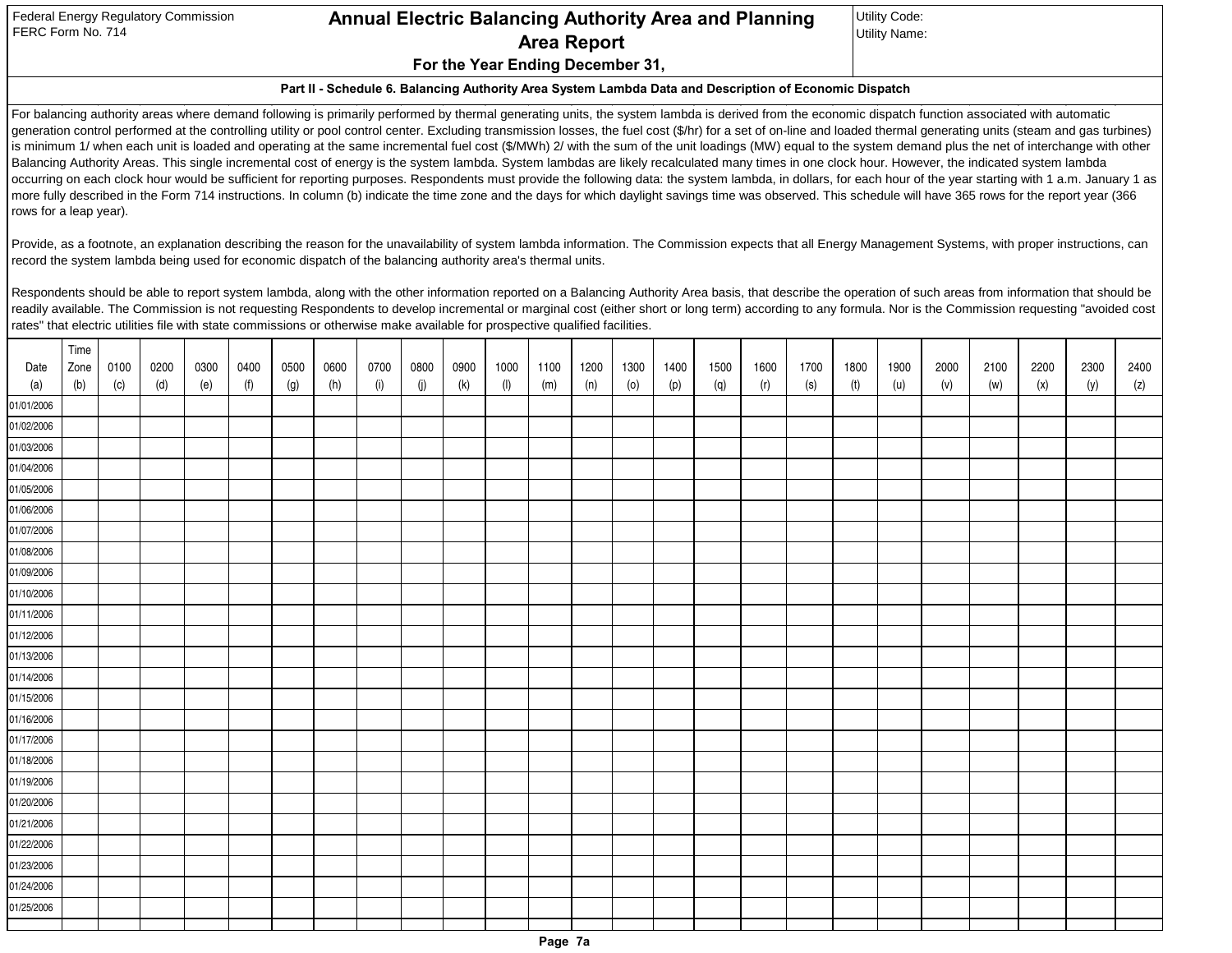| Federal Energy Regulatory Commission<br>FERC Form No. 714 |      |      |      |      |      |      |      |      |      |      |                                  |                    |      |      |      | Annual Electric Balancing Authority Area and Planning |                            |                                                                                                                    |      | Utility Code:<br><b>Utility Name:</b> |      |      |      |      |      |
|-----------------------------------------------------------|------|------|------|------|------|------|------|------|------|------|----------------------------------|--------------------|------|------|------|-------------------------------------------------------|----------------------------|--------------------------------------------------------------------------------------------------------------------|------|---------------------------------------|------|------|------|------|------|
|                                                           |      |      |      |      |      |      |      |      |      |      |                                  | <b>Area Report</b> |      |      |      |                                                       |                            |                                                                                                                    |      |                                       |      |      |      |      |      |
|                                                           |      |      |      |      |      |      |      |      |      |      | For the Year Ending December 31, |                    |      |      |      |                                                       |                            |                                                                                                                    |      |                                       |      |      |      |      |      |
|                                                           |      |      |      |      |      |      |      |      |      |      |                                  |                    |      |      |      |                                                       |                            | Part II - Schedule 6. Balancing Authority Area System Lambda Data and Description of Economic Dispatch (continued) |      |                                       |      |      |      |      |      |
|                                                           | Time |      |      |      |      |      |      |      |      |      |                                  |                    |      |      |      |                                                       |                            |                                                                                                                    |      |                                       |      |      |      |      |      |
| Date                                                      | Zone | 0100 | 0200 | 0300 | 0400 | 0500 | 0600 | 0700 | 0800 | 0900 | 1000                             | 1100               | 1200 | 1300 | 1400 | 1500                                                  | 1600                       | 1700                                                                                                               | 1800 | 1900                                  | 2000 | 2100 | 2200 | 2300 | 2400 |
| (a)                                                       | (b)  | (c)  | (d)  | (e)  | (f)  | (g)  | (h)  | (i)  | (j)  | (k)  | $(\mathsf{I})$                   | (m)                | (n)  | (0)  | (p)  | (q)                                                   | $\left( \mathsf{r}\right)$ | (s)                                                                                                                | (t)  | (u)                                   | (v)  | (w)  | (x)  | (y)  | (z)  |
| 01/26/2006                                                |      |      |      |      |      |      |      |      |      |      |                                  |                    |      |      |      |                                                       |                            |                                                                                                                    |      |                                       |      |      |      |      |      |
| 01/27/2006<br>01/28/2006                                  |      |      |      |      |      |      |      |      |      |      |                                  |                    |      |      |      |                                                       |                            |                                                                                                                    |      |                                       |      |      |      |      |      |
| 01/29/2006                                                |      |      |      |      |      |      |      |      |      |      |                                  |                    |      |      |      |                                                       |                            |                                                                                                                    |      |                                       |      |      |      |      |      |
| 01/30/2006                                                |      |      |      |      |      |      |      |      |      |      |                                  |                    |      |      |      |                                                       |                            |                                                                                                                    |      |                                       |      |      |      |      |      |
| 01/31/2006                                                |      |      |      |      |      |      |      |      |      |      |                                  |                    |      |      |      |                                                       |                            |                                                                                                                    |      |                                       |      |      |      |      |      |
| 02/01/2006                                                |      |      |      |      |      |      |      |      |      |      |                                  |                    |      |      |      |                                                       |                            |                                                                                                                    |      |                                       |      |      |      |      |      |
| 02/02/2006                                                |      |      |      |      |      |      |      |      |      |      |                                  |                    |      |      |      |                                                       |                            |                                                                                                                    |      |                                       |      |      |      |      |      |
| 02/03/2006                                                |      |      |      |      |      |      |      |      |      |      |                                  |                    |      |      |      |                                                       |                            |                                                                                                                    |      |                                       |      |      |      |      |      |
| 02/04/2006                                                |      |      |      |      |      |      |      |      |      |      |                                  |                    |      |      |      |                                                       |                            |                                                                                                                    |      |                                       |      |      |      |      |      |
| 02/05/2006                                                |      |      |      |      |      |      |      |      |      |      |                                  |                    |      |      |      |                                                       |                            |                                                                                                                    |      |                                       |      |      |      |      |      |
| 02/06/2006                                                |      |      |      |      |      |      |      |      |      |      |                                  |                    |      |      |      |                                                       |                            |                                                                                                                    |      |                                       |      |      |      |      |      |
| 02/07/2006                                                |      |      |      |      |      |      |      |      |      |      |                                  |                    |      |      |      |                                                       |                            |                                                                                                                    |      |                                       |      |      |      |      |      |
| 02/08/2006                                                |      |      |      |      |      |      |      |      |      |      |                                  |                    |      |      |      |                                                       |                            |                                                                                                                    |      |                                       |      |      |      |      |      |
| 02/09/2006                                                |      |      |      |      |      |      |      |      |      |      |                                  |                    |      |      |      |                                                       |                            |                                                                                                                    |      |                                       |      |      |      |      |      |
| 02/10/2006                                                |      |      |      |      |      |      |      |      |      |      |                                  |                    |      |      |      |                                                       |                            |                                                                                                                    |      |                                       |      |      |      |      |      |
| 02/11/2006                                                |      |      |      |      |      |      |      |      |      |      |                                  |                    |      |      |      |                                                       |                            |                                                                                                                    |      |                                       |      |      |      |      |      |
| 02/12/2006                                                |      |      |      |      |      |      |      |      |      |      |                                  |                    |      |      |      |                                                       |                            |                                                                                                                    |      |                                       |      |      |      |      |      |
| 02/13/2006<br>02/14/2006                                  |      |      |      |      |      |      |      |      |      |      |                                  |                    |      |      |      |                                                       |                            |                                                                                                                    |      |                                       |      |      |      |      |      |
| 02/15/2006                                                |      |      |      |      |      |      |      |      |      |      |                                  |                    |      |      |      |                                                       |                            |                                                                                                                    |      |                                       |      |      |      |      |      |
| 02/16/2006                                                |      |      |      |      |      |      |      |      |      |      |                                  |                    |      |      |      |                                                       |                            |                                                                                                                    |      |                                       |      |      |      |      |      |
| 02/17/2006                                                |      |      |      |      |      |      |      |      |      |      |                                  |                    |      |      |      |                                                       |                            |                                                                                                                    |      |                                       |      |      |      |      |      |
| 02/18/2006                                                |      |      |      |      |      |      |      |      |      |      |                                  |                    |      |      |      |                                                       |                            |                                                                                                                    |      |                                       |      |      |      |      |      |
| 02/19/2006                                                |      |      |      |      |      |      |      |      |      |      |                                  |                    |      |      |      |                                                       |                            |                                                                                                                    |      |                                       |      |      |      |      |      |
| 02/20/2006                                                |      |      |      |      |      |      |      |      |      |      |                                  |                    |      |      |      |                                                       |                            |                                                                                                                    |      |                                       |      |      |      |      |      |
| 02/21/2006                                                |      |      |      |      |      |      |      |      |      |      |                                  |                    |      |      |      |                                                       |                            |                                                                                                                    |      |                                       |      |      |      |      |      |
| 02/22/2006                                                |      |      |      |      |      |      |      |      |      |      |                                  |                    |      |      |      |                                                       |                            |                                                                                                                    |      |                                       |      |      |      |      |      |
| 02/23/2006                                                |      |      |      |      |      |      |      |      |      |      |                                  |                    |      |      |      |                                                       |                            |                                                                                                                    |      |                                       |      |      |      |      |      |
| 02/24/2006                                                |      |      |      |      |      |      |      |      |      |      |                                  |                    |      |      |      |                                                       |                            |                                                                                                                    |      |                                       |      |      |      |      |      |
| 02/25/2006                                                |      |      |      |      |      |      |      |      |      |      |                                  |                    |      |      |      |                                                       |                            |                                                                                                                    |      |                                       |      |      |      |      |      |
| 02/26/2006                                                |      |      |      |      |      |      |      |      |      |      |                                  |                    |      |      |      |                                                       |                            |                                                                                                                    |      |                                       |      |      |      |      |      |
| 02/27/2006                                                |      |      |      |      |      |      |      |      |      |      |                                  |                    |      |      |      |                                                       |                            |                                                                                                                    |      |                                       |      |      |      |      |      |
| 02/28/2006                                                |      |      |      |      |      |      |      |      |      |      |                                  |                    |      |      |      |                                                       |                            |                                                                                                                    |      |                                       |      |      |      |      |      |
| 03/01/2006                                                |      |      |      |      |      |      |      |      |      |      |                                  |                    |      |      |      |                                                       |                            |                                                                                                                    |      |                                       |      |      |      |      |      |
| 03/02/2006                                                |      |      |      |      |      |      |      |      |      |      |                                  |                    |      |      |      |                                                       |                            |                                                                                                                    |      |                                       |      |      |      |      |      |
|                                                           |      |      |      |      |      |      |      |      |      |      |                                  |                    |      |      |      |                                                       |                            |                                                                                                                    |      |                                       |      |      |      |      |      |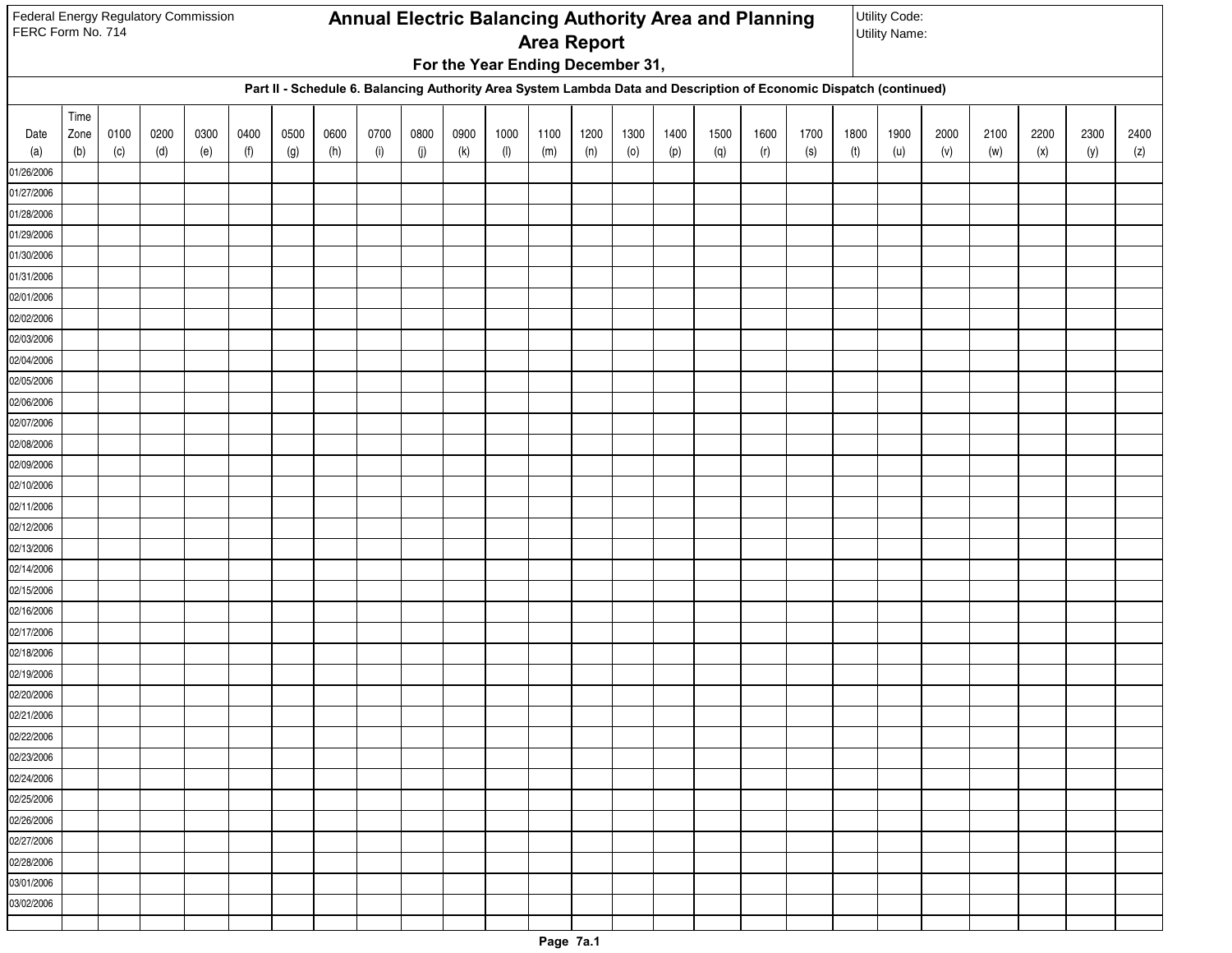| Federal Energy Regulatory Commission<br>FERC Form No. 714 |      |      |      |      |      |      |      |      |      |      |                                  |                    |      |      |      | Annual Electric Balancing Authority Area and Planning |                            |                                                                                                                    |      | Utility Code:<br><b>Utility Name:</b> |      |      |      |      |      |
|-----------------------------------------------------------|------|------|------|------|------|------|------|------|------|------|----------------------------------|--------------------|------|------|------|-------------------------------------------------------|----------------------------|--------------------------------------------------------------------------------------------------------------------|------|---------------------------------------|------|------|------|------|------|
|                                                           |      |      |      |      |      |      |      |      |      |      |                                  | <b>Area Report</b> |      |      |      |                                                       |                            |                                                                                                                    |      |                                       |      |      |      |      |      |
|                                                           |      |      |      |      |      |      |      |      |      |      | For the Year Ending December 31, |                    |      |      |      |                                                       |                            |                                                                                                                    |      |                                       |      |      |      |      |      |
|                                                           |      |      |      |      |      |      |      |      |      |      |                                  |                    |      |      |      |                                                       |                            | Part II - Schedule 6. Balancing Authority Area System Lambda Data and Description of Economic Dispatch (continued) |      |                                       |      |      |      |      |      |
|                                                           | Time |      |      |      |      |      |      |      |      |      |                                  |                    |      |      |      |                                                       |                            |                                                                                                                    |      |                                       |      |      |      |      |      |
| Date                                                      | Zone | 0100 | 0200 | 0300 | 0400 | 0500 | 0600 | 0700 | 0800 | 0900 | 1000                             | 1100               | 1200 | 1300 | 1400 | 1500                                                  | 1600                       | 1700                                                                                                               | 1800 | 1900                                  | 2000 | 2100 | 2200 | 2300 | 2400 |
| (a)                                                       | (b)  | (c)  | (d)  | (e)  | (f)  | (g)  | (h)  | (i)  | (j)  | (k)  | $(\mathsf{I})$                   | (m)                | (n)  | (0)  | (p)  | (q)                                                   | $\left( \mathsf{r}\right)$ | (s)                                                                                                                | (t)  | (u)                                   | (v)  | (w)  | (x)  | (y)  | (z)  |
| 03/03/2006                                                |      |      |      |      |      |      |      |      |      |      |                                  |                    |      |      |      |                                                       |                            |                                                                                                                    |      |                                       |      |      |      |      |      |
| 03/04/2006                                                |      |      |      |      |      |      |      |      |      |      |                                  |                    |      |      |      |                                                       |                            |                                                                                                                    |      |                                       |      |      |      |      |      |
| 03/05/2006<br>03/06/2006                                  |      |      |      |      |      |      |      |      |      |      |                                  |                    |      |      |      |                                                       |                            |                                                                                                                    |      |                                       |      |      |      |      |      |
| 03/07/2006                                                |      |      |      |      |      |      |      |      |      |      |                                  |                    |      |      |      |                                                       |                            |                                                                                                                    |      |                                       |      |      |      |      |      |
| 03/08/2006                                                |      |      |      |      |      |      |      |      |      |      |                                  |                    |      |      |      |                                                       |                            |                                                                                                                    |      |                                       |      |      |      |      |      |
| 03/09/2006                                                |      |      |      |      |      |      |      |      |      |      |                                  |                    |      |      |      |                                                       |                            |                                                                                                                    |      |                                       |      |      |      |      |      |
| 03/10/2006                                                |      |      |      |      |      |      |      |      |      |      |                                  |                    |      |      |      |                                                       |                            |                                                                                                                    |      |                                       |      |      |      |      |      |
| 03/11/2006                                                |      |      |      |      |      |      |      |      |      |      |                                  |                    |      |      |      |                                                       |                            |                                                                                                                    |      |                                       |      |      |      |      |      |
| 03/12/2006                                                |      |      |      |      |      |      |      |      |      |      |                                  |                    |      |      |      |                                                       |                            |                                                                                                                    |      |                                       |      |      |      |      |      |
| 03/13/2006                                                |      |      |      |      |      |      |      |      |      |      |                                  |                    |      |      |      |                                                       |                            |                                                                                                                    |      |                                       |      |      |      |      |      |
| 03/14/2006                                                |      |      |      |      |      |      |      |      |      |      |                                  |                    |      |      |      |                                                       |                            |                                                                                                                    |      |                                       |      |      |      |      |      |
| 03/15/2006                                                |      |      |      |      |      |      |      |      |      |      |                                  |                    |      |      |      |                                                       |                            |                                                                                                                    |      |                                       |      |      |      |      |      |
| 03/16/2006                                                |      |      |      |      |      |      |      |      |      |      |                                  |                    |      |      |      |                                                       |                            |                                                                                                                    |      |                                       |      |      |      |      |      |
| 03/17/2006                                                |      |      |      |      |      |      |      |      |      |      |                                  |                    |      |      |      |                                                       |                            |                                                                                                                    |      |                                       |      |      |      |      |      |
| 03/18/2006                                                |      |      |      |      |      |      |      |      |      |      |                                  |                    |      |      |      |                                                       |                            |                                                                                                                    |      |                                       |      |      |      |      |      |
| 03/19/2006                                                |      |      |      |      |      |      |      |      |      |      |                                  |                    |      |      |      |                                                       |                            |                                                                                                                    |      |                                       |      |      |      |      |      |
| 03/20/2006                                                |      |      |      |      |      |      |      |      |      |      |                                  |                    |      |      |      |                                                       |                            |                                                                                                                    |      |                                       |      |      |      |      |      |
| 03/21/2006                                                |      |      |      |      |      |      |      |      |      |      |                                  |                    |      |      |      |                                                       |                            |                                                                                                                    |      |                                       |      |      |      |      |      |
| 03/22/2006                                                |      |      |      |      |      |      |      |      |      |      |                                  |                    |      |      |      |                                                       |                            |                                                                                                                    |      |                                       |      |      |      |      |      |
| 03/23/2006                                                |      |      |      |      |      |      |      |      |      |      |                                  |                    |      |      |      |                                                       |                            |                                                                                                                    |      |                                       |      |      |      |      |      |
| 03/24/2006<br>03/25/2006                                  |      |      |      |      |      |      |      |      |      |      |                                  |                    |      |      |      |                                                       |                            |                                                                                                                    |      |                                       |      |      |      |      |      |
| 03/26/2006                                                |      |      |      |      |      |      |      |      |      |      |                                  |                    |      |      |      |                                                       |                            |                                                                                                                    |      |                                       |      |      |      |      |      |
| 03/27/2006                                                |      |      |      |      |      |      |      |      |      |      |                                  |                    |      |      |      |                                                       |                            |                                                                                                                    |      |                                       |      |      |      |      |      |
| 03/28/2006                                                |      |      |      |      |      |      |      |      |      |      |                                  |                    |      |      |      |                                                       |                            |                                                                                                                    |      |                                       |      |      |      |      |      |
| 03/29/2006                                                |      |      |      |      |      |      |      |      |      |      |                                  |                    |      |      |      |                                                       |                            |                                                                                                                    |      |                                       |      |      |      |      |      |
| 03/30/2006                                                |      |      |      |      |      |      |      |      |      |      |                                  |                    |      |      |      |                                                       |                            |                                                                                                                    |      |                                       |      |      |      |      |      |
| 03/31/2006                                                |      |      |      |      |      |      |      |      |      |      |                                  |                    |      |      |      |                                                       |                            |                                                                                                                    |      |                                       |      |      |      |      |      |
| 04/01/2006                                                |      |      |      |      |      |      |      |      |      |      |                                  |                    |      |      |      |                                                       |                            |                                                                                                                    |      |                                       |      |      |      |      |      |
| 04/02/2006                                                |      |      |      |      |      |      |      |      |      |      |                                  |                    |      |      |      |                                                       |                            |                                                                                                                    |      |                                       |      |      |      |      |      |
| 04/03/2006                                                |      |      |      |      |      |      |      |      |      |      |                                  |                    |      |      |      |                                                       |                            |                                                                                                                    |      |                                       |      |      |      |      |      |
| 04/04/2006                                                |      |      |      |      |      |      |      |      |      |      |                                  |                    |      |      |      |                                                       |                            |                                                                                                                    |      |                                       |      |      |      |      |      |
| 04/05/2006                                                |      |      |      |      |      |      |      |      |      |      |                                  |                    |      |      |      |                                                       |                            |                                                                                                                    |      |                                       |      |      |      |      |      |
| 04/06/2006                                                |      |      |      |      |      |      |      |      |      |      |                                  |                    |      |      |      |                                                       |                            |                                                                                                                    |      |                                       |      |      |      |      |      |
| 04/07/2006                                                |      |      |      |      |      |      |      |      |      |      |                                  |                    |      |      |      |                                                       |                            |                                                                                                                    |      |                                       |      |      |      |      |      |
|                                                           |      |      |      |      |      |      |      |      |      |      |                                  |                    |      |      |      |                                                       |                            |                                                                                                                    |      |                                       |      |      |      |      |      |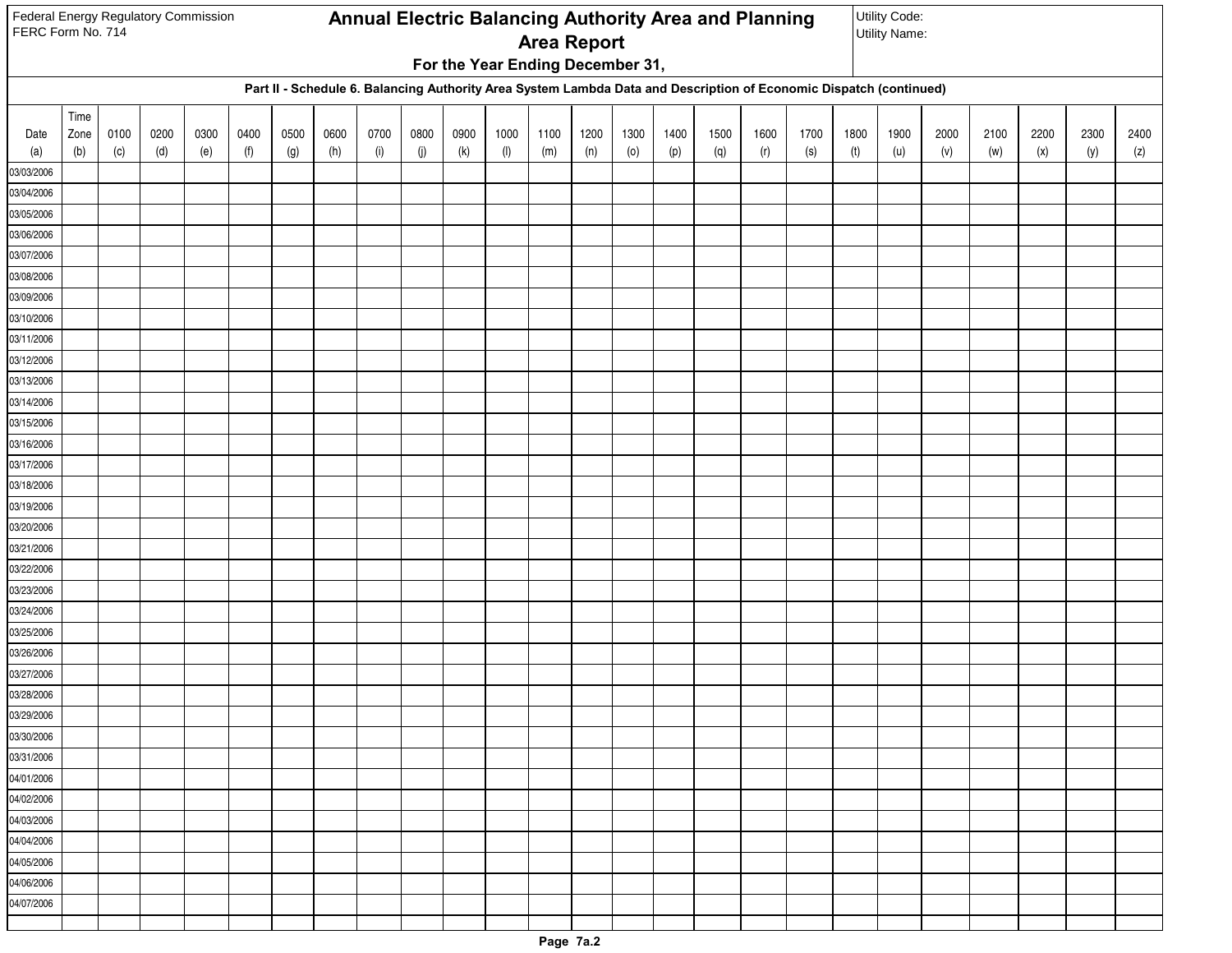| Federal Energy Regulatory Commission<br>FERC Form No. 714 |      |      |      |      |      |      |      |      |      |      |                                  |                    |      |      |      | Annual Electric Balancing Authority Area and Planning |                            |                                                                                                                    |      | Utility Code:<br><b>Utility Name:</b> |      |      |      |      |      |
|-----------------------------------------------------------|------|------|------|------|------|------|------|------|------|------|----------------------------------|--------------------|------|------|------|-------------------------------------------------------|----------------------------|--------------------------------------------------------------------------------------------------------------------|------|---------------------------------------|------|------|------|------|------|
|                                                           |      |      |      |      |      |      |      |      |      |      |                                  | <b>Area Report</b> |      |      |      |                                                       |                            |                                                                                                                    |      |                                       |      |      |      |      |      |
|                                                           |      |      |      |      |      |      |      |      |      |      | For the Year Ending December 31, |                    |      |      |      |                                                       |                            |                                                                                                                    |      |                                       |      |      |      |      |      |
|                                                           |      |      |      |      |      |      |      |      |      |      |                                  |                    |      |      |      |                                                       |                            | Part II - Schedule 6. Balancing Authority Area System Lambda Data and Description of Economic Dispatch (continued) |      |                                       |      |      |      |      |      |
|                                                           | Time |      |      |      |      |      |      |      |      |      |                                  |                    |      |      |      |                                                       |                            |                                                                                                                    |      |                                       |      |      |      |      |      |
| Date                                                      | Zone | 0100 | 0200 | 0300 | 0400 | 0500 | 0600 | 0700 | 0800 | 0900 | 1000                             | 1100               | 1200 | 1300 | 1400 | 1500                                                  | 1600                       | 1700                                                                                                               | 1800 | 1900                                  | 2000 | 2100 | 2200 | 2300 | 2400 |
| (a)                                                       | (b)  | (c)  | (d)  | (e)  | (f)  | (g)  | (h)  | (i)  | (j)  | (k)  | $(\mathsf{I})$                   | (m)                | (n)  | (0)  | (p)  | (q)                                                   | $\left( \mathsf{r}\right)$ | (s)                                                                                                                | (t)  | (u)                                   | (v)  | (w)  | (x)  | (y)  | (z)  |
| 04/08/2006                                                |      |      |      |      |      |      |      |      |      |      |                                  |                    |      |      |      |                                                       |                            |                                                                                                                    |      |                                       |      |      |      |      |      |
| 04/09/2006<br>04/10/2006                                  |      |      |      |      |      |      |      |      |      |      |                                  |                    |      |      |      |                                                       |                            |                                                                                                                    |      |                                       |      |      |      |      |      |
| 04/11/2006                                                |      |      |      |      |      |      |      |      |      |      |                                  |                    |      |      |      |                                                       |                            |                                                                                                                    |      |                                       |      |      |      |      |      |
| 04/12/2006                                                |      |      |      |      |      |      |      |      |      |      |                                  |                    |      |      |      |                                                       |                            |                                                                                                                    |      |                                       |      |      |      |      |      |
| 04/13/2006                                                |      |      |      |      |      |      |      |      |      |      |                                  |                    |      |      |      |                                                       |                            |                                                                                                                    |      |                                       |      |      |      |      |      |
| 04/14/2006                                                |      |      |      |      |      |      |      |      |      |      |                                  |                    |      |      |      |                                                       |                            |                                                                                                                    |      |                                       |      |      |      |      |      |
| 04/15/2006                                                |      |      |      |      |      |      |      |      |      |      |                                  |                    |      |      |      |                                                       |                            |                                                                                                                    |      |                                       |      |      |      |      |      |
| 04/16/2006                                                |      |      |      |      |      |      |      |      |      |      |                                  |                    |      |      |      |                                                       |                            |                                                                                                                    |      |                                       |      |      |      |      |      |
| 04/17/2006                                                |      |      |      |      |      |      |      |      |      |      |                                  |                    |      |      |      |                                                       |                            |                                                                                                                    |      |                                       |      |      |      |      |      |
| 04/18/2006                                                |      |      |      |      |      |      |      |      |      |      |                                  |                    |      |      |      |                                                       |                            |                                                                                                                    |      |                                       |      |      |      |      |      |
| 04/19/2006                                                |      |      |      |      |      |      |      |      |      |      |                                  |                    |      |      |      |                                                       |                            |                                                                                                                    |      |                                       |      |      |      |      |      |
| 04/20/2006                                                |      |      |      |      |      |      |      |      |      |      |                                  |                    |      |      |      |                                                       |                            |                                                                                                                    |      |                                       |      |      |      |      |      |
| 04/21/2006                                                |      |      |      |      |      |      |      |      |      |      |                                  |                    |      |      |      |                                                       |                            |                                                                                                                    |      |                                       |      |      |      |      |      |
| 04/22/2006                                                |      |      |      |      |      |      |      |      |      |      |                                  |                    |      |      |      |                                                       |                            |                                                                                                                    |      |                                       |      |      |      |      |      |
| 04/23/2006                                                |      |      |      |      |      |      |      |      |      |      |                                  |                    |      |      |      |                                                       |                            |                                                                                                                    |      |                                       |      |      |      |      |      |
| 04/24/2006                                                |      |      |      |      |      |      |      |      |      |      |                                  |                    |      |      |      |                                                       |                            |                                                                                                                    |      |                                       |      |      |      |      |      |
| 04/25/2006                                                |      |      |      |      |      |      |      |      |      |      |                                  |                    |      |      |      |                                                       |                            |                                                                                                                    |      |                                       |      |      |      |      |      |
| 04/26/2006                                                |      |      |      |      |      |      |      |      |      |      |                                  |                    |      |      |      |                                                       |                            |                                                                                                                    |      |                                       |      |      |      |      |      |
| 04/27/2006                                                |      |      |      |      |      |      |      |      |      |      |                                  |                    |      |      |      |                                                       |                            |                                                                                                                    |      |                                       |      |      |      |      |      |
| 04/28/2006                                                |      |      |      |      |      |      |      |      |      |      |                                  |                    |      |      |      |                                                       |                            |                                                                                                                    |      |                                       |      |      |      |      |      |
| 04/29/2006<br>04/30/2006                                  |      |      |      |      |      |      |      |      |      |      |                                  |                    |      |      |      |                                                       |                            |                                                                                                                    |      |                                       |      |      |      |      |      |
| 05/01/2006                                                |      |      |      |      |      |      |      |      |      |      |                                  |                    |      |      |      |                                                       |                            |                                                                                                                    |      |                                       |      |      |      |      |      |
| 05/02/2006                                                |      |      |      |      |      |      |      |      |      |      |                                  |                    |      |      |      |                                                       |                            |                                                                                                                    |      |                                       |      |      |      |      |      |
| 05/03/2006                                                |      |      |      |      |      |      |      |      |      |      |                                  |                    |      |      |      |                                                       |                            |                                                                                                                    |      |                                       |      |      |      |      |      |
| 05/04/2006                                                |      |      |      |      |      |      |      |      |      |      |                                  |                    |      |      |      |                                                       |                            |                                                                                                                    |      |                                       |      |      |      |      |      |
| 05/05/2006                                                |      |      |      |      |      |      |      |      |      |      |                                  |                    |      |      |      |                                                       |                            |                                                                                                                    |      |                                       |      |      |      |      |      |
| 05/06/2006                                                |      |      |      |      |      |      |      |      |      |      |                                  |                    |      |      |      |                                                       |                            |                                                                                                                    |      |                                       |      |      |      |      |      |
| 05/07/2006                                                |      |      |      |      |      |      |      |      |      |      |                                  |                    |      |      |      |                                                       |                            |                                                                                                                    |      |                                       |      |      |      |      |      |
| 05/08/2006                                                |      |      |      |      |      |      |      |      |      |      |                                  |                    |      |      |      |                                                       |                            |                                                                                                                    |      |                                       |      |      |      |      |      |
| 05/09/2006                                                |      |      |      |      |      |      |      |      |      |      |                                  |                    |      |      |      |                                                       |                            |                                                                                                                    |      |                                       |      |      |      |      |      |
| 05/10/2006                                                |      |      |      |      |      |      |      |      |      |      |                                  |                    |      |      |      |                                                       |                            |                                                                                                                    |      |                                       |      |      |      |      |      |
| 05/11/2006                                                |      |      |      |      |      |      |      |      |      |      |                                  |                    |      |      |      |                                                       |                            |                                                                                                                    |      |                                       |      |      |      |      |      |
| $\sqrt{05}/12/2006$                                       |      |      |      |      |      |      |      |      |      |      |                                  |                    |      |      |      |                                                       |                            |                                                                                                                    |      |                                       |      |      |      |      |      |
| 05/13/2006                                                |      |      |      |      |      |      |      |      |      |      |                                  |                    |      |      |      |                                                       |                            |                                                                                                                    |      |                                       |      |      |      |      |      |
|                                                           |      |      |      |      |      |      |      |      |      |      |                                  |                    |      |      |      |                                                       |                            |                                                                                                                    |      |                                       |      |      |      |      |      |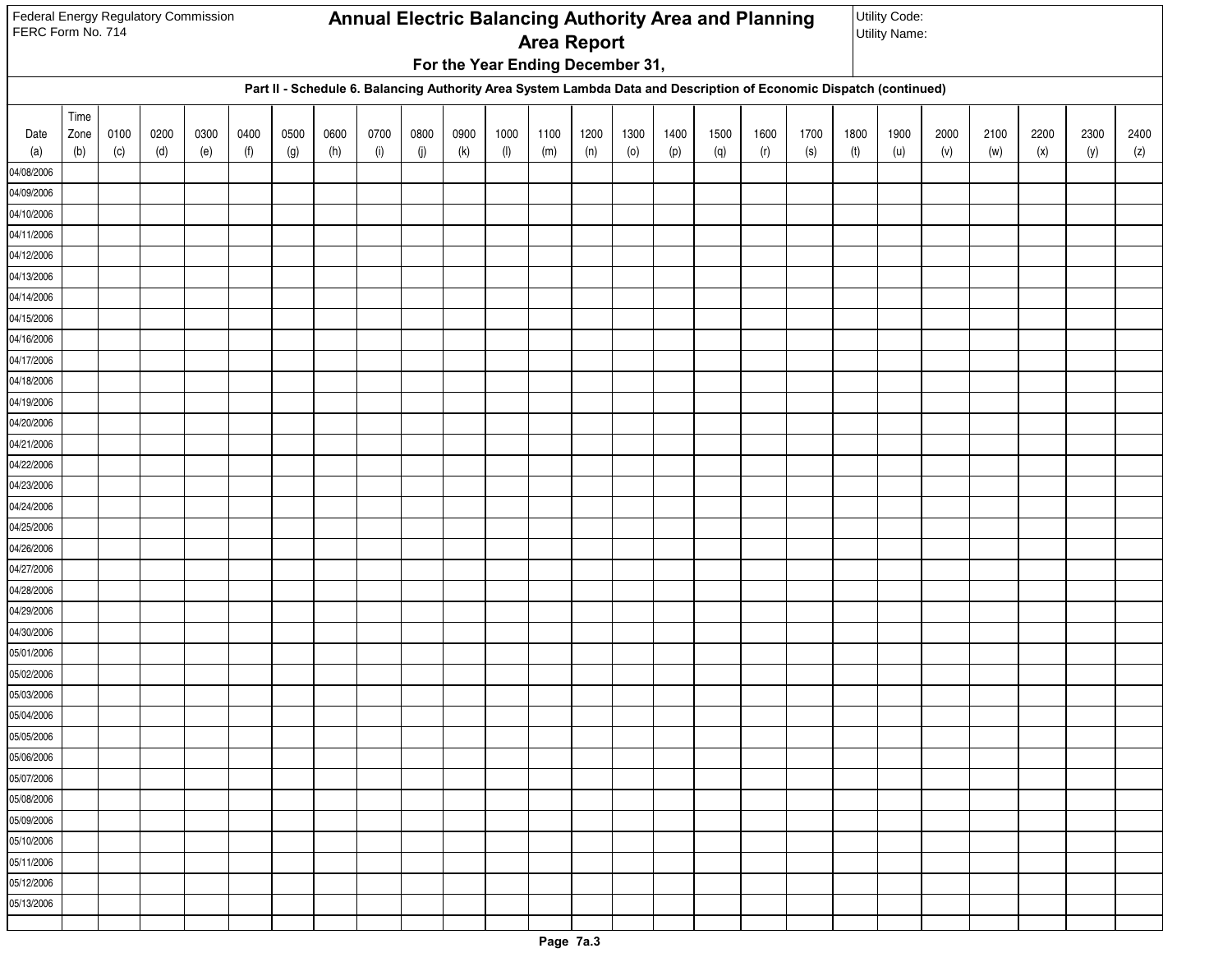|                          | Federal Energy Regulatory Commission<br>Annual Electric Balancing Authority Area and Planning<br>FERC Form No. 714<br><b>Area Report</b><br>For the Year Ending December 31,<br>Part II - Schedule 6. Balancing Authority Area System Lambda Data and Description of Economic Dispatch (continued) |      |      |      |      |      |      |      |      |      |                |      |      |      |      | Utility Code: |                            |      |      |                      |      |      |      |      |      |
|--------------------------|----------------------------------------------------------------------------------------------------------------------------------------------------------------------------------------------------------------------------------------------------------------------------------------------------|------|------|------|------|------|------|------|------|------|----------------|------|------|------|------|---------------|----------------------------|------|------|----------------------|------|------|------|------|------|
|                          |                                                                                                                                                                                                                                                                                                    |      |      |      |      |      |      |      |      |      |                |      |      |      |      |               |                            |      |      | <b>Utility Name:</b> |      |      |      |      |      |
|                          |                                                                                                                                                                                                                                                                                                    |      |      |      |      |      |      |      |      |      |                |      |      |      |      |               |                            |      |      |                      |      |      |      |      |      |
|                          |                                                                                                                                                                                                                                                                                                    |      |      |      |      |      |      |      |      |      |                |      |      |      |      |               |                            |      |      |                      |      |      |      |      |      |
|                          | Time                                                                                                                                                                                                                                                                                               |      |      |      |      |      |      |      |      |      |                |      |      |      |      |               |                            |      |      |                      |      |      |      |      |      |
| Date                     | Zone                                                                                                                                                                                                                                                                                               | 0100 | 0200 | 0300 | 0400 | 0500 | 0600 | 0700 | 0800 | 0900 | 1000           | 1100 | 1200 | 1300 | 1400 | 1500          | 1600                       | 1700 | 1800 | 1900                 | 2000 | 2100 | 2200 | 2300 | 2400 |
| (a)                      | (b)                                                                                                                                                                                                                                                                                                | (c)  | (d)  | (e)  | (f)  | (g)  | (h)  | (i)  | (j)  | (k)  | $(\mathsf{I})$ | (m)  | (n)  | (0)  | (p)  | (q)           | $\left( \mathsf{r}\right)$ | (s)  | (t)  | (u)                  | (v)  | (w)  | (x)  | (y)  | (z)  |
| 05/14/2006               |                                                                                                                                                                                                                                                                                                    |      |      |      |      |      |      |      |      |      |                |      |      |      |      |               |                            |      |      |                      |      |      |      |      |      |
| 05/15/2006               |                                                                                                                                                                                                                                                                                                    |      |      |      |      |      |      |      |      |      |                |      |      |      |      |               |                            |      |      |                      |      |      |      |      |      |
| 05/16/2006               |                                                                                                                                                                                                                                                                                                    |      |      |      |      |      |      |      |      |      |                |      |      |      |      |               |                            |      |      |                      |      |      |      |      |      |
| 05/17/2006               |                                                                                                                                                                                                                                                                                                    |      |      |      |      |      |      |      |      |      |                |      |      |      |      |               |                            |      |      |                      |      |      |      |      |      |
| 05/18/2006<br>05/19/2006 |                                                                                                                                                                                                                                                                                                    |      |      |      |      |      |      |      |      |      |                |      |      |      |      |               |                            |      |      |                      |      |      |      |      |      |
| 05/20/2006               |                                                                                                                                                                                                                                                                                                    |      |      |      |      |      |      |      |      |      |                |      |      |      |      |               |                            |      |      |                      |      |      |      |      |      |
| 05/21/2006               |                                                                                                                                                                                                                                                                                                    |      |      |      |      |      |      |      |      |      |                |      |      |      |      |               |                            |      |      |                      |      |      |      |      |      |
| 05/22/2006               |                                                                                                                                                                                                                                                                                                    |      |      |      |      |      |      |      |      |      |                |      |      |      |      |               |                            |      |      |                      |      |      |      |      |      |
| 05/23/2006               |                                                                                                                                                                                                                                                                                                    |      |      |      |      |      |      |      |      |      |                |      |      |      |      |               |                            |      |      |                      |      |      |      |      |      |
| 05/24/2006               |                                                                                                                                                                                                                                                                                                    |      |      |      |      |      |      |      |      |      |                |      |      |      |      |               |                            |      |      |                      |      |      |      |      |      |
| 05/25/2006               |                                                                                                                                                                                                                                                                                                    |      |      |      |      |      |      |      |      |      |                |      |      |      |      |               |                            |      |      |                      |      |      |      |      |      |
| 05/26/2006               |                                                                                                                                                                                                                                                                                                    |      |      |      |      |      |      |      |      |      |                |      |      |      |      |               |                            |      |      |                      |      |      |      |      |      |
| 05/27/2006               |                                                                                                                                                                                                                                                                                                    |      |      |      |      |      |      |      |      |      |                |      |      |      |      |               |                            |      |      |                      |      |      |      |      |      |
| 05/28/2006               |                                                                                                                                                                                                                                                                                                    |      |      |      |      |      |      |      |      |      |                |      |      |      |      |               |                            |      |      |                      |      |      |      |      |      |
| 05/29/2006               |                                                                                                                                                                                                                                                                                                    |      |      |      |      |      |      |      |      |      |                |      |      |      |      |               |                            |      |      |                      |      |      |      |      |      |
| 05/30/2006               |                                                                                                                                                                                                                                                                                                    |      |      |      |      |      |      |      |      |      |                |      |      |      |      |               |                            |      |      |                      |      |      |      |      |      |
| 05/31/2006               |                                                                                                                                                                                                                                                                                                    |      |      |      |      |      |      |      |      |      |                |      |      |      |      |               |                            |      |      |                      |      |      |      |      |      |
| 06/01/2006               |                                                                                                                                                                                                                                                                                                    |      |      |      |      |      |      |      |      |      |                |      |      |      |      |               |                            |      |      |                      |      |      |      |      |      |
| 06/02/2006               |                                                                                                                                                                                                                                                                                                    |      |      |      |      |      |      |      |      |      |                |      |      |      |      |               |                            |      |      |                      |      |      |      |      |      |
| 06/03/2006               |                                                                                                                                                                                                                                                                                                    |      |      |      |      |      |      |      |      |      |                |      |      |      |      |               |                            |      |      |                      |      |      |      |      |      |
| 06/04/2006               |                                                                                                                                                                                                                                                                                                    |      |      |      |      |      |      |      |      |      |                |      |      |      |      |               |                            |      |      |                      |      |      |      |      |      |
| 06/05/2006               |                                                                                                                                                                                                                                                                                                    |      |      |      |      |      |      |      |      |      |                |      |      |      |      |               |                            |      |      |                      |      |      |      |      |      |
| 06/06/2006               |                                                                                                                                                                                                                                                                                                    |      |      |      |      |      |      |      |      |      |                |      |      |      |      |               |                            |      |      |                      |      |      |      |      |      |
| 06/07/2006               |                                                                                                                                                                                                                                                                                                    |      |      |      |      |      |      |      |      |      |                |      |      |      |      |               |                            |      |      |                      |      |      |      |      |      |
| 06/08/2006               |                                                                                                                                                                                                                                                                                                    |      |      |      |      |      |      |      |      |      |                |      |      |      |      |               |                            |      |      |                      |      |      |      |      |      |
| 06/09/2006<br>06/10/2006 |                                                                                                                                                                                                                                                                                                    |      |      |      |      |      |      |      |      |      |                |      |      |      |      |               |                            |      |      |                      |      |      |      |      |      |
| 06/11/2006               |                                                                                                                                                                                                                                                                                                    |      |      |      |      |      |      |      |      |      |                |      |      |      |      |               |                            |      |      |                      |      |      |      |      |      |
| 06/12/2006               |                                                                                                                                                                                                                                                                                                    |      |      |      |      |      |      |      |      |      |                |      |      |      |      |               |                            |      |      |                      |      |      |      |      |      |
| 06/13/2006               |                                                                                                                                                                                                                                                                                                    |      |      |      |      |      |      |      |      |      |                |      |      |      |      |               |                            |      |      |                      |      |      |      |      |      |
| 06/14/2006               |                                                                                                                                                                                                                                                                                                    |      |      |      |      |      |      |      |      |      |                |      |      |      |      |               |                            |      |      |                      |      |      |      |      |      |
| 06/15/2006               |                                                                                                                                                                                                                                                                                                    |      |      |      |      |      |      |      |      |      |                |      |      |      |      |               |                            |      |      |                      |      |      |      |      |      |
| 06/16/2006               |                                                                                                                                                                                                                                                                                                    |      |      |      |      |      |      |      |      |      |                |      |      |      |      |               |                            |      |      |                      |      |      |      |      |      |
| 06/17/2006               |                                                                                                                                                                                                                                                                                                    |      |      |      |      |      |      |      |      |      |                |      |      |      |      |               |                            |      |      |                      |      |      |      |      |      |
| 06/18/2006               |                                                                                                                                                                                                                                                                                                    |      |      |      |      |      |      |      |      |      |                |      |      |      |      |               |                            |      |      |                      |      |      |      |      |      |
|                          |                                                                                                                                                                                                                                                                                                    |      |      |      |      |      |      |      |      |      |                |      |      |      |      |               |                            |      |      |                      |      |      |      |      |      |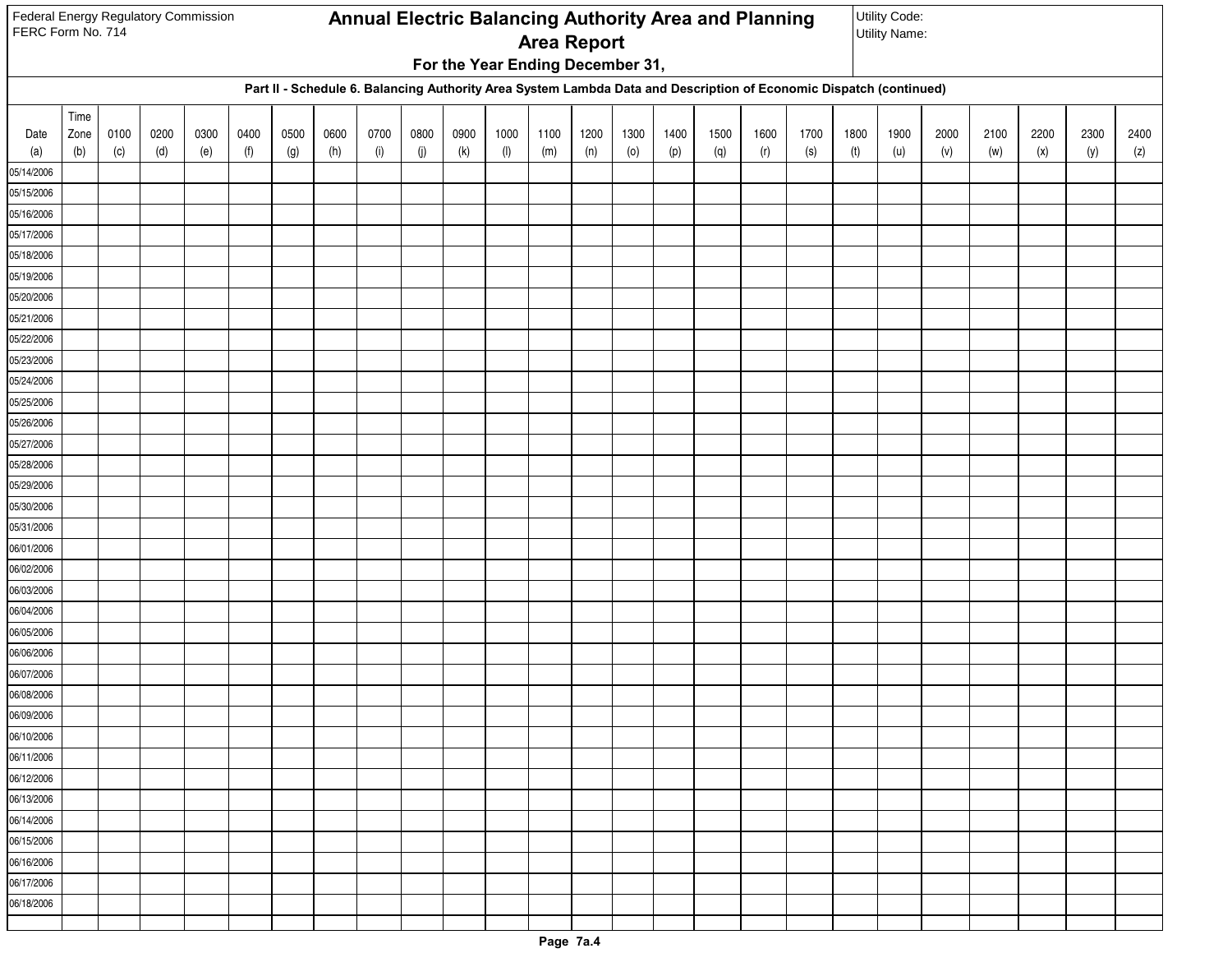|                          | Federal Energy Regulatory Commission<br>Annual Electric Balancing Authority Area and Planning<br>FERC Form No. 714<br><b>Utility Name:</b><br><b>Area Report</b><br>For the Year Ending December 31,<br>Part II - Schedule 6. Balancing Authority Area System Lambda Data and Description of Economic Dispatch (continued) |      |      |      |      |      |      |      |      |      |                |      |      |      | Utility Code: |      |                            |      |      |      |      |      |      |      |      |
|--------------------------|----------------------------------------------------------------------------------------------------------------------------------------------------------------------------------------------------------------------------------------------------------------------------------------------------------------------------|------|------|------|------|------|------|------|------|------|----------------|------|------|------|---------------|------|----------------------------|------|------|------|------|------|------|------|------|
|                          |                                                                                                                                                                                                                                                                                                                            |      |      |      |      |      |      |      |      |      |                |      |      |      |               |      |                            |      |      |      |      |      |      |      |      |
|                          |                                                                                                                                                                                                                                                                                                                            |      |      |      |      |      |      |      |      |      |                |      |      |      |               |      |                            |      |      |      |      |      |      |      |      |
|                          |                                                                                                                                                                                                                                                                                                                            |      |      |      |      |      |      |      |      |      |                |      |      |      |               |      |                            |      |      |      |      |      |      |      |      |
|                          | Time                                                                                                                                                                                                                                                                                                                       |      |      |      |      |      |      |      |      |      |                |      |      |      |               |      |                            |      |      |      |      |      |      |      |      |
| Date                     | Zone                                                                                                                                                                                                                                                                                                                       | 0100 | 0200 | 0300 | 0400 | 0500 | 0600 | 0700 | 0800 | 0900 | 1000           | 1100 | 1200 | 1300 | 1400          | 1500 | 1600                       | 1700 | 1800 | 1900 | 2000 | 2100 | 2200 | 2300 | 2400 |
| (a)                      | (b)                                                                                                                                                                                                                                                                                                                        | (c)  | (d)  | (e)  | (f)  | (g)  | (h)  | (i)  | (j)  | (k)  | $(\mathsf{I})$ | (m)  | (n)  | (0)  | (p)           | (q)  | $\left( \mathsf{r}\right)$ | (s)  | (t)  | (u)  | (v)  | (w)  | (x)  | (y)  | (z)  |
| 06/19/2006               |                                                                                                                                                                                                                                                                                                                            |      |      |      |      |      |      |      |      |      |                |      |      |      |               |      |                            |      |      |      |      |      |      |      |      |
| 06/20/2006<br>06/21/2006 |                                                                                                                                                                                                                                                                                                                            |      |      |      |      |      |      |      |      |      |                |      |      |      |               |      |                            |      |      |      |      |      |      |      |      |
| 06/22/2006               |                                                                                                                                                                                                                                                                                                                            |      |      |      |      |      |      |      |      |      |                |      |      |      |               |      |                            |      |      |      |      |      |      |      |      |
| 06/23/2006               |                                                                                                                                                                                                                                                                                                                            |      |      |      |      |      |      |      |      |      |                |      |      |      |               |      |                            |      |      |      |      |      |      |      |      |
| 06/24/2006               |                                                                                                                                                                                                                                                                                                                            |      |      |      |      |      |      |      |      |      |                |      |      |      |               |      |                            |      |      |      |      |      |      |      |      |
| 06/25/2006               |                                                                                                                                                                                                                                                                                                                            |      |      |      |      |      |      |      |      |      |                |      |      |      |               |      |                            |      |      |      |      |      |      |      |      |
| 06/26/2006               |                                                                                                                                                                                                                                                                                                                            |      |      |      |      |      |      |      |      |      |                |      |      |      |               |      |                            |      |      |      |      |      |      |      |      |
| 06/27/2006               |                                                                                                                                                                                                                                                                                                                            |      |      |      |      |      |      |      |      |      |                |      |      |      |               |      |                            |      |      |      |      |      |      |      |      |
| 06/28/2006               |                                                                                                                                                                                                                                                                                                                            |      |      |      |      |      |      |      |      |      |                |      |      |      |               |      |                            |      |      |      |      |      |      |      |      |
| 06/29/2006               |                                                                                                                                                                                                                                                                                                                            |      |      |      |      |      |      |      |      |      |                |      |      |      |               |      |                            |      |      |      |      |      |      |      |      |
| 06/30/2006               |                                                                                                                                                                                                                                                                                                                            |      |      |      |      |      |      |      |      |      |                |      |      |      |               |      |                            |      |      |      |      |      |      |      |      |
| 07/01/2006               |                                                                                                                                                                                                                                                                                                                            |      |      |      |      |      |      |      |      |      |                |      |      |      |               |      |                            |      |      |      |      |      |      |      |      |
| 07/02/2006               |                                                                                                                                                                                                                                                                                                                            |      |      |      |      |      |      |      |      |      |                |      |      |      |               |      |                            |      |      |      |      |      |      |      |      |
| 07/03/2006               |                                                                                                                                                                                                                                                                                                                            |      |      |      |      |      |      |      |      |      |                |      |      |      |               |      |                            |      |      |      |      |      |      |      |      |
| 07/04/2006               |                                                                                                                                                                                                                                                                                                                            |      |      |      |      |      |      |      |      |      |                |      |      |      |               |      |                            |      |      |      |      |      |      |      |      |
| 07/05/2006               |                                                                                                                                                                                                                                                                                                                            |      |      |      |      |      |      |      |      |      |                |      |      |      |               |      |                            |      |      |      |      |      |      |      |      |
| 07/06/2006               |                                                                                                                                                                                                                                                                                                                            |      |      |      |      |      |      |      |      |      |                |      |      |      |               |      |                            |      |      |      |      |      |      |      |      |
| 07/07/2006<br>07/08/2006 |                                                                                                                                                                                                                                                                                                                            |      |      |      |      |      |      |      |      |      |                |      |      |      |               |      |                            |      |      |      |      |      |      |      |      |
| 07/09/2006               |                                                                                                                                                                                                                                                                                                                            |      |      |      |      |      |      |      |      |      |                |      |      |      |               |      |                            |      |      |      |      |      |      |      |      |
| 07/10/2006               |                                                                                                                                                                                                                                                                                                                            |      |      |      |      |      |      |      |      |      |                |      |      |      |               |      |                            |      |      |      |      |      |      |      |      |
| 07/11/2006               |                                                                                                                                                                                                                                                                                                                            |      |      |      |      |      |      |      |      |      |                |      |      |      |               |      |                            |      |      |      |      |      |      |      |      |
| 07/12/2006               |                                                                                                                                                                                                                                                                                                                            |      |      |      |      |      |      |      |      |      |                |      |      |      |               |      |                            |      |      |      |      |      |      |      |      |
| 07/13/2006               |                                                                                                                                                                                                                                                                                                                            |      |      |      |      |      |      |      |      |      |                |      |      |      |               |      |                            |      |      |      |      |      |      |      |      |
| 07/14/2006               |                                                                                                                                                                                                                                                                                                                            |      |      |      |      |      |      |      |      |      |                |      |      |      |               |      |                            |      |      |      |      |      |      |      |      |
| 07/15/2006               |                                                                                                                                                                                                                                                                                                                            |      |      |      |      |      |      |      |      |      |                |      |      |      |               |      |                            |      |      |      |      |      |      |      |      |
| 07/16/2006               |                                                                                                                                                                                                                                                                                                                            |      |      |      |      |      |      |      |      |      |                |      |      |      |               |      |                            |      |      |      |      |      |      |      |      |
| 07/17/2006               |                                                                                                                                                                                                                                                                                                                            |      |      |      |      |      |      |      |      |      |                |      |      |      |               |      |                            |      |      |      |      |      |      |      |      |
| 07/18/2006               |                                                                                                                                                                                                                                                                                                                            |      |      |      |      |      |      |      |      |      |                |      |      |      |               |      |                            |      |      |      |      |      |      |      |      |
| 07/19/2006               |                                                                                                                                                                                                                                                                                                                            |      |      |      |      |      |      |      |      |      |                |      |      |      |               |      |                            |      |      |      |      |      |      |      |      |
| 07/20/2006               |                                                                                                                                                                                                                                                                                                                            |      |      |      |      |      |      |      |      |      |                |      |      |      |               |      |                            |      |      |      |      |      |      |      |      |
| 07/21/2006               |                                                                                                                                                                                                                                                                                                                            |      |      |      |      |      |      |      |      |      |                |      |      |      |               |      |                            |      |      |      |      |      |      |      |      |
| 07/22/2006               |                                                                                                                                                                                                                                                                                                                            |      |      |      |      |      |      |      |      |      |                |      |      |      |               |      |                            |      |      |      |      |      |      |      |      |
| 07/23/2006               |                                                                                                                                                                                                                                                                                                                            |      |      |      |      |      |      |      |      |      |                |      |      |      |               |      |                            |      |      |      |      |      |      |      |      |
| 07/24/2006               |                                                                                                                                                                                                                                                                                                                            |      |      |      |      |      |      |      |      |      |                |      |      |      |               |      |                            |      |      |      |      |      |      |      |      |
|                          |                                                                                                                                                                                                                                                                                                                            |      |      |      |      |      |      |      |      |      |                |      |      |      |               |      |                            |      |      |      |      |      |      |      |      |

г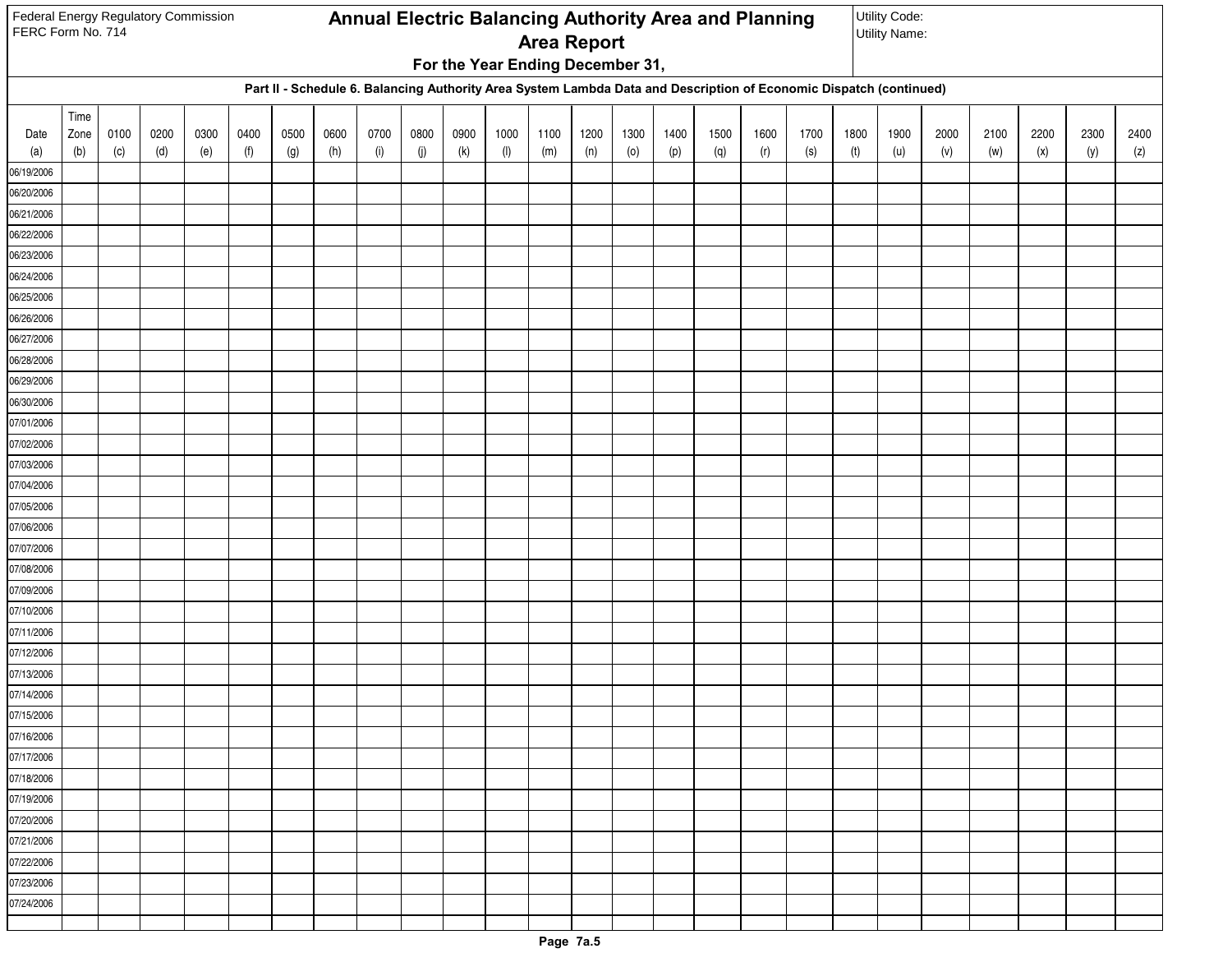|                          | Federal Energy Regulatory Commission<br>Annual Electric Balancing Authority Area and Planning<br>FERC Form No. 714<br><b>Area Report</b><br>For the Year Ending December 31,<br>Part II - Schedule 6. Balancing Authority Area System Lambda Data and Description of Economic Dispatch (continued) |      |      |      |      |      |      |      |      |      |                |      |      |      |      | Utility Code:<br><b>Utility Name:</b> |                            |      |      |      |      |      |      |      |      |
|--------------------------|----------------------------------------------------------------------------------------------------------------------------------------------------------------------------------------------------------------------------------------------------------------------------------------------------|------|------|------|------|------|------|------|------|------|----------------|------|------|------|------|---------------------------------------|----------------------------|------|------|------|------|------|------|------|------|
|                          |                                                                                                                                                                                                                                                                                                    |      |      |      |      |      |      |      |      |      |                |      |      |      |      |                                       |                            |      |      |      |      |      |      |      |      |
|                          |                                                                                                                                                                                                                                                                                                    |      |      |      |      |      |      |      |      |      |                |      |      |      |      |                                       |                            |      |      |      |      |      |      |      |      |
|                          |                                                                                                                                                                                                                                                                                                    |      |      |      |      |      |      |      |      |      |                |      |      |      |      |                                       |                            |      |      |      |      |      |      |      |      |
|                          | Time                                                                                                                                                                                                                                                                                               |      |      |      |      |      |      |      |      |      |                |      |      |      |      |                                       |                            |      |      |      |      |      |      |      |      |
| Date                     | Zone                                                                                                                                                                                                                                                                                               | 0100 | 0200 | 0300 | 0400 | 0500 | 0600 | 0700 | 0800 | 0900 | 1000           | 1100 | 1200 | 1300 | 1400 | 1500                                  | 1600                       | 1700 | 1800 | 1900 | 2000 | 2100 | 2200 | 2300 | 2400 |
| (a)                      | (b)                                                                                                                                                                                                                                                                                                | (c)  | (d)  | (e)  | (f)  | (g)  | (h)  | (i)  | (j)  | (k)  | $(\mathsf{I})$ | (m)  | (n)  | (0)  | (p)  | (q)                                   | $\left( \mathsf{r}\right)$ | (s)  | (t)  | (u)  | (v)  | (w)  | (x)  | (y)  | (z)  |
| 07/25/2006               |                                                                                                                                                                                                                                                                                                    |      |      |      |      |      |      |      |      |      |                |      |      |      |      |                                       |                            |      |      |      |      |      |      |      |      |
| 07/26/2006               |                                                                                                                                                                                                                                                                                                    |      |      |      |      |      |      |      |      |      |                |      |      |      |      |                                       |                            |      |      |      |      |      |      |      |      |
| 07/27/2006<br>07/28/2006 |                                                                                                                                                                                                                                                                                                    |      |      |      |      |      |      |      |      |      |                |      |      |      |      |                                       |                            |      |      |      |      |      |      |      |      |
| 07/29/2006               |                                                                                                                                                                                                                                                                                                    |      |      |      |      |      |      |      |      |      |                |      |      |      |      |                                       |                            |      |      |      |      |      |      |      |      |
| 07/30/2006               |                                                                                                                                                                                                                                                                                                    |      |      |      |      |      |      |      |      |      |                |      |      |      |      |                                       |                            |      |      |      |      |      |      |      |      |
| 07/31/2006               |                                                                                                                                                                                                                                                                                                    |      |      |      |      |      |      |      |      |      |                |      |      |      |      |                                       |                            |      |      |      |      |      |      |      |      |
| 08/01/2006               |                                                                                                                                                                                                                                                                                                    |      |      |      |      |      |      |      |      |      |                |      |      |      |      |                                       |                            |      |      |      |      |      |      |      |      |
| 08/02/2006               |                                                                                                                                                                                                                                                                                                    |      |      |      |      |      |      |      |      |      |                |      |      |      |      |                                       |                            |      |      |      |      |      |      |      |      |
| 08/03/2006               |                                                                                                                                                                                                                                                                                                    |      |      |      |      |      |      |      |      |      |                |      |      |      |      |                                       |                            |      |      |      |      |      |      |      |      |
| 08/04/2006               |                                                                                                                                                                                                                                                                                                    |      |      |      |      |      |      |      |      |      |                |      |      |      |      |                                       |                            |      |      |      |      |      |      |      |      |
| 08/05/2006               |                                                                                                                                                                                                                                                                                                    |      |      |      |      |      |      |      |      |      |                |      |      |      |      |                                       |                            |      |      |      |      |      |      |      |      |
| 08/06/2006               |                                                                                                                                                                                                                                                                                                    |      |      |      |      |      |      |      |      |      |                |      |      |      |      |                                       |                            |      |      |      |      |      |      |      |      |
| 08/07/2006               |                                                                                                                                                                                                                                                                                                    |      |      |      |      |      |      |      |      |      |                |      |      |      |      |                                       |                            |      |      |      |      |      |      |      |      |
| 08/08/2006               |                                                                                                                                                                                                                                                                                                    |      |      |      |      |      |      |      |      |      |                |      |      |      |      |                                       |                            |      |      |      |      |      |      |      |      |
| 08/09/2006               |                                                                                                                                                                                                                                                                                                    |      |      |      |      |      |      |      |      |      |                |      |      |      |      |                                       |                            |      |      |      |      |      |      |      |      |
| 08/10/2006               |                                                                                                                                                                                                                                                                                                    |      |      |      |      |      |      |      |      |      |                |      |      |      |      |                                       |                            |      |      |      |      |      |      |      |      |
| 08/11/2006               |                                                                                                                                                                                                                                                                                                    |      |      |      |      |      |      |      |      |      |                |      |      |      |      |                                       |                            |      |      |      |      |      |      |      |      |
| 08/12/2006               |                                                                                                                                                                                                                                                                                                    |      |      |      |      |      |      |      |      |      |                |      |      |      |      |                                       |                            |      |      |      |      |      |      |      |      |
| 08/13/2006               |                                                                                                                                                                                                                                                                                                    |      |      |      |      |      |      |      |      |      |                |      |      |      |      |                                       |                            |      |      |      |      |      |      |      |      |
| 08/14/2006<br>08/15/2006 |                                                                                                                                                                                                                                                                                                    |      |      |      |      |      |      |      |      |      |                |      |      |      |      |                                       |                            |      |      |      |      |      |      |      |      |
| 08/16/2006               |                                                                                                                                                                                                                                                                                                    |      |      |      |      |      |      |      |      |      |                |      |      |      |      |                                       |                            |      |      |      |      |      |      |      |      |
| 08/17/2006               |                                                                                                                                                                                                                                                                                                    |      |      |      |      |      |      |      |      |      |                |      |      |      |      |                                       |                            |      |      |      |      |      |      |      |      |
| 08/18/2006               |                                                                                                                                                                                                                                                                                                    |      |      |      |      |      |      |      |      |      |                |      |      |      |      |                                       |                            |      |      |      |      |      |      |      |      |
| 08/19/2006               |                                                                                                                                                                                                                                                                                                    |      |      |      |      |      |      |      |      |      |                |      |      |      |      |                                       |                            |      |      |      |      |      |      |      |      |
| 08/20/2006               |                                                                                                                                                                                                                                                                                                    |      |      |      |      |      |      |      |      |      |                |      |      |      |      |                                       |                            |      |      |      |      |      |      |      |      |
| 08/21/2006               |                                                                                                                                                                                                                                                                                                    |      |      |      |      |      |      |      |      |      |                |      |      |      |      |                                       |                            |      |      |      |      |      |      |      |      |
| 08/22/2006               |                                                                                                                                                                                                                                                                                                    |      |      |      |      |      |      |      |      |      |                |      |      |      |      |                                       |                            |      |      |      |      |      |      |      |      |
| 08/23/2006               |                                                                                                                                                                                                                                                                                                    |      |      |      |      |      |      |      |      |      |                |      |      |      |      |                                       |                            |      |      |      |      |      |      |      |      |
| 08/24/2006               |                                                                                                                                                                                                                                                                                                    |      |      |      |      |      |      |      |      |      |                |      |      |      |      |                                       |                            |      |      |      |      |      |      |      |      |
| 08/25/2006               |                                                                                                                                                                                                                                                                                                    |      |      |      |      |      |      |      |      |      |                |      |      |      |      |                                       |                            |      |      |      |      |      |      |      |      |
| 08/26/2006               |                                                                                                                                                                                                                                                                                                    |      |      |      |      |      |      |      |      |      |                |      |      |      |      |                                       |                            |      |      |      |      |      |      |      |      |
| 08/27/2006               |                                                                                                                                                                                                                                                                                                    |      |      |      |      |      |      |      |      |      |                |      |      |      |      |                                       |                            |      |      |      |      |      |      |      |      |
| 08/28/2006               |                                                                                                                                                                                                                                                                                                    |      |      |      |      |      |      |      |      |      |                |      |      |      |      |                                       |                            |      |      |      |      |      |      |      |      |
| 08/29/2006               |                                                                                                                                                                                                                                                                                                    |      |      |      |      |      |      |      |      |      |                |      |      |      |      |                                       |                            |      |      |      |      |      |      |      |      |
|                          |                                                                                                                                                                                                                                                                                                    |      |      |      |      |      |      |      |      |      |                |      |      |      |      |                                       |                            |      |      |      |      |      |      |      |      |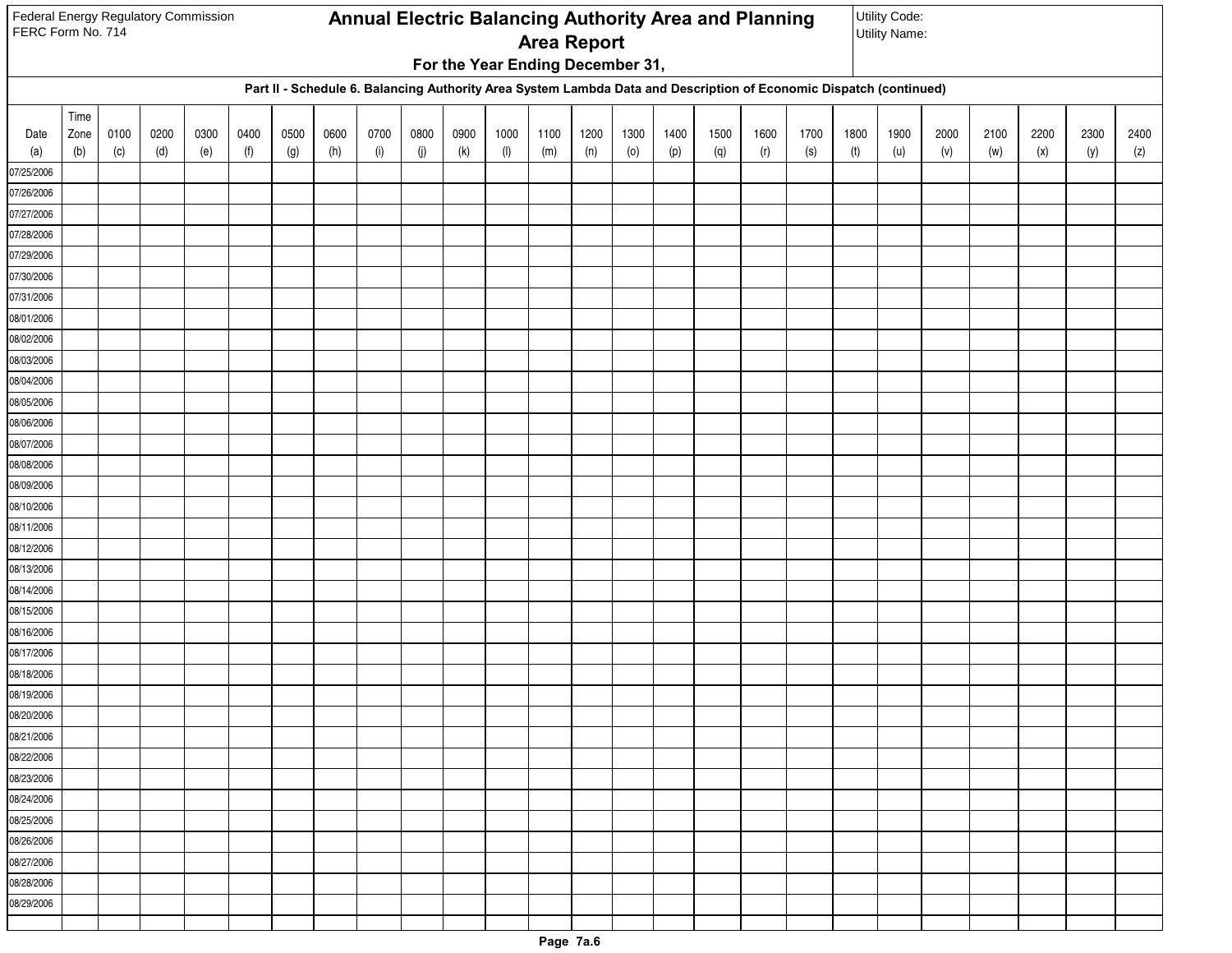|                          | Federal Energy Regulatory Commission<br>Annual Electric Balancing Authority Area and Planning<br>FERC Form No. 714<br><b>Area Report</b><br>For the Year Ending December 31,<br>Part II - Schedule 6. Balancing Authority Area System Lambda Data and Description of Economic Dispatch (continued) |      |      |      |      |      |      |      |      |      |                |      |      |      |      | Utility Code:<br><b>Utility Name:</b> |                            |      |      |      |      |      |      |      |      |
|--------------------------|----------------------------------------------------------------------------------------------------------------------------------------------------------------------------------------------------------------------------------------------------------------------------------------------------|------|------|------|------|------|------|------|------|------|----------------|------|------|------|------|---------------------------------------|----------------------------|------|------|------|------|------|------|------|------|
|                          |                                                                                                                                                                                                                                                                                                    |      |      |      |      |      |      |      |      |      |                |      |      |      |      |                                       |                            |      |      |      |      |      |      |      |      |
|                          |                                                                                                                                                                                                                                                                                                    |      |      |      |      |      |      |      |      |      |                |      |      |      |      |                                       |                            |      |      |      |      |      |      |      |      |
|                          |                                                                                                                                                                                                                                                                                                    |      |      |      |      |      |      |      |      |      |                |      |      |      |      |                                       |                            |      |      |      |      |      |      |      |      |
|                          | Time                                                                                                                                                                                                                                                                                               |      |      |      |      |      |      |      |      |      |                |      |      |      |      |                                       |                            |      |      |      |      |      |      |      |      |
| Date                     | Zone                                                                                                                                                                                                                                                                                               | 0100 | 0200 | 0300 | 0400 | 0500 | 0600 | 0700 | 0800 | 0900 | 1000           | 1100 | 1200 | 1300 | 1400 | 1500                                  | 1600                       | 1700 | 1800 | 1900 | 2000 | 2100 | 2200 | 2300 | 2400 |
| (a)                      | (b)                                                                                                                                                                                                                                                                                                | (c)  | (d)  | (e)  | (f)  | (g)  | (h)  | (i)  | (j)  | (k)  | $(\mathsf{I})$ | (m)  | (n)  | (0)  | (p)  | (q)                                   | $\left( \mathsf{r}\right)$ | (s)  | (t)  | (u)  | (v)  | (w)  | (x)  | (y)  | (z)  |
| 08/30/2006               |                                                                                                                                                                                                                                                                                                    |      |      |      |      |      |      |      |      |      |                |      |      |      |      |                                       |                            |      |      |      |      |      |      |      |      |
| 08/31/2006<br>09/01/2006 |                                                                                                                                                                                                                                                                                                    |      |      |      |      |      |      |      |      |      |                |      |      |      |      |                                       |                            |      |      |      |      |      |      |      |      |
| 09/02/2006               |                                                                                                                                                                                                                                                                                                    |      |      |      |      |      |      |      |      |      |                |      |      |      |      |                                       |                            |      |      |      |      |      |      |      |      |
| 09/03/2006               |                                                                                                                                                                                                                                                                                                    |      |      |      |      |      |      |      |      |      |                |      |      |      |      |                                       |                            |      |      |      |      |      |      |      |      |
| 09/04/2006               |                                                                                                                                                                                                                                                                                                    |      |      |      |      |      |      |      |      |      |                |      |      |      |      |                                       |                            |      |      |      |      |      |      |      |      |
| 09/05/2006               |                                                                                                                                                                                                                                                                                                    |      |      |      |      |      |      |      |      |      |                |      |      |      |      |                                       |                            |      |      |      |      |      |      |      |      |
| 09/06/2006               |                                                                                                                                                                                                                                                                                                    |      |      |      |      |      |      |      |      |      |                |      |      |      |      |                                       |                            |      |      |      |      |      |      |      |      |
| 09/07/2006               |                                                                                                                                                                                                                                                                                                    |      |      |      |      |      |      |      |      |      |                |      |      |      |      |                                       |                            |      |      |      |      |      |      |      |      |
| 09/08/2006               |                                                                                                                                                                                                                                                                                                    |      |      |      |      |      |      |      |      |      |                |      |      |      |      |                                       |                            |      |      |      |      |      |      |      |      |
| 09/09/2006               |                                                                                                                                                                                                                                                                                                    |      |      |      |      |      |      |      |      |      |                |      |      |      |      |                                       |                            |      |      |      |      |      |      |      |      |
| 09/10/2006               |                                                                                                                                                                                                                                                                                                    |      |      |      |      |      |      |      |      |      |                |      |      |      |      |                                       |                            |      |      |      |      |      |      |      |      |
| 09/11/2006               |                                                                                                                                                                                                                                                                                                    |      |      |      |      |      |      |      |      |      |                |      |      |      |      |                                       |                            |      |      |      |      |      |      |      |      |
| 09/12/2006               |                                                                                                                                                                                                                                                                                                    |      |      |      |      |      |      |      |      |      |                |      |      |      |      |                                       |                            |      |      |      |      |      |      |      |      |
| 09/13/2006               |                                                                                                                                                                                                                                                                                                    |      |      |      |      |      |      |      |      |      |                |      |      |      |      |                                       |                            |      |      |      |      |      |      |      |      |
| 09/14/2006               |                                                                                                                                                                                                                                                                                                    |      |      |      |      |      |      |      |      |      |                |      |      |      |      |                                       |                            |      |      |      |      |      |      |      |      |
| 09/15/2006               |                                                                                                                                                                                                                                                                                                    |      |      |      |      |      |      |      |      |      |                |      |      |      |      |                                       |                            |      |      |      |      |      |      |      |      |
| 09/16/2006               |                                                                                                                                                                                                                                                                                                    |      |      |      |      |      |      |      |      |      |                |      |      |      |      |                                       |                            |      |      |      |      |      |      |      |      |
| 09/17/2006<br>09/18/2006 |                                                                                                                                                                                                                                                                                                    |      |      |      |      |      |      |      |      |      |                |      |      |      |      |                                       |                            |      |      |      |      |      |      |      |      |
| 09/19/2006               |                                                                                                                                                                                                                                                                                                    |      |      |      |      |      |      |      |      |      |                |      |      |      |      |                                       |                            |      |      |      |      |      |      |      |      |
| 09/20/2006               |                                                                                                                                                                                                                                                                                                    |      |      |      |      |      |      |      |      |      |                |      |      |      |      |                                       |                            |      |      |      |      |      |      |      |      |
| 09/21/2006               |                                                                                                                                                                                                                                                                                                    |      |      |      |      |      |      |      |      |      |                |      |      |      |      |                                       |                            |      |      |      |      |      |      |      |      |
| 09/22/2006               |                                                                                                                                                                                                                                                                                                    |      |      |      |      |      |      |      |      |      |                |      |      |      |      |                                       |                            |      |      |      |      |      |      |      |      |
| 09/23/2006               |                                                                                                                                                                                                                                                                                                    |      |      |      |      |      |      |      |      |      |                |      |      |      |      |                                       |                            |      |      |      |      |      |      |      |      |
| 09/24/2006               |                                                                                                                                                                                                                                                                                                    |      |      |      |      |      |      |      |      |      |                |      |      |      |      |                                       |                            |      |      |      |      |      |      |      |      |
| 09/25/2006               |                                                                                                                                                                                                                                                                                                    |      |      |      |      |      |      |      |      |      |                |      |      |      |      |                                       |                            |      |      |      |      |      |      |      |      |
| 09/26/2006               |                                                                                                                                                                                                                                                                                                    |      |      |      |      |      |      |      |      |      |                |      |      |      |      |                                       |                            |      |      |      |      |      |      |      |      |
| 09/27/2006               |                                                                                                                                                                                                                                                                                                    |      |      |      |      |      |      |      |      |      |                |      |      |      |      |                                       |                            |      |      |      |      |      |      |      |      |
| 09/28/2006               |                                                                                                                                                                                                                                                                                                    |      |      |      |      |      |      |      |      |      |                |      |      |      |      |                                       |                            |      |      |      |      |      |      |      |      |
| 09/29/2006               |                                                                                                                                                                                                                                                                                                    |      |      |      |      |      |      |      |      |      |                |      |      |      |      |                                       |                            |      |      |      |      |      |      |      |      |
| 09/30/2006               |                                                                                                                                                                                                                                                                                                    |      |      |      |      |      |      |      |      |      |                |      |      |      |      |                                       |                            |      |      |      |      |      |      |      |      |
| 10/01/2006               |                                                                                                                                                                                                                                                                                                    |      |      |      |      |      |      |      |      |      |                |      |      |      |      |                                       |                            |      |      |      |      |      |      |      |      |
| 10/02/2006               |                                                                                                                                                                                                                                                                                                    |      |      |      |      |      |      |      |      |      |                |      |      |      |      |                                       |                            |      |      |      |      |      |      |      |      |
| 10/03/2006               |                                                                                                                                                                                                                                                                                                    |      |      |      |      |      |      |      |      |      |                |      |      |      |      |                                       |                            |      |      |      |      |      |      |      |      |
| 10/04/2006               |                                                                                                                                                                                                                                                                                                    |      |      |      |      |      |      |      |      |      |                |      |      |      |      |                                       |                            |      |      |      |      |      |      |      |      |
|                          |                                                                                                                                                                                                                                                                                                    |      |      |      |      |      |      |      |      |      |                |      |      |      |      |                                       |                            |      |      |      |      |      |      |      |      |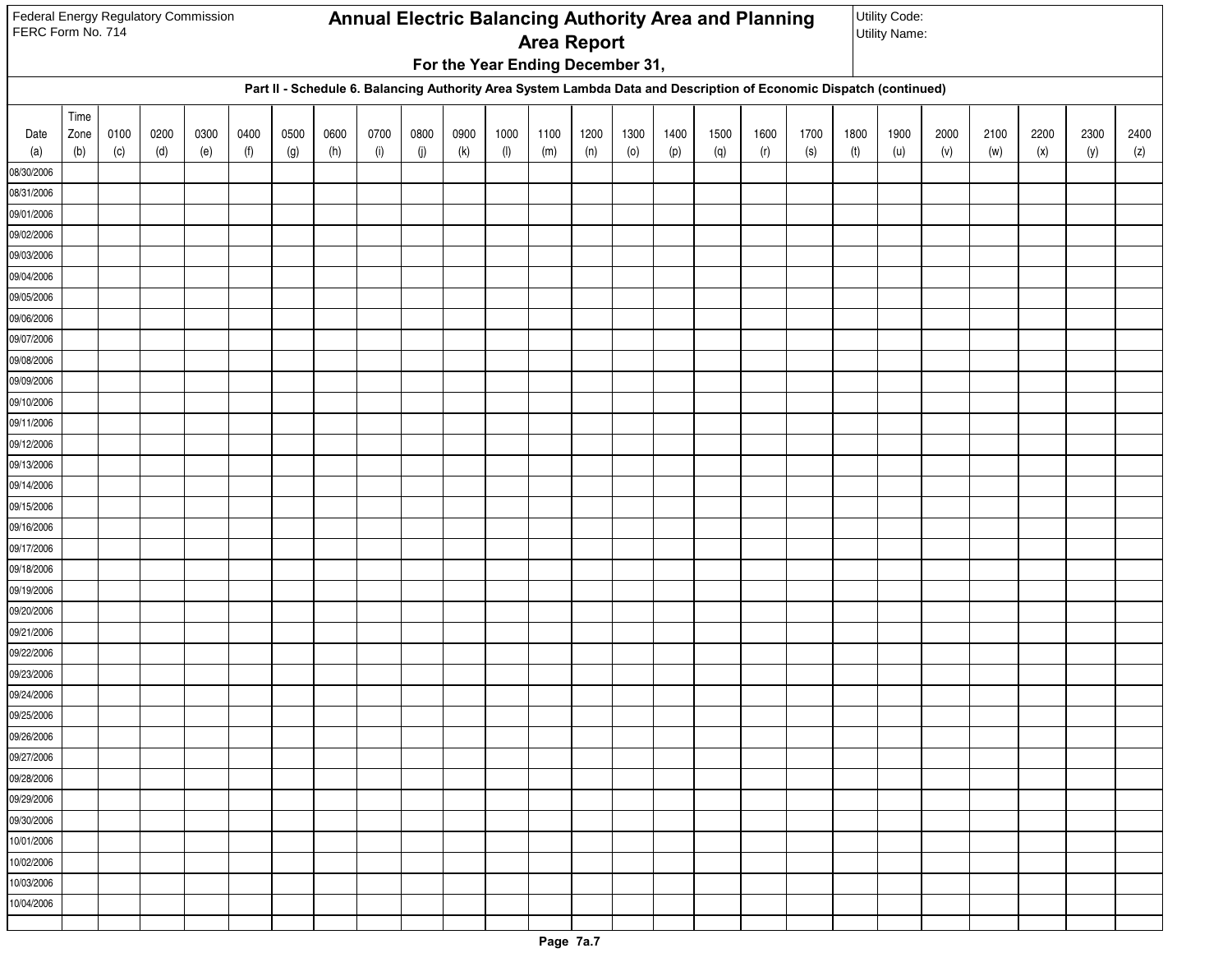| Federal Energy Regulatory Commission<br>FERC Form No. 714 |      |      |      |      |      |      |      |      |      |      |      |                                  |      |      |      | Annual Electric Balancing Authority Area and Planning |                            |                                                                                                                    |      | Utility Code:<br><b>Utility Name:</b> |      |      |      |      |      |
|-----------------------------------------------------------|------|------|------|------|------|------|------|------|------|------|------|----------------------------------|------|------|------|-------------------------------------------------------|----------------------------|--------------------------------------------------------------------------------------------------------------------|------|---------------------------------------|------|------|------|------|------|
|                                                           |      |      |      |      |      |      |      |      |      |      |      | <b>Area Report</b>               |      |      |      |                                                       |                            |                                                                                                                    |      |                                       |      |      |      |      |      |
|                                                           |      |      |      |      |      |      |      |      |      |      |      | For the Year Ending December 31, |      |      |      |                                                       |                            |                                                                                                                    |      |                                       |      |      |      |      |      |
|                                                           |      |      |      |      |      |      |      |      |      |      |      |                                  |      |      |      |                                                       |                            | Part II - Schedule 6. Balancing Authority Area System Lambda Data and Description of Economic Dispatch (continued) |      |                                       |      |      |      |      |      |
|                                                           | Time |      |      |      |      |      |      |      |      |      |      |                                  |      |      |      |                                                       |                            |                                                                                                                    |      |                                       |      |      |      |      |      |
| Date                                                      | Zone | 0100 | 0200 | 0300 | 0400 | 0500 | 0600 | 0700 | 0800 | 0900 | 1000 | 1100                             | 1200 | 1300 | 1400 | 1500                                                  | 1600                       | 1700                                                                                                               | 1800 | 1900                                  | 2000 | 2100 | 2200 | 2300 | 2400 |
| (a)                                                       | (b)  | (c)  | (d)  | (e)  | (f)  | (g)  | (h)  | (i)  | (j)  | (k)  | (1)  | (m)                              | (n)  | (0)  | (p)  | (q)                                                   | $\left( \mathsf{r}\right)$ | (s)                                                                                                                | (t)  | (u)                                   | (v)  | (w)  | (x)  | (y)  | (z)  |
| 10/05/2006                                                |      |      |      |      |      |      |      |      |      |      |      |                                  |      |      |      |                                                       |                            |                                                                                                                    |      |                                       |      |      |      |      |      |
| 10/06/2006<br>10/07/2006                                  |      |      |      |      |      |      |      |      |      |      |      |                                  |      |      |      |                                                       |                            |                                                                                                                    |      |                                       |      |      |      |      |      |
| 10/08/2006                                                |      |      |      |      |      |      |      |      |      |      |      |                                  |      |      |      |                                                       |                            |                                                                                                                    |      |                                       |      |      |      |      |      |
| 10/09/2006                                                |      |      |      |      |      |      |      |      |      |      |      |                                  |      |      |      |                                                       |                            |                                                                                                                    |      |                                       |      |      |      |      |      |
| 10/10/2006                                                |      |      |      |      |      |      |      |      |      |      |      |                                  |      |      |      |                                                       |                            |                                                                                                                    |      |                                       |      |      |      |      |      |
| 10/11/2006                                                |      |      |      |      |      |      |      |      |      |      |      |                                  |      |      |      |                                                       |                            |                                                                                                                    |      |                                       |      |      |      |      |      |
| 10/12/2006                                                |      |      |      |      |      |      |      |      |      |      |      |                                  |      |      |      |                                                       |                            |                                                                                                                    |      |                                       |      |      |      |      |      |
| 10/13/2006                                                |      |      |      |      |      |      |      |      |      |      |      |                                  |      |      |      |                                                       |                            |                                                                                                                    |      |                                       |      |      |      |      |      |
| 10/14/2006                                                |      |      |      |      |      |      |      |      |      |      |      |                                  |      |      |      |                                                       |                            |                                                                                                                    |      |                                       |      |      |      |      |      |
| 10/15/2006                                                |      |      |      |      |      |      |      |      |      |      |      |                                  |      |      |      |                                                       |                            |                                                                                                                    |      |                                       |      |      |      |      |      |
| 10/16/2006                                                |      |      |      |      |      |      |      |      |      |      |      |                                  |      |      |      |                                                       |                            |                                                                                                                    |      |                                       |      |      |      |      |      |
| 10/17/2006                                                |      |      |      |      |      |      |      |      |      |      |      |                                  |      |      |      |                                                       |                            |                                                                                                                    |      |                                       |      |      |      |      |      |
| 10/18/2006                                                |      |      |      |      |      |      |      |      |      |      |      |                                  |      |      |      |                                                       |                            |                                                                                                                    |      |                                       |      |      |      |      |      |
| 10/19/2006                                                |      |      |      |      |      |      |      |      |      |      |      |                                  |      |      |      |                                                       |                            |                                                                                                                    |      |                                       |      |      |      |      |      |
| 10/20/2006                                                |      |      |      |      |      |      |      |      |      |      |      |                                  |      |      |      |                                                       |                            |                                                                                                                    |      |                                       |      |      |      |      |      |
| 10/21/2006                                                |      |      |      |      |      |      |      |      |      |      |      |                                  |      |      |      |                                                       |                            |                                                                                                                    |      |                                       |      |      |      |      |      |
| 10/22/2006                                                |      |      |      |      |      |      |      |      |      |      |      |                                  |      |      |      |                                                       |                            |                                                                                                                    |      |                                       |      |      |      |      |      |
| 10/23/2006                                                |      |      |      |      |      |      |      |      |      |      |      |                                  |      |      |      |                                                       |                            |                                                                                                                    |      |                                       |      |      |      |      |      |
| 10/24/2006                                                |      |      |      |      |      |      |      |      |      |      |      |                                  |      |      |      |                                                       |                            |                                                                                                                    |      |                                       |      |      |      |      |      |
| 10/25/2006                                                |      |      |      |      |      |      |      |      |      |      |      |                                  |      |      |      |                                                       |                            |                                                                                                                    |      |                                       |      |      |      |      |      |
| 10/26/2006                                                |      |      |      |      |      |      |      |      |      |      |      |                                  |      |      |      |                                                       |                            |                                                                                                                    |      |                                       |      |      |      |      |      |
| 10/27/2006                                                |      |      |      |      |      |      |      |      |      |      |      |                                  |      |      |      |                                                       |                            |                                                                                                                    |      |                                       |      |      |      |      |      |
| 10/28/2006                                                |      |      |      |      |      |      |      |      |      |      |      |                                  |      |      |      |                                                       |                            |                                                                                                                    |      |                                       |      |      |      |      |      |
| 10/29/2006                                                |      |      |      |      |      |      |      |      |      |      |      |                                  |      |      |      |                                                       |                            |                                                                                                                    |      |                                       |      |      |      |      |      |
| 10/30/2006                                                |      |      |      |      |      |      |      |      |      |      |      |                                  |      |      |      |                                                       |                            |                                                                                                                    |      |                                       |      |      |      |      |      |
| 10/31/2006<br>11/01/2006                                  |      |      |      |      |      |      |      |      |      |      |      |                                  |      |      |      |                                                       |                            |                                                                                                                    |      |                                       |      |      |      |      |      |
| 11/02/2006                                                |      |      |      |      |      |      |      |      |      |      |      |                                  |      |      |      |                                                       |                            |                                                                                                                    |      |                                       |      |      |      |      |      |
| 11/03/2006                                                |      |      |      |      |      |      |      |      |      |      |      |                                  |      |      |      |                                                       |                            |                                                                                                                    |      |                                       |      |      |      |      |      |
| 11/04/2006                                                |      |      |      |      |      |      |      |      |      |      |      |                                  |      |      |      |                                                       |                            |                                                                                                                    |      |                                       |      |      |      |      |      |
| 11/05/2006                                                |      |      |      |      |      |      |      |      |      |      |      |                                  |      |      |      |                                                       |                            |                                                                                                                    |      |                                       |      |      |      |      |      |
| 11/06/2006                                                |      |      |      |      |      |      |      |      |      |      |      |                                  |      |      |      |                                                       |                            |                                                                                                                    |      |                                       |      |      |      |      |      |
| 11/07/2006                                                |      |      |      |      |      |      |      |      |      |      |      |                                  |      |      |      |                                                       |                            |                                                                                                                    |      |                                       |      |      |      |      |      |
| 11/08/2006                                                |      |      |      |      |      |      |      |      |      |      |      |                                  |      |      |      |                                                       |                            |                                                                                                                    |      |                                       |      |      |      |      |      |
| 11/09/2006                                                |      |      |      |      |      |      |      |      |      |      |      |                                  |      |      |      |                                                       |                            |                                                                                                                    |      |                                       |      |      |      |      |      |
|                                                           |      |      |      |      |      |      |      |      |      |      |      |                                  |      |      |      |                                                       |                            |                                                                                                                    |      |                                       |      |      |      |      |      |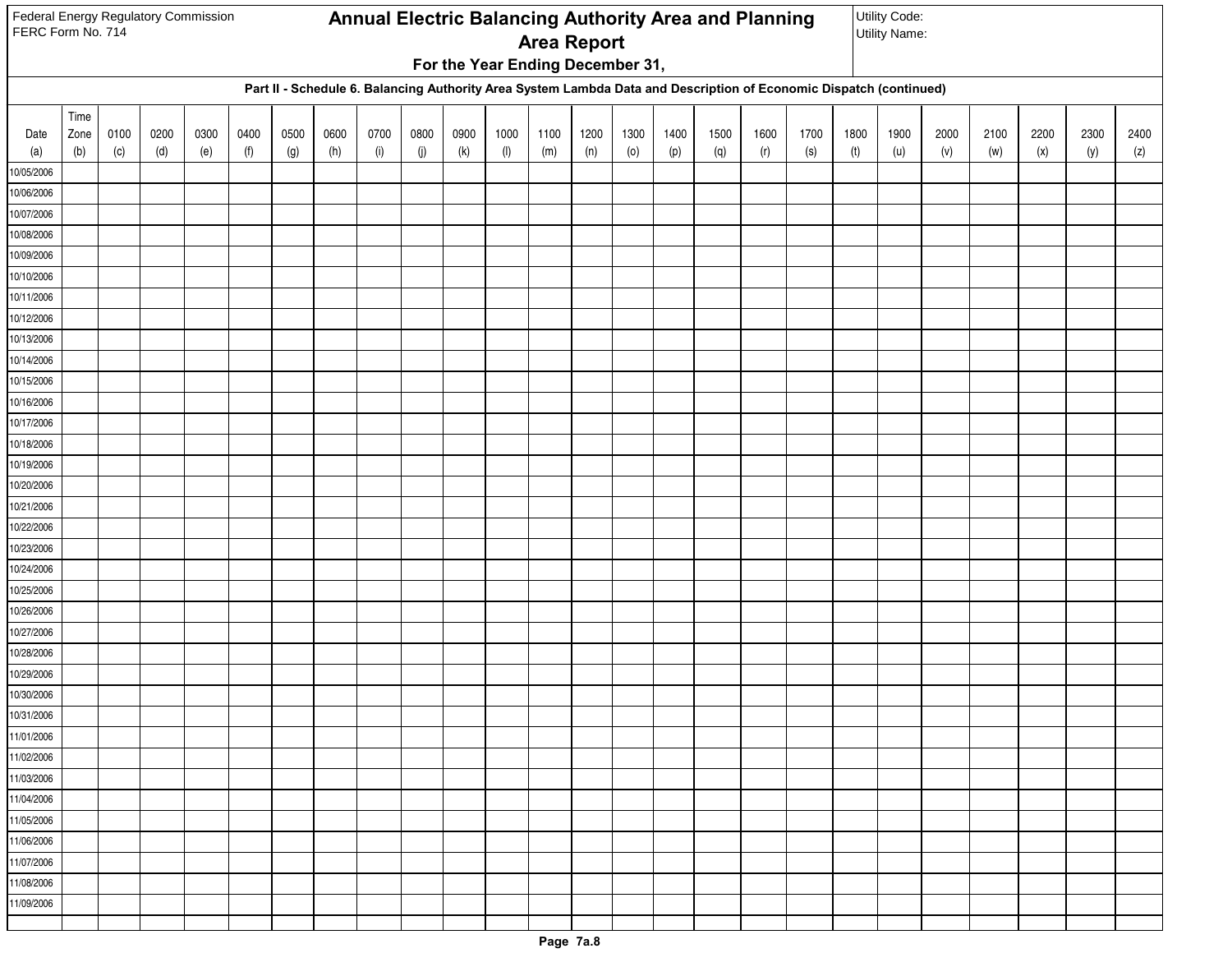| Federal Energy Regulatory Commission<br>FERC Form No. 714 |      |      |      |      |      |      |      |      |      |      |                                  |                    |      |      |      | Annual Electric Balancing Authority Area and Planning |                            |                                                                                                                    |      | Utility Code:<br><b>Utility Name:</b> |      |      |      |      |      |
|-----------------------------------------------------------|------|------|------|------|------|------|------|------|------|------|----------------------------------|--------------------|------|------|------|-------------------------------------------------------|----------------------------|--------------------------------------------------------------------------------------------------------------------|------|---------------------------------------|------|------|------|------|------|
|                                                           |      |      |      |      |      |      |      |      |      |      |                                  | <b>Area Report</b> |      |      |      |                                                       |                            |                                                                                                                    |      |                                       |      |      |      |      |      |
|                                                           |      |      |      |      |      |      |      |      |      |      | For the Year Ending December 31, |                    |      |      |      |                                                       |                            |                                                                                                                    |      |                                       |      |      |      |      |      |
|                                                           |      |      |      |      |      |      |      |      |      |      |                                  |                    |      |      |      |                                                       |                            | Part II - Schedule 6. Balancing Authority Area System Lambda Data and Description of Economic Dispatch (continued) |      |                                       |      |      |      |      |      |
|                                                           | Time |      |      |      |      |      |      |      |      |      |                                  |                    |      |      |      |                                                       |                            |                                                                                                                    |      |                                       |      |      |      |      |      |
| Date                                                      | Zone | 0100 | 0200 | 0300 | 0400 | 0500 | 0600 | 0700 | 0800 | 0900 | 1000                             | 1100               | 1200 | 1300 | 1400 | 1500                                                  | 1600                       | 1700                                                                                                               | 1800 | 1900                                  | 2000 | 2100 | 2200 | 2300 | 2400 |
| (a)                                                       | (b)  | (c)  | (d)  | (e)  | (f)  | (g)  | (h)  | (i)  | (j)  | (k)  | $(\mathsf{I})$                   | (m)                | (n)  | (0)  | (p)  | (q)                                                   | $\left( \mathsf{r}\right)$ | (s)                                                                                                                | (t)  | (u)                                   | (v)  | (w)  | (x)  | (y)  | (z)  |
| 11/10/2006                                                |      |      |      |      |      |      |      |      |      |      |                                  |                    |      |      |      |                                                       |                            |                                                                                                                    |      |                                       |      |      |      |      |      |
| 11/11/2006                                                |      |      |      |      |      |      |      |      |      |      |                                  |                    |      |      |      |                                                       |                            |                                                                                                                    |      |                                       |      |      |      |      |      |
| 11/12/2006<br>11/13/2006                                  |      |      |      |      |      |      |      |      |      |      |                                  |                    |      |      |      |                                                       |                            |                                                                                                                    |      |                                       |      |      |      |      |      |
| 11/14/2006                                                |      |      |      |      |      |      |      |      |      |      |                                  |                    |      |      |      |                                                       |                            |                                                                                                                    |      |                                       |      |      |      |      |      |
| 11/15/2006                                                |      |      |      |      |      |      |      |      |      |      |                                  |                    |      |      |      |                                                       |                            |                                                                                                                    |      |                                       |      |      |      |      |      |
| 11/16/2006                                                |      |      |      |      |      |      |      |      |      |      |                                  |                    |      |      |      |                                                       |                            |                                                                                                                    |      |                                       |      |      |      |      |      |
| 11/17/2006                                                |      |      |      |      |      |      |      |      |      |      |                                  |                    |      |      |      |                                                       |                            |                                                                                                                    |      |                                       |      |      |      |      |      |
| 11/18/2006                                                |      |      |      |      |      |      |      |      |      |      |                                  |                    |      |      |      |                                                       |                            |                                                                                                                    |      |                                       |      |      |      |      |      |
| 11/19/2006                                                |      |      |      |      |      |      |      |      |      |      |                                  |                    |      |      |      |                                                       |                            |                                                                                                                    |      |                                       |      |      |      |      |      |
| 11/20/2006                                                |      |      |      |      |      |      |      |      |      |      |                                  |                    |      |      |      |                                                       |                            |                                                                                                                    |      |                                       |      |      |      |      |      |
| 11/21/2006                                                |      |      |      |      |      |      |      |      |      |      |                                  |                    |      |      |      |                                                       |                            |                                                                                                                    |      |                                       |      |      |      |      |      |
| 11/22/2006                                                |      |      |      |      |      |      |      |      |      |      |                                  |                    |      |      |      |                                                       |                            |                                                                                                                    |      |                                       |      |      |      |      |      |
| 11/23/2006                                                |      |      |      |      |      |      |      |      |      |      |                                  |                    |      |      |      |                                                       |                            |                                                                                                                    |      |                                       |      |      |      |      |      |
| 11/24/2006                                                |      |      |      |      |      |      |      |      |      |      |                                  |                    |      |      |      |                                                       |                            |                                                                                                                    |      |                                       |      |      |      |      |      |
| 11/25/2006                                                |      |      |      |      |      |      |      |      |      |      |                                  |                    |      |      |      |                                                       |                            |                                                                                                                    |      |                                       |      |      |      |      |      |
| 11/26/2006                                                |      |      |      |      |      |      |      |      |      |      |                                  |                    |      |      |      |                                                       |                            |                                                                                                                    |      |                                       |      |      |      |      |      |
| 11/27/2006                                                |      |      |      |      |      |      |      |      |      |      |                                  |                    |      |      |      |                                                       |                            |                                                                                                                    |      |                                       |      |      |      |      |      |
| 11/28/2006                                                |      |      |      |      |      |      |      |      |      |      |                                  |                    |      |      |      |                                                       |                            |                                                                                                                    |      |                                       |      |      |      |      |      |
| 11/29/2006                                                |      |      |      |      |      |      |      |      |      |      |                                  |                    |      |      |      |                                                       |                            |                                                                                                                    |      |                                       |      |      |      |      |      |
| 11/30/2006                                                |      |      |      |      |      |      |      |      |      |      |                                  |                    |      |      |      |                                                       |                            |                                                                                                                    |      |                                       |      |      |      |      |      |
| 12/01/2006<br>12/02/2006                                  |      |      |      |      |      |      |      |      |      |      |                                  |                    |      |      |      |                                                       |                            |                                                                                                                    |      |                                       |      |      |      |      |      |
| 12/03/2006                                                |      |      |      |      |      |      |      |      |      |      |                                  |                    |      |      |      |                                                       |                            |                                                                                                                    |      |                                       |      |      |      |      |      |
| 12/04/2006                                                |      |      |      |      |      |      |      |      |      |      |                                  |                    |      |      |      |                                                       |                            |                                                                                                                    |      |                                       |      |      |      |      |      |
| 12/05/2006                                                |      |      |      |      |      |      |      |      |      |      |                                  |                    |      |      |      |                                                       |                            |                                                                                                                    |      |                                       |      |      |      |      |      |
| 12/06/2006                                                |      |      |      |      |      |      |      |      |      |      |                                  |                    |      |      |      |                                                       |                            |                                                                                                                    |      |                                       |      |      |      |      |      |
| 12/07/2006                                                |      |      |      |      |      |      |      |      |      |      |                                  |                    |      |      |      |                                                       |                            |                                                                                                                    |      |                                       |      |      |      |      |      |
| 12/08/2006                                                |      |      |      |      |      |      |      |      |      |      |                                  |                    |      |      |      |                                                       |                            |                                                                                                                    |      |                                       |      |      |      |      |      |
| 12/09/2006                                                |      |      |      |      |      |      |      |      |      |      |                                  |                    |      |      |      |                                                       |                            |                                                                                                                    |      |                                       |      |      |      |      |      |
| 12/10/2006                                                |      |      |      |      |      |      |      |      |      |      |                                  |                    |      |      |      |                                                       |                            |                                                                                                                    |      |                                       |      |      |      |      |      |
| 12/11/2006                                                |      |      |      |      |      |      |      |      |      |      |                                  |                    |      |      |      |                                                       |                            |                                                                                                                    |      |                                       |      |      |      |      |      |
| 12/12/2006                                                |      |      |      |      |      |      |      |      |      |      |                                  |                    |      |      |      |                                                       |                            |                                                                                                                    |      |                                       |      |      |      |      |      |
| 12/13/2006                                                |      |      |      |      |      |      |      |      |      |      |                                  |                    |      |      |      |                                                       |                            |                                                                                                                    |      |                                       |      |      |      |      |      |
| 12/14/2006                                                |      |      |      |      |      |      |      |      |      |      |                                  |                    |      |      |      |                                                       |                            |                                                                                                                    |      |                                       |      |      |      |      |      |
| 12/15/2006                                                |      |      |      |      |      |      |      |      |      |      |                                  |                    |      |      |      |                                                       |                            |                                                                                                                    |      |                                       |      |      |      |      |      |
|                                                           |      |      |      |      |      |      |      |      |      |      |                                  |                    |      |      |      |                                                       |                            |                                                                                                                    |      |                                       |      |      |      |      |      |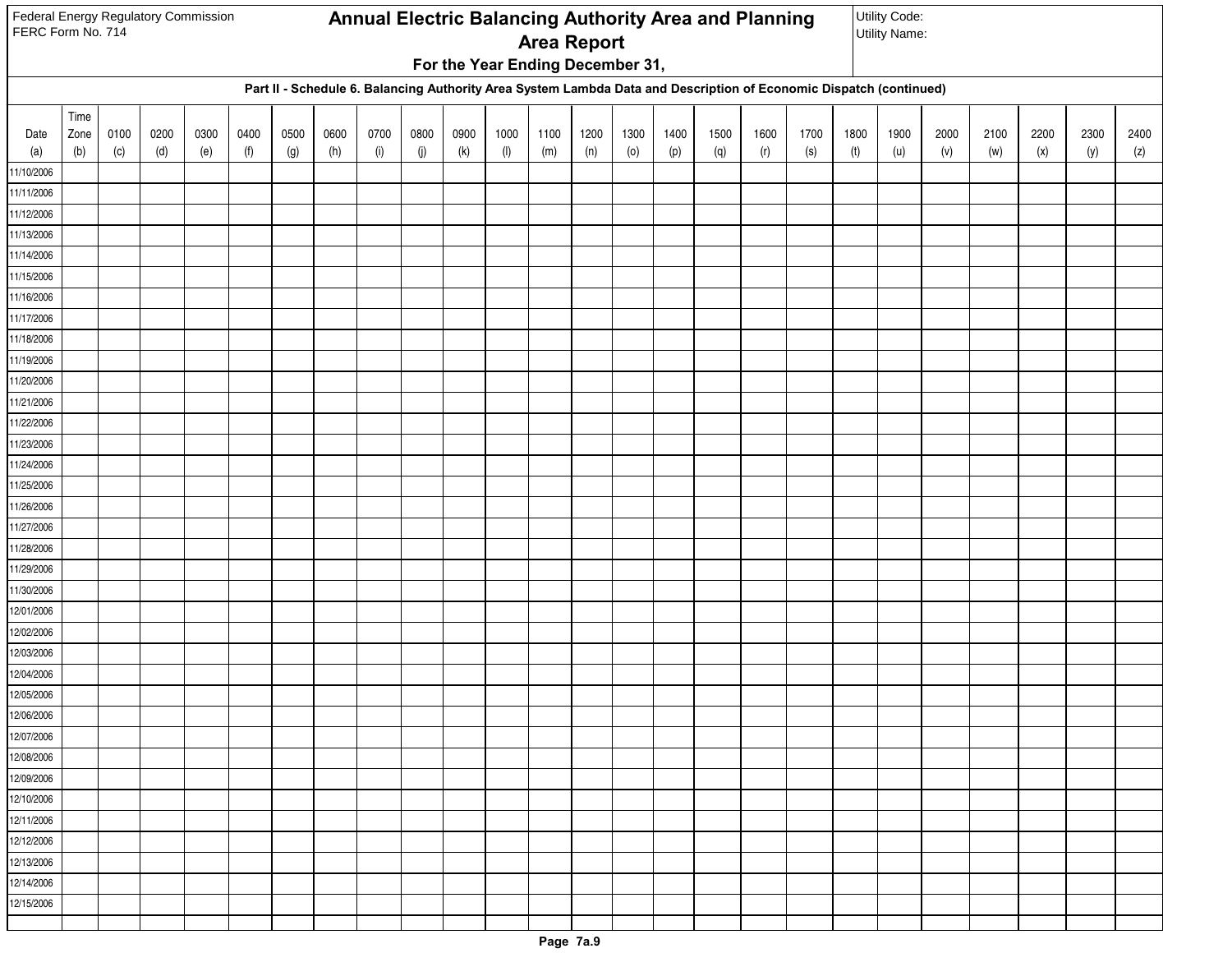| Federal Energy Regulatory Commission<br>FERC Form No. 714 |                     |             |             |             |             |             |             |             |             |             |                                  | <b>Area Report</b> |             |             |             |             | <b>Annual Electric Balancing Authority Area and Planning</b>                                                       |             |             | Utility Code:<br><b>Utility Name:</b> |             |             |             |             |      |
|-----------------------------------------------------------|---------------------|-------------|-------------|-------------|-------------|-------------|-------------|-------------|-------------|-------------|----------------------------------|--------------------|-------------|-------------|-------------|-------------|--------------------------------------------------------------------------------------------------------------------|-------------|-------------|---------------------------------------|-------------|-------------|-------------|-------------|------|
|                                                           |                     |             |             |             |             |             |             |             |             |             | For the Year Ending December 31, |                    |             |             |             |             |                                                                                                                    |             |             |                                       |             |             |             |             |      |
|                                                           |                     |             |             |             |             |             |             |             |             |             |                                  |                    |             |             |             |             | Part II - Schedule 6. Balancing Authority Area System Lambda Data and Description of Economic Dispatch (continued) |             |             |                                       |             |             |             |             |      |
| Date<br>(a)                                               | Time<br>Zone<br>(b) | 0100<br>(c) | 0200<br>(d) | 0300<br>(e) | 0400<br>(f) | 0500<br>(g) | 0600<br>(h) | 0700<br>(i) | 0800<br>(j) | 0900<br>(k) | 1000<br>(1)                      | 1100<br>(m)        | 1200<br>(n) | 1300<br>(0) | 1400<br>(p) | 1500<br>(q) | 1600<br>(r)                                                                                                        | 1700<br>(s) | 1800<br>(t) | 1900<br>(u)                           | 2000<br>(v) | 2100<br>(w) | 2200<br>(x) | 2300<br>(y) | 2400 |
| 12/16/2006                                                |                     |             |             |             |             |             |             |             |             |             |                                  |                    |             |             |             |             |                                                                                                                    |             |             |                                       |             |             |             |             | (z)  |
| 12/17/2006                                                |                     |             |             |             |             |             |             |             |             |             |                                  |                    |             |             |             |             |                                                                                                                    |             |             |                                       |             |             |             |             |      |
| 12/18/2006                                                |                     |             |             |             |             |             |             |             |             |             |                                  |                    |             |             |             |             |                                                                                                                    |             |             |                                       |             |             |             |             |      |
| 12/19/2006                                                |                     |             |             |             |             |             |             |             |             |             |                                  |                    |             |             |             |             |                                                                                                                    |             |             |                                       |             |             |             |             |      |
| 12/20/2006                                                |                     |             |             |             |             |             |             |             |             |             |                                  |                    |             |             |             |             |                                                                                                                    |             |             |                                       |             |             |             |             |      |
| 12/21/2006                                                |                     |             |             |             |             |             |             |             |             |             |                                  |                    |             |             |             |             |                                                                                                                    |             |             |                                       |             |             |             |             |      |
| 12/22/2006                                                |                     |             |             |             |             |             |             |             |             |             |                                  |                    |             |             |             |             |                                                                                                                    |             |             |                                       |             |             |             |             |      |
| 12/23/2006                                                |                     |             |             |             |             |             |             |             |             |             |                                  |                    |             |             |             |             |                                                                                                                    |             |             |                                       |             |             |             |             |      |
| 12/24/2006                                                |                     |             |             |             |             |             |             |             |             |             |                                  |                    |             |             |             |             |                                                                                                                    |             |             |                                       |             |             |             |             |      |
| 12/25/2006                                                |                     |             |             |             |             |             |             |             |             |             |                                  |                    |             |             |             |             |                                                                                                                    |             |             |                                       |             |             |             |             |      |
| 12/26/2006                                                |                     |             |             |             |             |             |             |             |             |             |                                  |                    |             |             |             |             |                                                                                                                    |             |             |                                       |             |             |             |             |      |
| 12/27/2006                                                |                     |             |             |             |             |             |             |             |             |             |                                  |                    |             |             |             |             |                                                                                                                    |             |             |                                       |             |             |             |             |      |
| 12/28/2006                                                |                     |             |             |             |             |             |             |             |             |             |                                  |                    |             |             |             |             |                                                                                                                    |             |             |                                       |             |             |             |             |      |
| 12/29/2006                                                |                     |             |             |             |             |             |             |             |             |             |                                  |                    |             |             |             |             |                                                                                                                    |             |             |                                       |             |             |             |             |      |
| 12/30/2006                                                |                     |             |             |             |             |             |             |             |             |             |                                  |                    |             |             |             |             |                                                                                                                    |             |             |                                       |             |             |             |             |      |
| 12/31/2006                                                |                     |             |             |             |             |             |             |             |             |             |                                  |                    |             |             |             |             |                                                                                                                    |             |             |                                       |             |             |             |             |      |
|                                                           |                     |             |             |             |             |             |             |             |             |             |                                  |                    |             |             |             |             |                                                                                                                    |             |             |                                       |             |             |             |             |      |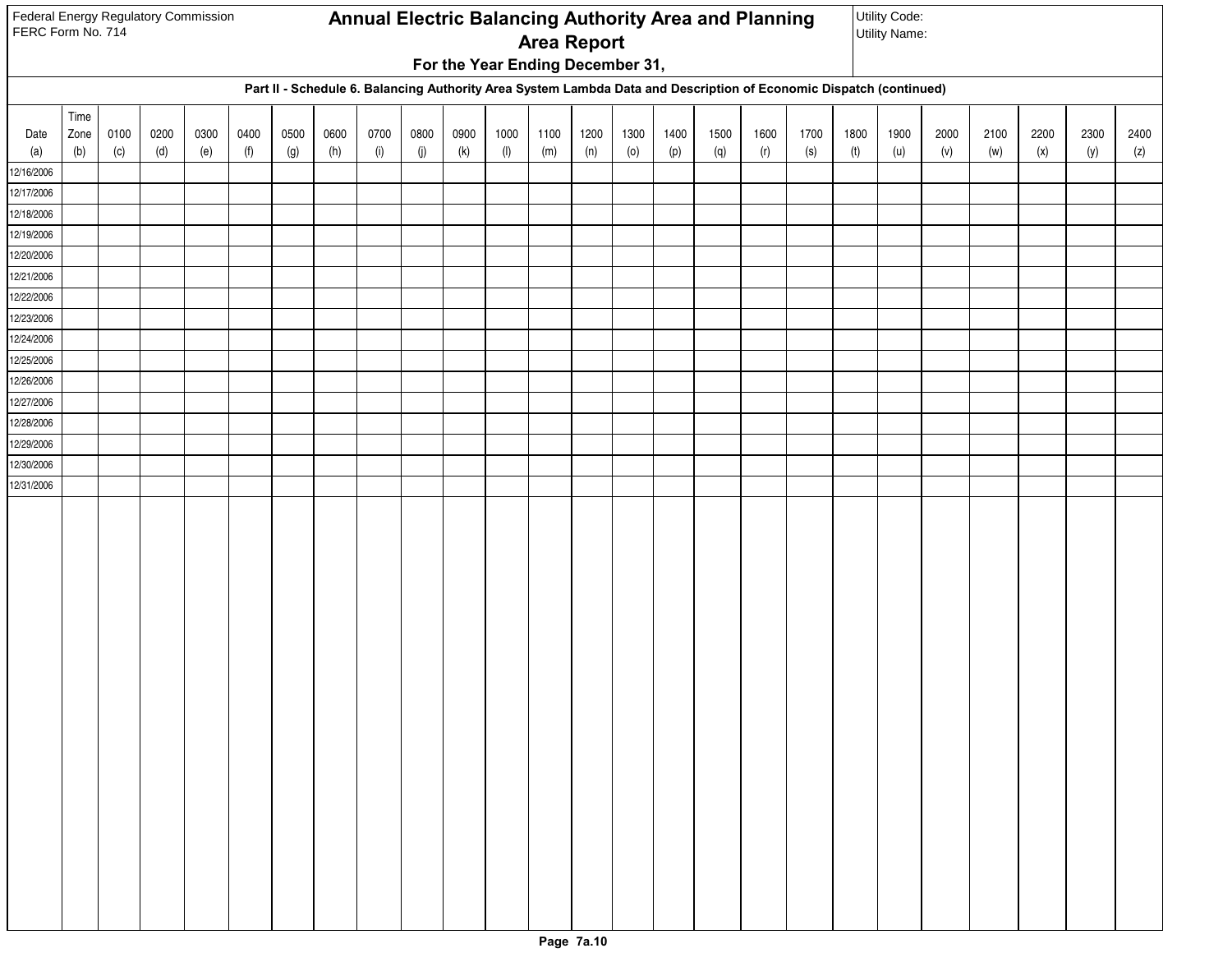| <b>Federal Energy Regulatory Commission</b><br>FERC Form No. 714 | <b>Annual Electric Balancing Authority</b><br><b>Area and Planning Area Report</b><br>For the Year Ending December 31, | Utility Code:<br><b>Utility Name:</b> |
|------------------------------------------------------------------|------------------------------------------------------------------------------------------------------------------------|---------------------------------------|
|                                                                  | Part II - Schedule 6. Balancing Authority Area System Lambda Data and Description of Economic Dispatch                 |                                       |

Provide in writing a detailed description of how Respondent calculates system lambda. For those systems that do not use an economic dispatch algorithm and do not have a system lambda, provide in writing a detailed description of how Balancing Authority Area resources are efficiently dispatched.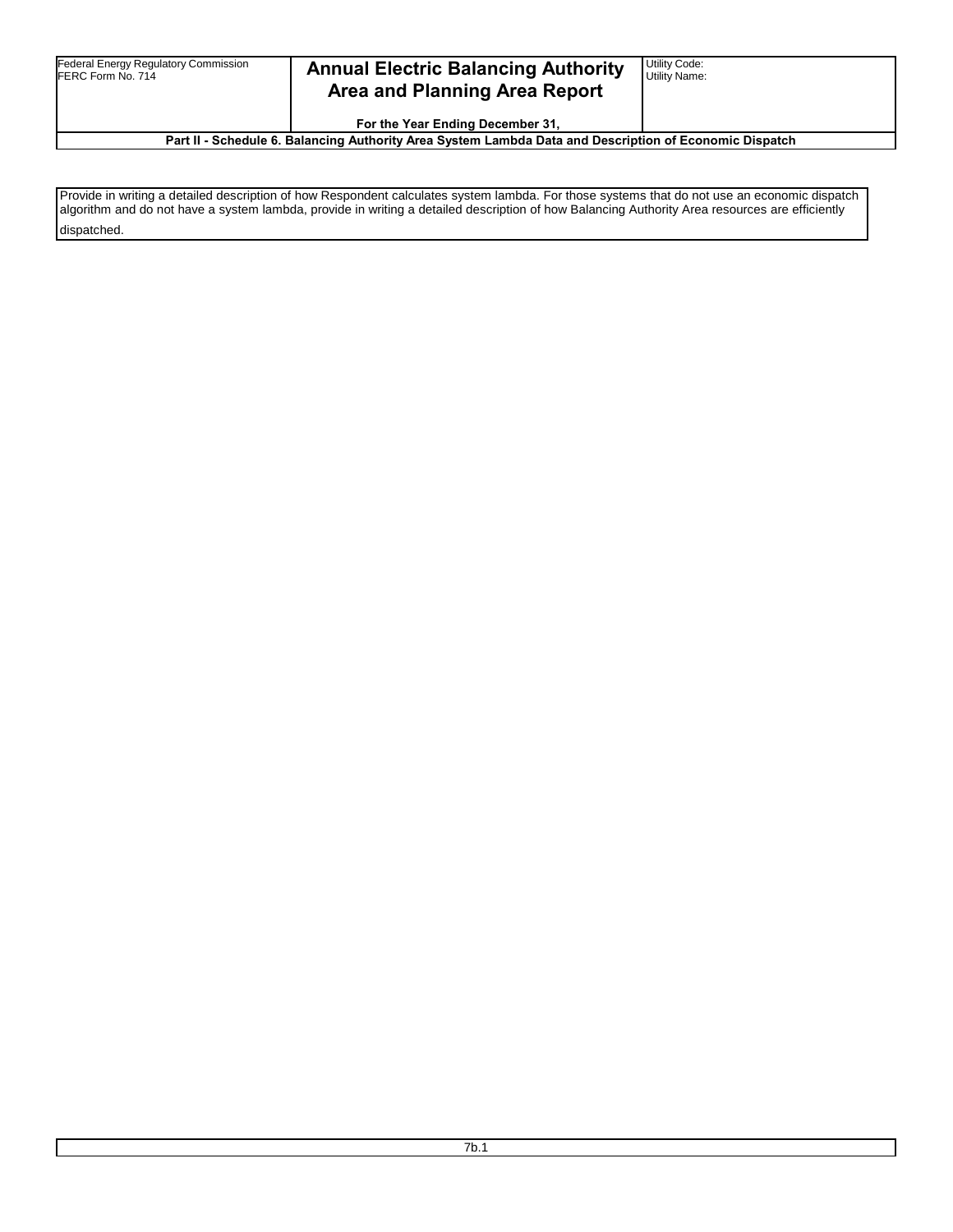|                               | Federal Energy Regulatory Commission<br>FERC Form No. 714 | Annual Electric Balancing Authority Area and Planning                                                                                                                                                 | Utility Code:<br><b>Utility Name:</b>   |        |
|-------------------------------|-----------------------------------------------------------|-------------------------------------------------------------------------------------------------------------------------------------------------------------------------------------------------------|-----------------------------------------|--------|
|                               |                                                           | <b>Area Report</b><br>For the Year Ending December 31,                                                                                                                                                |                                         |        |
|                               |                                                           |                                                                                                                                                                                                       |                                         |        |
|                               |                                                           | Part III - Schedule 1. Electric Utilities That Compose the Planning Area                                                                                                                              |                                         |        |
|                               | to the Form 714 instructions for specific guidelines.     | Enter the name of each entity, including the respondent, that forms the planning area for which this report is being prepared and their coincident summer and winter peak demands in megawatts. Refer |                                         |        |
|                               |                                                           |                                                                                                                                                                                                       |                                         |        |
|                               |                                                           |                                                                                                                                                                                                       | <b>Electric Utility Coincident Peak</b> |        |
|                               |                                                           |                                                                                                                                                                                                       | Demand                                  |        |
| Line                          |                                                           |                                                                                                                                                                                                       | (MW)                                    |        |
| $\mathsf{No}$                 |                                                           | <b>Electric Utility Name</b>                                                                                                                                                                          | Summer                                  | Winter |
| (a)                           |                                                           | (b)                                                                                                                                                                                                   | (c)                                     | (d)    |
| $\mathbf{1}$                  |                                                           |                                                                                                                                                                                                       |                                         |        |
| $\sqrt{2}$                    |                                                           |                                                                                                                                                                                                       |                                         |        |
| $\mathbf{3}$                  |                                                           |                                                                                                                                                                                                       |                                         |        |
| $\overline{4}$<br>$\,$ 5 $\,$ |                                                           |                                                                                                                                                                                                       |                                         |        |
| 6                             |                                                           |                                                                                                                                                                                                       |                                         |        |
| $\overline{7}$                |                                                           |                                                                                                                                                                                                       |                                         |        |
| 8                             |                                                           |                                                                                                                                                                                                       |                                         |        |
| $\boldsymbol{9}$              |                                                           |                                                                                                                                                                                                       |                                         |        |
| $10$                          |                                                           |                                                                                                                                                                                                       |                                         |        |
| 11                            |                                                           |                                                                                                                                                                                                       |                                         |        |
| 12                            |                                                           |                                                                                                                                                                                                       |                                         |        |
| 13                            |                                                           |                                                                                                                                                                                                       |                                         |        |
| 14                            |                                                           |                                                                                                                                                                                                       |                                         |        |
| 15                            |                                                           |                                                                                                                                                                                                       |                                         |        |
| $16$                          |                                                           |                                                                                                                                                                                                       |                                         |        |
| 17<br>18                      |                                                           |                                                                                                                                                                                                       |                                         |        |
| $19$                          |                                                           |                                                                                                                                                                                                       |                                         |        |
| 20                            |                                                           |                                                                                                                                                                                                       |                                         |        |
| 21                            |                                                           |                                                                                                                                                                                                       |                                         |        |
| 22                            |                                                           |                                                                                                                                                                                                       |                                         |        |
| $\overline{23}$               |                                                           |                                                                                                                                                                                                       |                                         |        |
| 24                            |                                                           |                                                                                                                                                                                                       |                                         |        |
| 25                            |                                                           |                                                                                                                                                                                                       |                                         |        |
| 26                            |                                                           |                                                                                                                                                                                                       |                                         |        |
| 27                            |                                                           |                                                                                                                                                                                                       |                                         |        |
| 28                            |                                                           |                                                                                                                                                                                                       |                                         |        |
| 29                            |                                                           |                                                                                                                                                                                                       |                                         |        |
| 30                            |                                                           |                                                                                                                                                                                                       |                                         |        |
|                               |                                                           |                                                                                                                                                                                                       |                                         |        |
|                               |                                                           |                                                                                                                                                                                                       |                                         |        |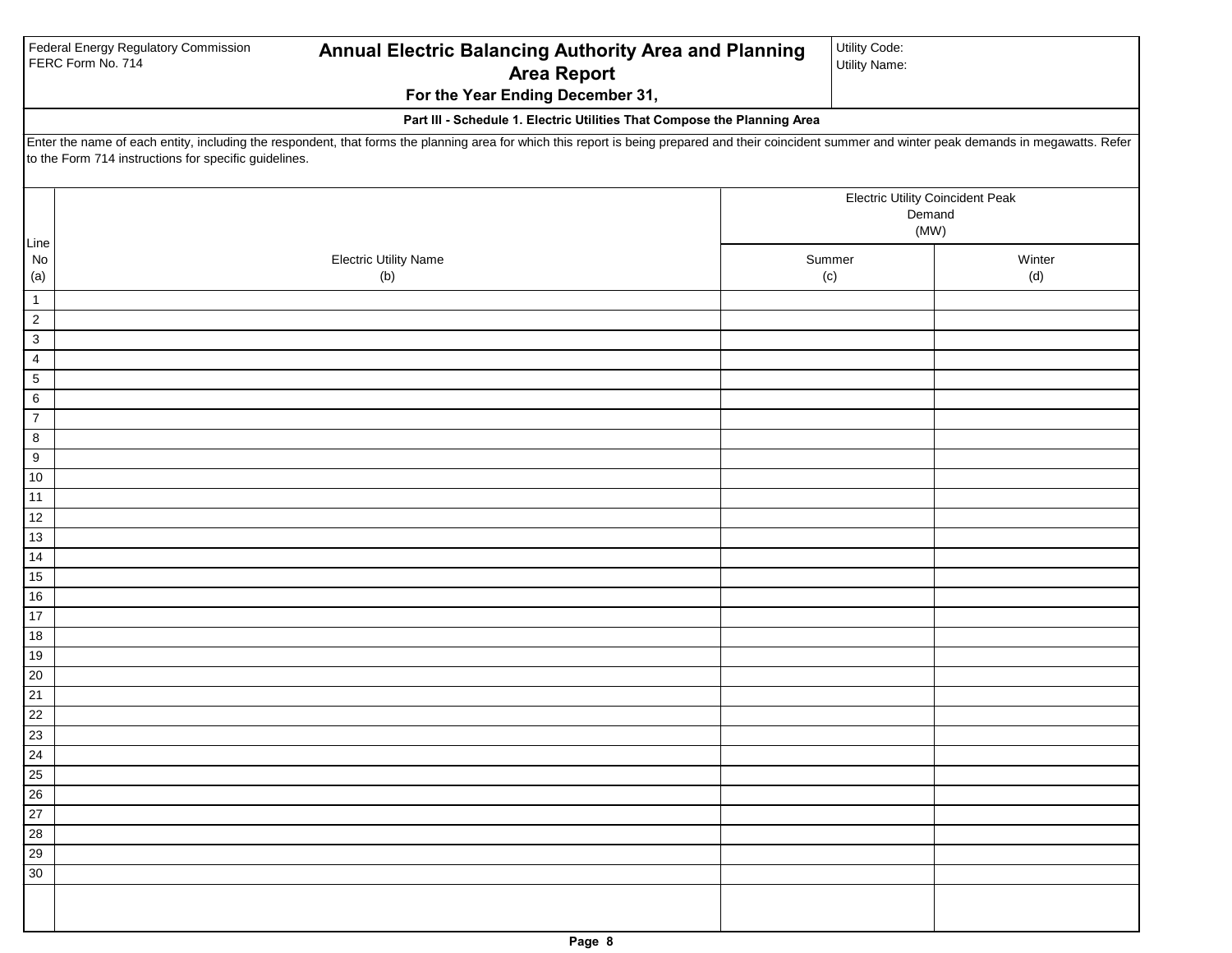| <b>Federal Energy Regulatory Commission</b> |  |
|---------------------------------------------|--|
| FERC Form No. 714                           |  |

## **For the Year Ending December 31, Annual Electric Balancing Authority Area and Planning Area Report**

Utility Code: Utility Name:

#### **Part III - Schedule 2. Planning Area Hourly Demand and Forecast Summer and Winter Peak Demand and Annual Net Energy for Load**

Respondents must provide the following data: the planning area's actual hourly demand, in megawatts, for each hour of the year starting with 1 a.m. January 1 as more fully described in the Form 714 instructions. In column (b) indicate the time zone and the days for which daylight savings time was observed. This schedule will have 365 rows for the report year (366 rows for a leap year). For hours when this information is not available, enter "0.00" and provide, as a footnote to those hours, an explanation describing the reason for the unavailability of the data.

|             | Time        |             |             |             |             |             |             |             |             |             |             |             |             |             |             |             |             |             |             |             |             |             |             |             |             |
|-------------|-------------|-------------|-------------|-------------|-------------|-------------|-------------|-------------|-------------|-------------|-------------|-------------|-------------|-------------|-------------|-------------|-------------|-------------|-------------|-------------|-------------|-------------|-------------|-------------|-------------|
| Date<br>(a) | Zone<br>(b) | 0100<br>(c) | 0200<br>(d) | 0300<br>(e) | 0400<br>(f) | 0500<br>(g) | 0600<br>(h) | 0700<br>(i) | 0800<br>(j) | 0900<br>(k) | 1000<br>(1) | 1100<br>(m) | 1200<br>(n) | 1300<br>(0) | 1400<br>(p) | 1500<br>(q) | 1600<br>(r) | 1700<br>(s) | 1800<br>(t) | 1900<br>(u) | 2000<br>(v) | 2100<br>(w) | 2200<br>(x) | 2300<br>(y) | 2400<br>(z) |
| 01/01/2006  |             |             |             |             |             |             |             |             |             |             |             |             |             |             |             |             |             |             |             |             |             |             |             |             |             |
| 01/02/2006  |             |             |             |             |             |             |             |             |             |             |             |             |             |             |             |             |             |             |             |             |             |             |             |             |             |
| 01/03/2006  |             |             |             |             |             |             |             |             |             |             |             |             |             |             |             |             |             |             |             |             |             |             |             |             |             |
| 01/04/2006  |             |             |             |             |             |             |             |             |             |             |             |             |             |             |             |             |             |             |             |             |             |             |             |             |             |
| 01/05/2006  |             |             |             |             |             |             |             |             |             |             |             |             |             |             |             |             |             |             |             |             |             |             |             |             |             |
| 01/06/2006  |             |             |             |             |             |             |             |             |             |             |             |             |             |             |             |             |             |             |             |             |             |             |             |             |             |
| 01/07/2006  |             |             |             |             |             |             |             |             |             |             |             |             |             |             |             |             |             |             |             |             |             |             |             |             |             |
| 01/08/2006  |             |             |             |             |             |             |             |             |             |             |             |             |             |             |             |             |             |             |             |             |             |             |             |             |             |
| 01/09/2006  |             |             |             |             |             |             |             |             |             |             |             |             |             |             |             |             |             |             |             |             |             |             |             |             |             |
| 01/10/2006  |             |             |             |             |             |             |             |             |             |             |             |             |             |             |             |             |             |             |             |             |             |             |             |             |             |
| 01/11/2006  |             |             |             |             |             |             |             |             |             |             |             |             |             |             |             |             |             |             |             |             |             |             |             |             |             |
| 01/12/2006  |             |             |             |             |             |             |             |             |             |             |             |             |             |             |             |             |             |             |             |             |             |             |             |             |             |
| 01/13/2006  |             |             |             |             |             |             |             |             |             |             |             |             |             |             |             |             |             |             |             |             |             |             |             |             |             |
| 01/14/2006  |             |             |             |             |             |             |             |             |             |             |             |             |             |             |             |             |             |             |             |             |             |             |             |             |             |
| 01/15/2006  |             |             |             |             |             |             |             |             |             |             |             |             |             |             |             |             |             |             |             |             |             |             |             |             |             |
| 01/16/2006  |             |             |             |             |             |             |             |             |             |             |             |             |             |             |             |             |             |             |             |             |             |             |             |             |             |
| 01/17/2006  |             |             |             |             |             |             |             |             |             |             |             |             |             |             |             |             |             |             |             |             |             |             |             |             |             |
| 01/18/2006  |             |             |             |             |             |             |             |             |             |             |             |             |             |             |             |             |             |             |             |             |             |             |             |             |             |
| 01/19/2006  |             |             |             |             |             |             |             |             |             |             |             |             |             |             |             |             |             |             |             |             |             |             |             |             |             |
| 01/20/2006  |             |             |             |             |             |             |             |             |             |             |             |             |             |             |             |             |             |             |             |             |             |             |             |             |             |
| 01/21/2006  |             |             |             |             |             |             |             |             |             |             |             |             |             |             |             |             |             |             |             |             |             |             |             |             |             |
| 01/22/2006  |             |             |             |             |             |             |             |             |             |             |             |             |             |             |             |             |             |             |             |             |             |             |             |             |             |
| 01/23/2006  |             |             |             |             |             |             |             |             |             |             |             |             |             |             |             |             |             |             |             |             |             |             |             |             |             |
| 01/24/2006  |             |             |             |             |             |             |             |             |             |             |             |             |             |             |             |             |             |             |             |             |             |             |             |             |             |
| 01/25/2006  |             |             |             |             |             |             |             |             |             |             |             |             |             |             |             |             |             |             |             |             |             |             |             |             |             |
| 01/26/2006  |             |             |             |             |             |             |             |             |             |             |             |             |             |             |             |             |             |             |             |             |             |             |             |             |             |
| 01/27/2006  |             |             |             |             |             |             |             |             |             |             |             |             |             |             |             |             |             |             |             |             |             |             |             |             |             |
| 01/28/2006  |             |             |             |             |             |             |             |             |             |             |             |             |             |             |             |             |             |             |             |             |             |             |             |             |             |
| 01/29/2006  |             |             |             |             |             |             |             |             |             |             |             |             |             |             |             |             |             |             |             |             |             |             |             |             |             |
|             |             |             |             |             |             |             |             |             |             |             |             |             |             |             |             |             |             |             |             |             |             |             |             |             |             |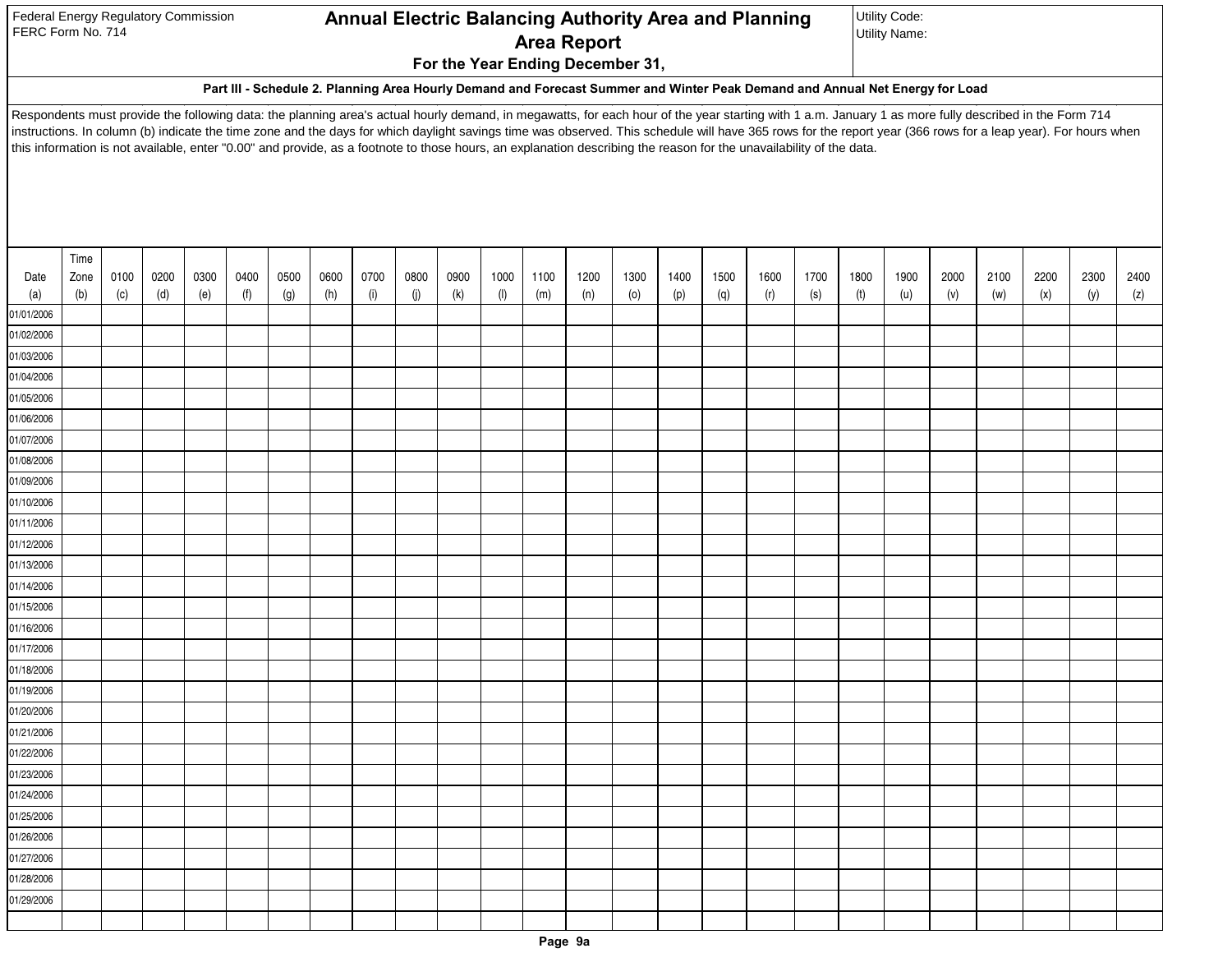| Federal Energy Regulatory Commission<br>FERC Form No. 714 |             |             |             |             |             |             |             |             |             |             |                        |             | <b>Area Report</b>               |             |             |             | Annual Electric Balancing Authority Area and Planning                                                                                    |             |             | Utility Code:<br><b>Utility Name:</b> |             |             |             |             |             |
|-----------------------------------------------------------|-------------|-------------|-------------|-------------|-------------|-------------|-------------|-------------|-------------|-------------|------------------------|-------------|----------------------------------|-------------|-------------|-------------|------------------------------------------------------------------------------------------------------------------------------------------|-------------|-------------|---------------------------------------|-------------|-------------|-------------|-------------|-------------|
|                                                           |             |             |             |             |             |             |             |             |             |             |                        |             | For the Year Ending December 31, |             |             |             |                                                                                                                                          |             |             |                                       |             |             |             |             |             |
|                                                           |             |             |             |             |             |             |             |             |             |             |                        |             |                                  |             |             |             | Part III - Schedule 2. Planning Area Hourly Demand and Forecast Summer and Winter Peak Demand and Annual Net Energy for Load (continued) |             |             |                                       |             |             |             |             |             |
|                                                           | Time        |             |             |             |             |             |             |             |             |             |                        |             |                                  |             |             |             |                                                                                                                                          |             |             |                                       |             |             |             |             |             |
| Date<br>(a)                                               | Zone<br>(b) | 0100<br>(c) | 0200<br>(d) | 0300<br>(e) | 0400<br>(f) | 0500<br>(g) | 0600<br>(h) | 0700<br>(i) | 0800<br>(j) | 0900<br>(k) | 1000<br>$(\mathsf{I})$ | 1100<br>(m) | 1200<br>(n)                      | 1300<br>(0) | 1400<br>(p) | 1500<br>(q) | 1600<br>(r)                                                                                                                              | 1700<br>(s) | 1800<br>(t) | 1900<br>(u)                           | 2000<br>(v) | 2100<br>(w) | 2200<br>(x) | 2300<br>(y) | 2400<br>(z) |
| 01/30/2006                                                |             |             |             |             |             |             |             |             |             |             |                        |             |                                  |             |             |             |                                                                                                                                          |             |             |                                       |             |             |             |             |             |
| 01/31/2006                                                |             |             |             |             |             |             |             |             |             |             |                        |             |                                  |             |             |             |                                                                                                                                          |             |             |                                       |             |             |             |             |             |
| 02/01/2006                                                |             |             |             |             |             |             |             |             |             |             |                        |             |                                  |             |             |             |                                                                                                                                          |             |             |                                       |             |             |             |             |             |
| 02/02/2006                                                |             |             |             |             |             |             |             |             |             |             |                        |             |                                  |             |             |             |                                                                                                                                          |             |             |                                       |             |             |             |             |             |
| 02/03/2006                                                |             |             |             |             |             |             |             |             |             |             |                        |             |                                  |             |             |             |                                                                                                                                          |             |             |                                       |             |             |             |             |             |
| 02/04/2006                                                |             |             |             |             |             |             |             |             |             |             |                        |             |                                  |             |             |             |                                                                                                                                          |             |             |                                       |             |             |             |             |             |
| 02/05/2006                                                |             |             |             |             |             |             |             |             |             |             |                        |             |                                  |             |             |             |                                                                                                                                          |             |             |                                       |             |             |             |             |             |
| 02/06/2006                                                |             |             |             |             |             |             |             |             |             |             |                        |             |                                  |             |             |             |                                                                                                                                          |             |             |                                       |             |             |             |             |             |
| 02/07/2006                                                |             |             |             |             |             |             |             |             |             |             |                        |             |                                  |             |             |             |                                                                                                                                          |             |             |                                       |             |             |             |             |             |
| 02/08/2006                                                |             |             |             |             |             |             |             |             |             |             |                        |             |                                  |             |             |             |                                                                                                                                          |             |             |                                       |             |             |             |             |             |
| 02/09/2006                                                |             |             |             |             |             |             |             |             |             |             |                        |             |                                  |             |             |             |                                                                                                                                          |             |             |                                       |             |             |             |             |             |
| 02/10/2006                                                |             |             |             |             |             |             |             |             |             |             |                        |             |                                  |             |             |             |                                                                                                                                          |             |             |                                       |             |             |             |             |             |
| 02/11/2006                                                |             |             |             |             |             |             |             |             |             |             |                        |             |                                  |             |             |             |                                                                                                                                          |             |             |                                       |             |             |             |             |             |
| 02/12/2006                                                |             |             |             |             |             |             |             |             |             |             |                        |             |                                  |             |             |             |                                                                                                                                          |             |             |                                       |             |             |             |             |             |
| 02/13/2006                                                |             |             |             |             |             |             |             |             |             |             |                        |             |                                  |             |             |             |                                                                                                                                          |             |             |                                       |             |             |             |             |             |
| 02/14/2006                                                |             |             |             |             |             |             |             |             |             |             |                        |             |                                  |             |             |             |                                                                                                                                          |             |             |                                       |             |             |             |             |             |
| 02/15/2006                                                |             |             |             |             |             |             |             |             |             |             |                        |             |                                  |             |             |             |                                                                                                                                          |             |             |                                       |             |             |             |             |             |
| 02/16/2006<br>02/17/2006                                  |             |             |             |             |             |             |             |             |             |             |                        |             |                                  |             |             |             |                                                                                                                                          |             |             |                                       |             |             |             |             |             |
| 02/18/2006                                                |             |             |             |             |             |             |             |             |             |             |                        |             |                                  |             |             |             |                                                                                                                                          |             |             |                                       |             |             |             |             |             |
| 02/19/2006                                                |             |             |             |             |             |             |             |             |             |             |                        |             |                                  |             |             |             |                                                                                                                                          |             |             |                                       |             |             |             |             |             |
| 02/20/2006                                                |             |             |             |             |             |             |             |             |             |             |                        |             |                                  |             |             |             |                                                                                                                                          |             |             |                                       |             |             |             |             |             |
| 02/21/2006                                                |             |             |             |             |             |             |             |             |             |             |                        |             |                                  |             |             |             |                                                                                                                                          |             |             |                                       |             |             |             |             |             |
| 02/22/2006                                                |             |             |             |             |             |             |             |             |             |             |                        |             |                                  |             |             |             |                                                                                                                                          |             |             |                                       |             |             |             |             |             |
| 02/23/2006                                                |             |             |             |             |             |             |             |             |             |             |                        |             |                                  |             |             |             |                                                                                                                                          |             |             |                                       |             |             |             |             |             |
| 02/24/2006                                                |             |             |             |             |             |             |             |             |             |             |                        |             |                                  |             |             |             |                                                                                                                                          |             |             |                                       |             |             |             |             |             |
| 02/25/2006                                                |             |             |             |             |             |             |             |             |             |             |                        |             |                                  |             |             |             |                                                                                                                                          |             |             |                                       |             |             |             |             |             |
| 02/26/2006                                                |             |             |             |             |             |             |             |             |             |             |                        |             |                                  |             |             |             |                                                                                                                                          |             |             |                                       |             |             |             |             |             |
| 02/27/2006                                                |             |             |             |             |             |             |             |             |             |             |                        |             |                                  |             |             |             |                                                                                                                                          |             |             |                                       |             |             |             |             |             |
| 02/28/2006                                                |             |             |             |             |             |             |             |             |             |             |                        |             |                                  |             |             |             |                                                                                                                                          |             |             |                                       |             |             |             |             |             |
| 03/01/2006                                                |             |             |             |             |             |             |             |             |             |             |                        |             |                                  |             |             |             |                                                                                                                                          |             |             |                                       |             |             |             |             |             |
| 03/02/2006                                                |             |             |             |             |             |             |             |             |             |             |                        |             |                                  |             |             |             |                                                                                                                                          |             |             |                                       |             |             |             |             |             |
| 03/03/2006                                                |             |             |             |             |             |             |             |             |             |             |                        |             |                                  |             |             |             |                                                                                                                                          |             |             |                                       |             |             |             |             |             |
| 03/04/2006                                                |             |             |             |             |             |             |             |             |             |             |                        |             |                                  |             |             |             |                                                                                                                                          |             |             |                                       |             |             |             |             |             |
| 03/05/2006                                                |             |             |             |             |             |             |             |             |             |             |                        |             |                                  |             |             |             |                                                                                                                                          |             |             |                                       |             |             |             |             |             |
| 03/06/2006                                                |             |             |             |             |             |             |             |             |             |             |                        |             |                                  |             |             |             |                                                                                                                                          |             |             |                                       |             |             |             |             |             |
|                                                           |             |             |             |             |             |             |             |             |             |             |                        |             |                                  |             |             |             |                                                                                                                                          |             |             |                                       |             |             |             |             |             |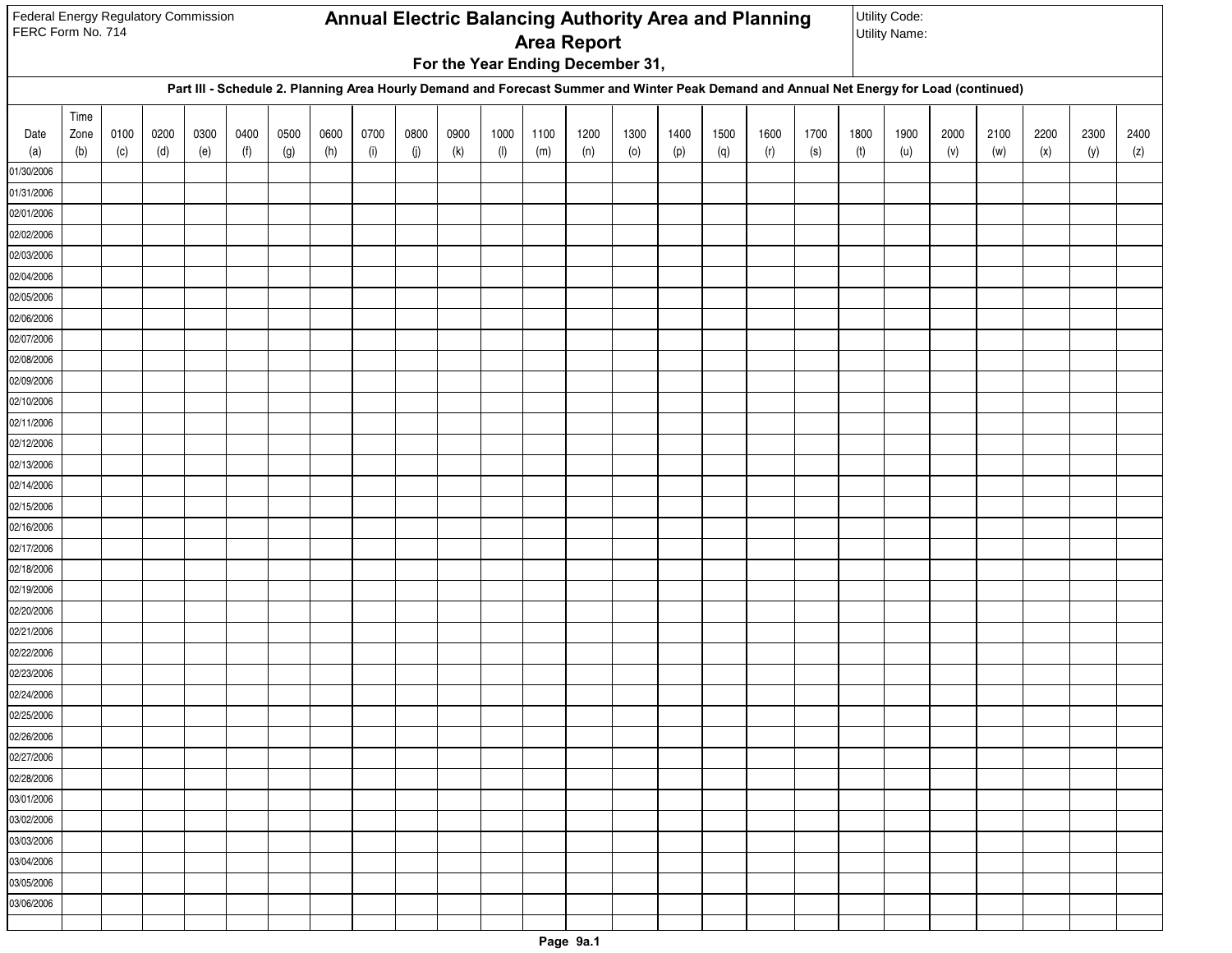| Federal Energy Regulatory Commission<br>FERC Form No. 714 |      |      |      |      |      |      |      |            |      |      |           |      | <b>Area Report</b><br>For the Year Ending December 31, |      |      |      | Annual Electric Balancing Authority Area and Planning                                                                                    |      |      | Utility Code:<br><b>Utility Name:</b> |      |      |      |      |      |
|-----------------------------------------------------------|------|------|------|------|------|------|------|------------|------|------|-----------|------|--------------------------------------------------------|------|------|------|------------------------------------------------------------------------------------------------------------------------------------------|------|------|---------------------------------------|------|------|------|------|------|
|                                                           |      |      |      |      |      |      |      |            |      |      |           |      |                                                        |      |      |      | Part III - Schedule 2. Planning Area Hourly Demand and Forecast Summer and Winter Peak Demand and Annual Net Energy for Load (continued) |      |      |                                       |      |      |      |      |      |
|                                                           | Time |      |      |      |      |      |      |            |      |      |           |      |                                                        |      |      |      |                                                                                                                                          |      |      |                                       |      |      |      |      |      |
| Date                                                      | Zone | 0100 | 0200 | 0300 | 0400 | 0500 | 0600 | 0700       | 0800 | 0900 | 1000      | 1100 | 1200                                                   | 1300 | 1400 | 1500 | 1600                                                                                                                                     | 1700 | 1800 | 1900                                  | 2000 | 2100 | 2200 | 2300 | 2400 |
| (a)<br>03/07/2006                                         | (b)  | (c)  | (d)  | (e)  | (f)  | (g)  | (h)  | $(\sf{i})$ | (j)  | (k)  | $($ l $)$ | (m)  | (n)                                                    | (0)  | (p)  | (q)  | (r)                                                                                                                                      | (s)  | (t)  | (u)                                   | (v)  | (w)  | (x)  | (y)  | (z)  |
| 03/08/2006                                                |      |      |      |      |      |      |      |            |      |      |           |      |                                                        |      |      |      |                                                                                                                                          |      |      |                                       |      |      |      |      |      |
| 03/09/2006                                                |      |      |      |      |      |      |      |            |      |      |           |      |                                                        |      |      |      |                                                                                                                                          |      |      |                                       |      |      |      |      |      |
| 03/10/2006                                                |      |      |      |      |      |      |      |            |      |      |           |      |                                                        |      |      |      |                                                                                                                                          |      |      |                                       |      |      |      |      |      |
| 03/11/2006                                                |      |      |      |      |      |      |      |            |      |      |           |      |                                                        |      |      |      |                                                                                                                                          |      |      |                                       |      |      |      |      |      |
| 03/12/2006                                                |      |      |      |      |      |      |      |            |      |      |           |      |                                                        |      |      |      |                                                                                                                                          |      |      |                                       |      |      |      |      |      |
| 03/13/2006                                                |      |      |      |      |      |      |      |            |      |      |           |      |                                                        |      |      |      |                                                                                                                                          |      |      |                                       |      |      |      |      |      |
| 03/14/2006                                                |      |      |      |      |      |      |      |            |      |      |           |      |                                                        |      |      |      |                                                                                                                                          |      |      |                                       |      |      |      |      |      |
| 03/15/2006                                                |      |      |      |      |      |      |      |            |      |      |           |      |                                                        |      |      |      |                                                                                                                                          |      |      |                                       |      |      |      |      |      |
| 03/16/2006                                                |      |      |      |      |      |      |      |            |      |      |           |      |                                                        |      |      |      |                                                                                                                                          |      |      |                                       |      |      |      |      |      |
| 03/17/2006                                                |      |      |      |      |      |      |      |            |      |      |           |      |                                                        |      |      |      |                                                                                                                                          |      |      |                                       |      |      |      |      |      |
| 03/18/2006                                                |      |      |      |      |      |      |      |            |      |      |           |      |                                                        |      |      |      |                                                                                                                                          |      |      |                                       |      |      |      |      |      |
| 03/19/2006                                                |      |      |      |      |      |      |      |            |      |      |           |      |                                                        |      |      |      |                                                                                                                                          |      |      |                                       |      |      |      |      |      |
| 03/20/2006                                                |      |      |      |      |      |      |      |            |      |      |           |      |                                                        |      |      |      |                                                                                                                                          |      |      |                                       |      |      |      |      |      |
| 03/21/2006<br>03/22/2006                                  |      |      |      |      |      |      |      |            |      |      |           |      |                                                        |      |      |      |                                                                                                                                          |      |      |                                       |      |      |      |      |      |
| 03/23/2006                                                |      |      |      |      |      |      |      |            |      |      |           |      |                                                        |      |      |      |                                                                                                                                          |      |      |                                       |      |      |      |      |      |
| 03/24/2006                                                |      |      |      |      |      |      |      |            |      |      |           |      |                                                        |      |      |      |                                                                                                                                          |      |      |                                       |      |      |      |      |      |
| 03/25/2006                                                |      |      |      |      |      |      |      |            |      |      |           |      |                                                        |      |      |      |                                                                                                                                          |      |      |                                       |      |      |      |      |      |
| 03/26/2006                                                |      |      |      |      |      |      |      |            |      |      |           |      |                                                        |      |      |      |                                                                                                                                          |      |      |                                       |      |      |      |      |      |
| 03/27/2006                                                |      |      |      |      |      |      |      |            |      |      |           |      |                                                        |      |      |      |                                                                                                                                          |      |      |                                       |      |      |      |      |      |
| 03/28/2006                                                |      |      |      |      |      |      |      |            |      |      |           |      |                                                        |      |      |      |                                                                                                                                          |      |      |                                       |      |      |      |      |      |
| 03/29/2006                                                |      |      |      |      |      |      |      |            |      |      |           |      |                                                        |      |      |      |                                                                                                                                          |      |      |                                       |      |      |      |      |      |
| 03/30/2006                                                |      |      |      |      |      |      |      |            |      |      |           |      |                                                        |      |      |      |                                                                                                                                          |      |      |                                       |      |      |      |      |      |
| 03/31/2006                                                |      |      |      |      |      |      |      |            |      |      |           |      |                                                        |      |      |      |                                                                                                                                          |      |      |                                       |      |      |      |      |      |
| 04/01/2006                                                |      |      |      |      |      |      |      |            |      |      |           |      |                                                        |      |      |      |                                                                                                                                          |      |      |                                       |      |      |      |      |      |
| 04/02/2006                                                |      |      |      |      |      |      |      |            |      |      |           |      |                                                        |      |      |      |                                                                                                                                          |      |      |                                       |      |      |      |      |      |
| 04/03/2006                                                |      |      |      |      |      |      |      |            |      |      |           |      |                                                        |      |      |      |                                                                                                                                          |      |      |                                       |      |      |      |      |      |
| 04/04/2006                                                |      |      |      |      |      |      |      |            |      |      |           |      |                                                        |      |      |      |                                                                                                                                          |      |      |                                       |      |      |      |      |      |
| 04/05/2006                                                |      |      |      |      |      |      |      |            |      |      |           |      |                                                        |      |      |      |                                                                                                                                          |      |      |                                       |      |      |      |      |      |
| 04/06/2006                                                |      |      |      |      |      |      |      |            |      |      |           |      |                                                        |      |      |      |                                                                                                                                          |      |      |                                       |      |      |      |      |      |
| 04/07/2006<br>04/08/2006                                  |      |      |      |      |      |      |      |            |      |      |           |      |                                                        |      |      |      |                                                                                                                                          |      |      |                                       |      |      |      |      |      |
| 04/09/2006                                                |      |      |      |      |      |      |      |            |      |      |           |      |                                                        |      |      |      |                                                                                                                                          |      |      |                                       |      |      |      |      |      |
| 04/10/2006                                                |      |      |      |      |      |      |      |            |      |      |           |      |                                                        |      |      |      |                                                                                                                                          |      |      |                                       |      |      |      |      |      |
| 04/11/2006                                                |      |      |      |      |      |      |      |            |      |      |           |      |                                                        |      |      |      |                                                                                                                                          |      |      |                                       |      |      |      |      |      |
|                                                           |      |      |      |      |      |      |      |            |      |      |           |      |                                                        |      |      |      |                                                                                                                                          |      |      |                                       |      |      |      |      |      |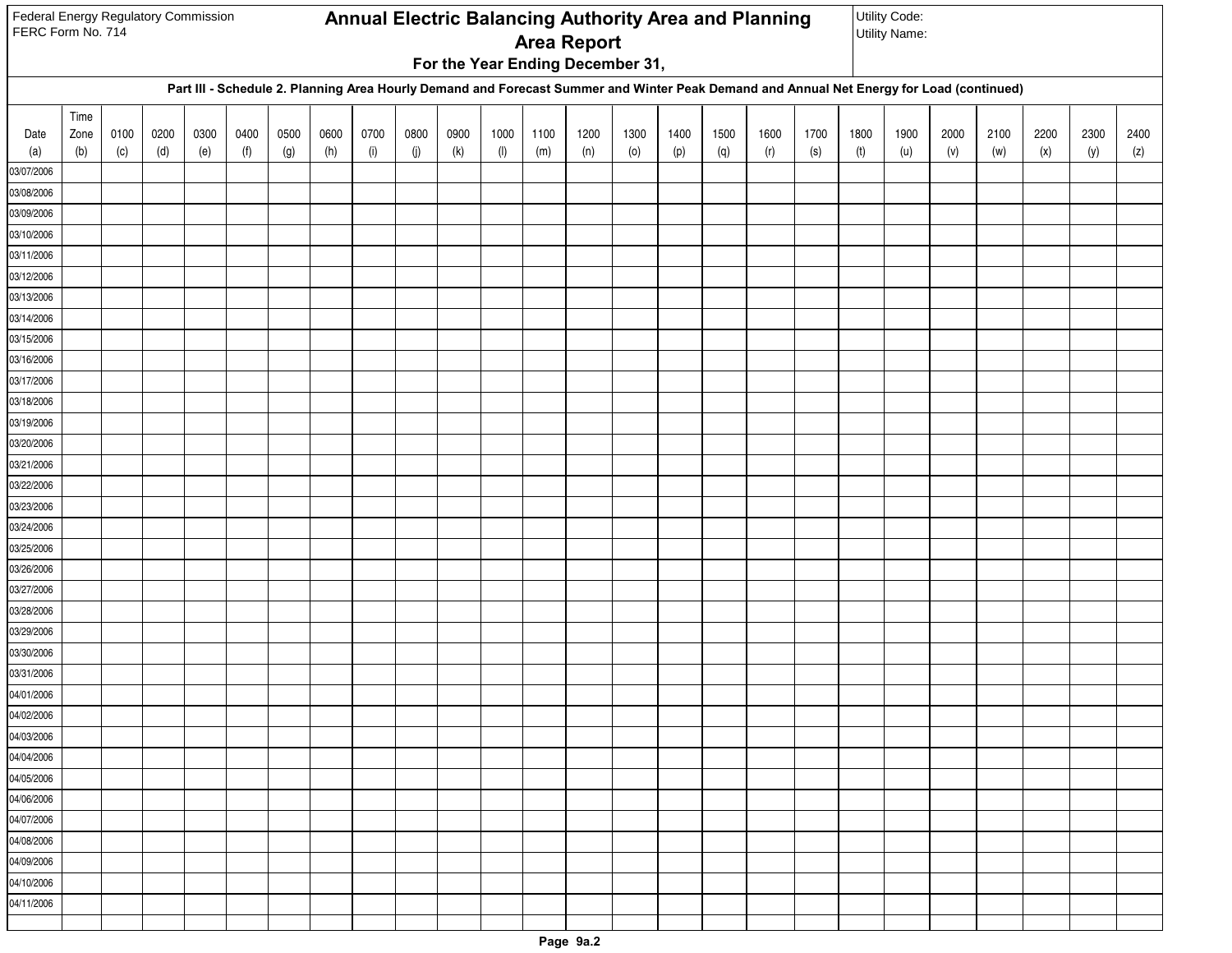| Federal Energy Regulatory Commission<br>FERC Form No. 714 |      |      |      |      |      |      |      |            |      |      |           |      | <b>Area Report</b><br>For the Year Ending December 31, |      |      |      | Annual Electric Balancing Authority Area and Planning                                                                                    |      |      | Utility Code:<br><b>Utility Name:</b> |      |      |      |      |      |
|-----------------------------------------------------------|------|------|------|------|------|------|------|------------|------|------|-----------|------|--------------------------------------------------------|------|------|------|------------------------------------------------------------------------------------------------------------------------------------------|------|------|---------------------------------------|------|------|------|------|------|
|                                                           |      |      |      |      |      |      |      |            |      |      |           |      |                                                        |      |      |      | Part III - Schedule 2. Planning Area Hourly Demand and Forecast Summer and Winter Peak Demand and Annual Net Energy for Load (continued) |      |      |                                       |      |      |      |      |      |
|                                                           | Time |      |      |      |      |      |      |            |      |      |           |      |                                                        |      |      |      |                                                                                                                                          |      |      |                                       |      |      |      |      |      |
| Date                                                      | Zone | 0100 | 0200 | 0300 | 0400 | 0500 | 0600 | 0700       | 0800 | 0900 | 1000      | 1100 | 1200                                                   | 1300 | 1400 | 1500 | 1600                                                                                                                                     | 1700 | 1800 | 1900                                  | 2000 | 2100 | 2200 | 2300 | 2400 |
| (a)<br>04/12/2006                                         | (b)  | (c)  | (d)  | (e)  | (f)  | (g)  | (h)  | $(\sf{i})$ | (j)  | (k)  | $($ l $)$ | (m)  | (n)                                                    | (0)  | (p)  | (q)  | (r)                                                                                                                                      | (s)  | (t)  | (u)                                   | (v)  | (w)  | (x)  | (y)  | (z)  |
| 04/13/2006                                                |      |      |      |      |      |      |      |            |      |      |           |      |                                                        |      |      |      |                                                                                                                                          |      |      |                                       |      |      |      |      |      |
| 04/14/2006                                                |      |      |      |      |      |      |      |            |      |      |           |      |                                                        |      |      |      |                                                                                                                                          |      |      |                                       |      |      |      |      |      |
| 04/15/2006                                                |      |      |      |      |      |      |      |            |      |      |           |      |                                                        |      |      |      |                                                                                                                                          |      |      |                                       |      |      |      |      |      |
| 04/16/2006                                                |      |      |      |      |      |      |      |            |      |      |           |      |                                                        |      |      |      |                                                                                                                                          |      |      |                                       |      |      |      |      |      |
| 04/17/2006                                                |      |      |      |      |      |      |      |            |      |      |           |      |                                                        |      |      |      |                                                                                                                                          |      |      |                                       |      |      |      |      |      |
| 04/18/2006                                                |      |      |      |      |      |      |      |            |      |      |           |      |                                                        |      |      |      |                                                                                                                                          |      |      |                                       |      |      |      |      |      |
| 04/19/2006                                                |      |      |      |      |      |      |      |            |      |      |           |      |                                                        |      |      |      |                                                                                                                                          |      |      |                                       |      |      |      |      |      |
| 04/20/2006                                                |      |      |      |      |      |      |      |            |      |      |           |      |                                                        |      |      |      |                                                                                                                                          |      |      |                                       |      |      |      |      |      |
| 04/21/2006                                                |      |      |      |      |      |      |      |            |      |      |           |      |                                                        |      |      |      |                                                                                                                                          |      |      |                                       |      |      |      |      |      |
| 04/22/2006                                                |      |      |      |      |      |      |      |            |      |      |           |      |                                                        |      |      |      |                                                                                                                                          |      |      |                                       |      |      |      |      |      |
| 04/23/2006                                                |      |      |      |      |      |      |      |            |      |      |           |      |                                                        |      |      |      |                                                                                                                                          |      |      |                                       |      |      |      |      |      |
| 04/24/2006                                                |      |      |      |      |      |      |      |            |      |      |           |      |                                                        |      |      |      |                                                                                                                                          |      |      |                                       |      |      |      |      |      |
| 04/25/2006                                                |      |      |      |      |      |      |      |            |      |      |           |      |                                                        |      |      |      |                                                                                                                                          |      |      |                                       |      |      |      |      |      |
| 04/26/2006                                                |      |      |      |      |      |      |      |            |      |      |           |      |                                                        |      |      |      |                                                                                                                                          |      |      |                                       |      |      |      |      |      |
| 04/27/2006                                                |      |      |      |      |      |      |      |            |      |      |           |      |                                                        |      |      |      |                                                                                                                                          |      |      |                                       |      |      |      |      |      |
| 04/28/2006                                                |      |      |      |      |      |      |      |            |      |      |           |      |                                                        |      |      |      |                                                                                                                                          |      |      |                                       |      |      |      |      |      |
| 04/29/2006                                                |      |      |      |      |      |      |      |            |      |      |           |      |                                                        |      |      |      |                                                                                                                                          |      |      |                                       |      |      |      |      |      |
| 04/30/2006                                                |      |      |      |      |      |      |      |            |      |      |           |      |                                                        |      |      |      |                                                                                                                                          |      |      |                                       |      |      |      |      |      |
| 05/01/2006                                                |      |      |      |      |      |      |      |            |      |      |           |      |                                                        |      |      |      |                                                                                                                                          |      |      |                                       |      |      |      |      |      |
| 05/02/2006                                                |      |      |      |      |      |      |      |            |      |      |           |      |                                                        |      |      |      |                                                                                                                                          |      |      |                                       |      |      |      |      |      |
| 05/03/2006<br>05/04/2006                                  |      |      |      |      |      |      |      |            |      |      |           |      |                                                        |      |      |      |                                                                                                                                          |      |      |                                       |      |      |      |      |      |
| 05/05/2006                                                |      |      |      |      |      |      |      |            |      |      |           |      |                                                        |      |      |      |                                                                                                                                          |      |      |                                       |      |      |      |      |      |
| 05/06/2006                                                |      |      |      |      |      |      |      |            |      |      |           |      |                                                        |      |      |      |                                                                                                                                          |      |      |                                       |      |      |      |      |      |
| 05/07/2006                                                |      |      |      |      |      |      |      |            |      |      |           |      |                                                        |      |      |      |                                                                                                                                          |      |      |                                       |      |      |      |      |      |
| 05/08/2006                                                |      |      |      |      |      |      |      |            |      |      |           |      |                                                        |      |      |      |                                                                                                                                          |      |      |                                       |      |      |      |      |      |
| 05/09/2006                                                |      |      |      |      |      |      |      |            |      |      |           |      |                                                        |      |      |      |                                                                                                                                          |      |      |                                       |      |      |      |      |      |
| 05/10/2006                                                |      |      |      |      |      |      |      |            |      |      |           |      |                                                        |      |      |      |                                                                                                                                          |      |      |                                       |      |      |      |      |      |
| 05/11/2006                                                |      |      |      |      |      |      |      |            |      |      |           |      |                                                        |      |      |      |                                                                                                                                          |      |      |                                       |      |      |      |      |      |
| 05/12/2006                                                |      |      |      |      |      |      |      |            |      |      |           |      |                                                        |      |      |      |                                                                                                                                          |      |      |                                       |      |      |      |      |      |
| 05/13/2006                                                |      |      |      |      |      |      |      |            |      |      |           |      |                                                        |      |      |      |                                                                                                                                          |      |      |                                       |      |      |      |      |      |
| 05/14/2006                                                |      |      |      |      |      |      |      |            |      |      |           |      |                                                        |      |      |      |                                                                                                                                          |      |      |                                       |      |      |      |      |      |
| 05/15/2006                                                |      |      |      |      |      |      |      |            |      |      |           |      |                                                        |      |      |      |                                                                                                                                          |      |      |                                       |      |      |      |      |      |
| 05/16/2006                                                |      |      |      |      |      |      |      |            |      |      |           |      |                                                        |      |      |      |                                                                                                                                          |      |      |                                       |      |      |      |      |      |
| 05/17/2006                                                |      |      |      |      |      |      |      |            |      |      |           |      |                                                        |      |      |      |                                                                                                                                          |      |      |                                       |      |      |      |      |      |
|                                                           |      |      |      |      |      |      |      |            |      |      |           |      |                                                        |      |      |      |                                                                                                                                          |      |      |                                       |      |      |      |      |      |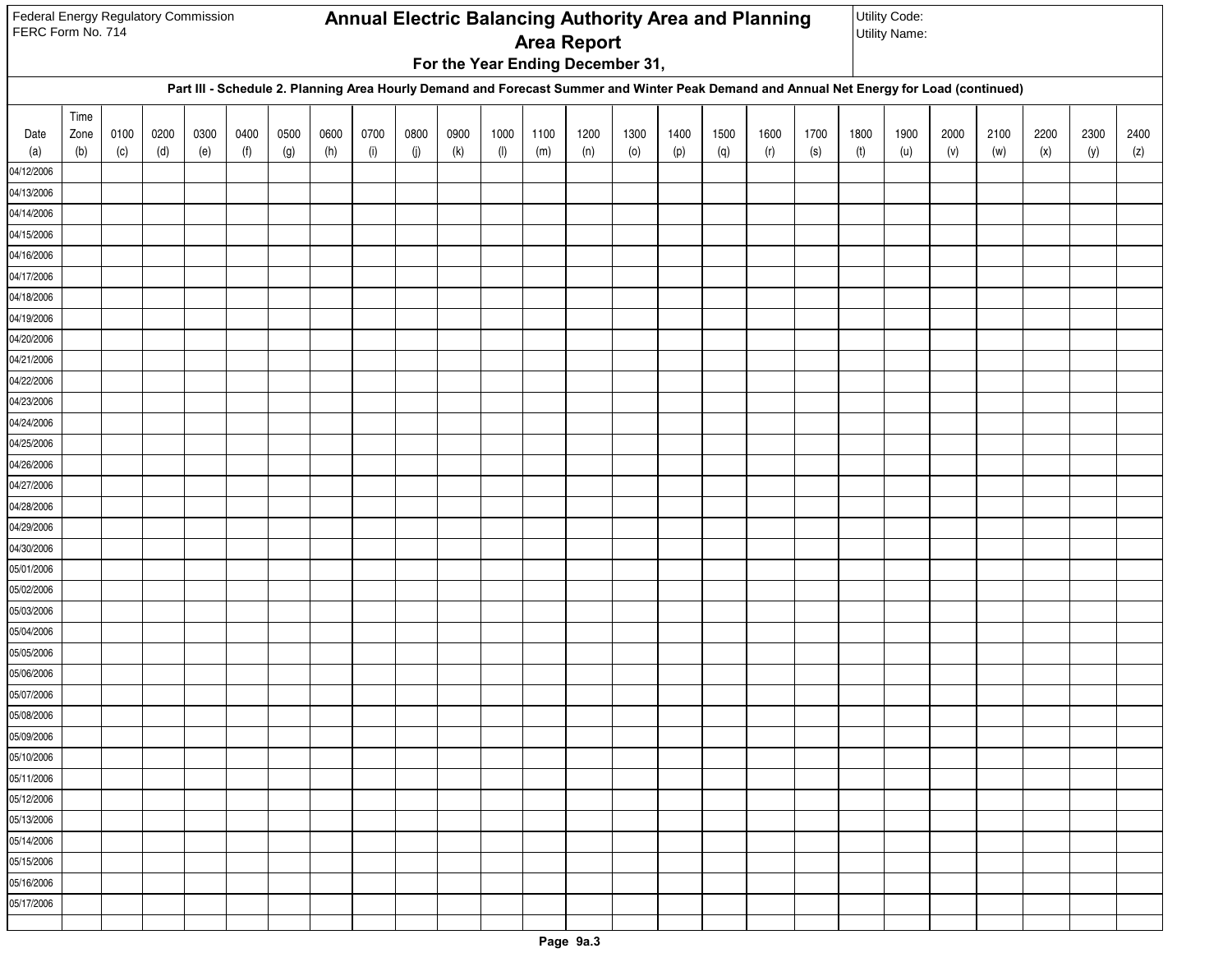| Federal Energy Regulatory Commission<br>FERC Form No. 714 |      |      |      |      |      |      |      |            |      |      |           |      | <b>Area Report</b><br>For the Year Ending December 31, |      |      |      | Annual Electric Balancing Authority Area and Planning                                                                                    |      |      | Utility Code:<br><b>Utility Name:</b> |      |      |      |      |      |
|-----------------------------------------------------------|------|------|------|------|------|------|------|------------|------|------|-----------|------|--------------------------------------------------------|------|------|------|------------------------------------------------------------------------------------------------------------------------------------------|------|------|---------------------------------------|------|------|------|------|------|
|                                                           |      |      |      |      |      |      |      |            |      |      |           |      |                                                        |      |      |      | Part III - Schedule 2. Planning Area Hourly Demand and Forecast Summer and Winter Peak Demand and Annual Net Energy for Load (continued) |      |      |                                       |      |      |      |      |      |
|                                                           | Time |      |      |      |      |      |      |            |      |      |           |      |                                                        |      |      |      |                                                                                                                                          |      |      |                                       |      |      |      |      |      |
| Date                                                      | Zone | 0100 | 0200 | 0300 | 0400 | 0500 | 0600 | 0700       | 0800 | 0900 | 1000      | 1100 | 1200                                                   | 1300 | 1400 | 1500 | 1600                                                                                                                                     | 1700 | 1800 | 1900                                  | 2000 | 2100 | 2200 | 2300 | 2400 |
| (a)<br>05/18/2006                                         | (b)  | (c)  | (d)  | (e)  | (f)  | (g)  | (h)  | $(\sf{i})$ | (j)  | (k)  | $($ l $)$ | (m)  | (n)                                                    | (0)  | (p)  | (q)  | (r)                                                                                                                                      | (s)  | (t)  | (u)                                   | (v)  | (w)  | (x)  | (y)  | (z)  |
| 05/19/2006                                                |      |      |      |      |      |      |      |            |      |      |           |      |                                                        |      |      |      |                                                                                                                                          |      |      |                                       |      |      |      |      |      |
| 05/20/2006                                                |      |      |      |      |      |      |      |            |      |      |           |      |                                                        |      |      |      |                                                                                                                                          |      |      |                                       |      |      |      |      |      |
| 05/21/2006                                                |      |      |      |      |      |      |      |            |      |      |           |      |                                                        |      |      |      |                                                                                                                                          |      |      |                                       |      |      |      |      |      |
| 05/22/2006                                                |      |      |      |      |      |      |      |            |      |      |           |      |                                                        |      |      |      |                                                                                                                                          |      |      |                                       |      |      |      |      |      |
| 05/23/2006                                                |      |      |      |      |      |      |      |            |      |      |           |      |                                                        |      |      |      |                                                                                                                                          |      |      |                                       |      |      |      |      |      |
| 05/24/2006                                                |      |      |      |      |      |      |      |            |      |      |           |      |                                                        |      |      |      |                                                                                                                                          |      |      |                                       |      |      |      |      |      |
| 05/25/2006                                                |      |      |      |      |      |      |      |            |      |      |           |      |                                                        |      |      |      |                                                                                                                                          |      |      |                                       |      |      |      |      |      |
| 05/26/2006                                                |      |      |      |      |      |      |      |            |      |      |           |      |                                                        |      |      |      |                                                                                                                                          |      |      |                                       |      |      |      |      |      |
| 05/27/2006                                                |      |      |      |      |      |      |      |            |      |      |           |      |                                                        |      |      |      |                                                                                                                                          |      |      |                                       |      |      |      |      |      |
| 05/28/2006                                                |      |      |      |      |      |      |      |            |      |      |           |      |                                                        |      |      |      |                                                                                                                                          |      |      |                                       |      |      |      |      |      |
| 05/29/2006                                                |      |      |      |      |      |      |      |            |      |      |           |      |                                                        |      |      |      |                                                                                                                                          |      |      |                                       |      |      |      |      |      |
| 05/30/2006                                                |      |      |      |      |      |      |      |            |      |      |           |      |                                                        |      |      |      |                                                                                                                                          |      |      |                                       |      |      |      |      |      |
| 05/31/2006                                                |      |      |      |      |      |      |      |            |      |      |           |      |                                                        |      |      |      |                                                                                                                                          |      |      |                                       |      |      |      |      |      |
| 06/01/2006                                                |      |      |      |      |      |      |      |            |      |      |           |      |                                                        |      |      |      |                                                                                                                                          |      |      |                                       |      |      |      |      |      |
| 06/02/2006                                                |      |      |      |      |      |      |      |            |      |      |           |      |                                                        |      |      |      |                                                                                                                                          |      |      |                                       |      |      |      |      |      |
| 06/03/2006                                                |      |      |      |      |      |      |      |            |      |      |           |      |                                                        |      |      |      |                                                                                                                                          |      |      |                                       |      |      |      |      |      |
| 06/04/2006                                                |      |      |      |      |      |      |      |            |      |      |           |      |                                                        |      |      |      |                                                                                                                                          |      |      |                                       |      |      |      |      |      |
| 06/05/2006                                                |      |      |      |      |      |      |      |            |      |      |           |      |                                                        |      |      |      |                                                                                                                                          |      |      |                                       |      |      |      |      |      |
| 06/06/2006                                                |      |      |      |      |      |      |      |            |      |      |           |      |                                                        |      |      |      |                                                                                                                                          |      |      |                                       |      |      |      |      |      |
| 06/07/2006                                                |      |      |      |      |      |      |      |            |      |      |           |      |                                                        |      |      |      |                                                                                                                                          |      |      |                                       |      |      |      |      |      |
| 06/08/2006<br>06/09/2006                                  |      |      |      |      |      |      |      |            |      |      |           |      |                                                        |      |      |      |                                                                                                                                          |      |      |                                       |      |      |      |      |      |
| 06/10/2006                                                |      |      |      |      |      |      |      |            |      |      |           |      |                                                        |      |      |      |                                                                                                                                          |      |      |                                       |      |      |      |      |      |
| 06/11/2006                                                |      |      |      |      |      |      |      |            |      |      |           |      |                                                        |      |      |      |                                                                                                                                          |      |      |                                       |      |      |      |      |      |
| 06/12/2006                                                |      |      |      |      |      |      |      |            |      |      |           |      |                                                        |      |      |      |                                                                                                                                          |      |      |                                       |      |      |      |      |      |
| 06/13/2006                                                |      |      |      |      |      |      |      |            |      |      |           |      |                                                        |      |      |      |                                                                                                                                          |      |      |                                       |      |      |      |      |      |
| 06/14/2006                                                |      |      |      |      |      |      |      |            |      |      |           |      |                                                        |      |      |      |                                                                                                                                          |      |      |                                       |      |      |      |      |      |
| 06/15/2006                                                |      |      |      |      |      |      |      |            |      |      |           |      |                                                        |      |      |      |                                                                                                                                          |      |      |                                       |      |      |      |      |      |
| 06/16/2006                                                |      |      |      |      |      |      |      |            |      |      |           |      |                                                        |      |      |      |                                                                                                                                          |      |      |                                       |      |      |      |      |      |
| 06/17/2006                                                |      |      |      |      |      |      |      |            |      |      |           |      |                                                        |      |      |      |                                                                                                                                          |      |      |                                       |      |      |      |      |      |
| 06/18/2006                                                |      |      |      |      |      |      |      |            |      |      |           |      |                                                        |      |      |      |                                                                                                                                          |      |      |                                       |      |      |      |      |      |
| 06/19/2006                                                |      |      |      |      |      |      |      |            |      |      |           |      |                                                        |      |      |      |                                                                                                                                          |      |      |                                       |      |      |      |      |      |
| 06/20/2006                                                |      |      |      |      |      |      |      |            |      |      |           |      |                                                        |      |      |      |                                                                                                                                          |      |      |                                       |      |      |      |      |      |
| 06/21/2006                                                |      |      |      |      |      |      |      |            |      |      |           |      |                                                        |      |      |      |                                                                                                                                          |      |      |                                       |      |      |      |      |      |
| 06/22/2006                                                |      |      |      |      |      |      |      |            |      |      |           |      |                                                        |      |      |      |                                                                                                                                          |      |      |                                       |      |      |      |      |      |
|                                                           |      |      |      |      |      |      |      |            |      |      |           |      |                                                        |      |      |      |                                                                                                                                          |      |      |                                       |      |      |      |      |      |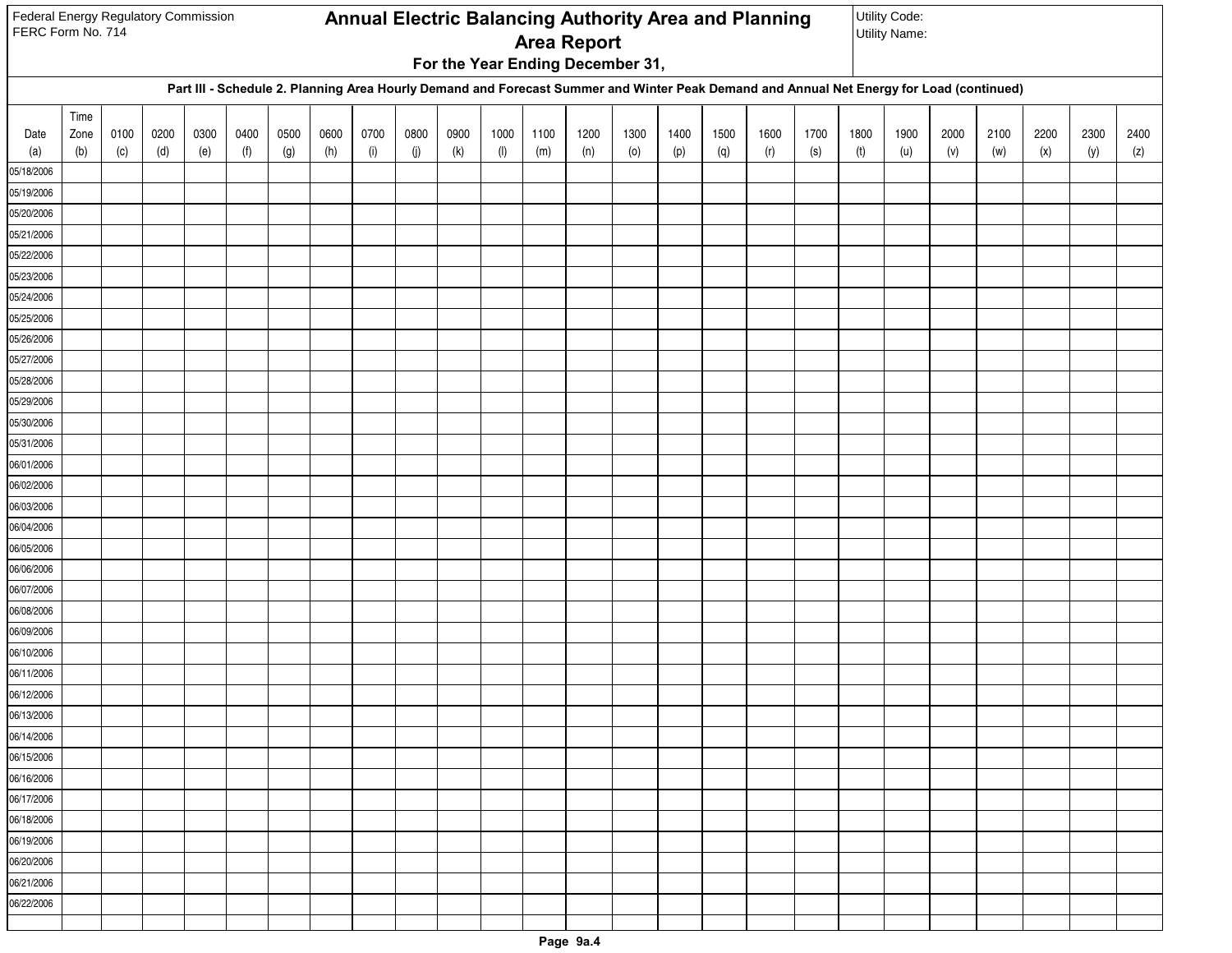| Federal Energy Regulatory Commission<br>FERC Form No. 714 |      |      |      |      |      |      |      |            |      |      |           |      | <b>Area Report</b><br>For the Year Ending December 31, |      |      |      | Annual Electric Balancing Authority Area and Planning                                                                                    |      |      | Utility Code:<br><b>Utility Name:</b> |      |      |      |      |      |
|-----------------------------------------------------------|------|------|------|------|------|------|------|------------|------|------|-----------|------|--------------------------------------------------------|------|------|------|------------------------------------------------------------------------------------------------------------------------------------------|------|------|---------------------------------------|------|------|------|------|------|
|                                                           |      |      |      |      |      |      |      |            |      |      |           |      |                                                        |      |      |      | Part III - Schedule 2. Planning Area Hourly Demand and Forecast Summer and Winter Peak Demand and Annual Net Energy for Load (continued) |      |      |                                       |      |      |      |      |      |
|                                                           | Time |      |      |      |      |      |      |            |      |      |           |      |                                                        |      |      |      |                                                                                                                                          |      |      |                                       |      |      |      |      |      |
| Date                                                      | Zone | 0100 | 0200 | 0300 | 0400 | 0500 | 0600 | 0700       | 0800 | 0900 | 1000      | 1100 | 1200                                                   | 1300 | 1400 | 1500 | 1600                                                                                                                                     | 1700 | 1800 | 1900                                  | 2000 | 2100 | 2200 | 2300 | 2400 |
| (a)<br>06/23/2006                                         | (b)  | (c)  | (d)  | (e)  | (f)  | (g)  | (h)  | $(\sf{i})$ | (j)  | (k)  | $($ l $)$ | (m)  | (n)                                                    | (0)  | (p)  | (q)  | (r)                                                                                                                                      | (s)  | (t)  | (u)                                   | (v)  | (w)  | (x)  | (y)  | (z)  |
| 06/24/2006                                                |      |      |      |      |      |      |      |            |      |      |           |      |                                                        |      |      |      |                                                                                                                                          |      |      |                                       |      |      |      |      |      |
| 06/25/2006                                                |      |      |      |      |      |      |      |            |      |      |           |      |                                                        |      |      |      |                                                                                                                                          |      |      |                                       |      |      |      |      |      |
| 06/26/2006                                                |      |      |      |      |      |      |      |            |      |      |           |      |                                                        |      |      |      |                                                                                                                                          |      |      |                                       |      |      |      |      |      |
| 06/27/2006                                                |      |      |      |      |      |      |      |            |      |      |           |      |                                                        |      |      |      |                                                                                                                                          |      |      |                                       |      |      |      |      |      |
| 06/28/2006                                                |      |      |      |      |      |      |      |            |      |      |           |      |                                                        |      |      |      |                                                                                                                                          |      |      |                                       |      |      |      |      |      |
| 06/29/2006                                                |      |      |      |      |      |      |      |            |      |      |           |      |                                                        |      |      |      |                                                                                                                                          |      |      |                                       |      |      |      |      |      |
| 06/30/2006                                                |      |      |      |      |      |      |      |            |      |      |           |      |                                                        |      |      |      |                                                                                                                                          |      |      |                                       |      |      |      |      |      |
| 07/01/2006                                                |      |      |      |      |      |      |      |            |      |      |           |      |                                                        |      |      |      |                                                                                                                                          |      |      |                                       |      |      |      |      |      |
| 07/02/2006                                                |      |      |      |      |      |      |      |            |      |      |           |      |                                                        |      |      |      |                                                                                                                                          |      |      |                                       |      |      |      |      |      |
| 07/03/2006                                                |      |      |      |      |      |      |      |            |      |      |           |      |                                                        |      |      |      |                                                                                                                                          |      |      |                                       |      |      |      |      |      |
| 07/04/2006                                                |      |      |      |      |      |      |      |            |      |      |           |      |                                                        |      |      |      |                                                                                                                                          |      |      |                                       |      |      |      |      |      |
| 07/05/2006                                                |      |      |      |      |      |      |      |            |      |      |           |      |                                                        |      |      |      |                                                                                                                                          |      |      |                                       |      |      |      |      |      |
| 07/06/2006                                                |      |      |      |      |      |      |      |            |      |      |           |      |                                                        |      |      |      |                                                                                                                                          |      |      |                                       |      |      |      |      |      |
| 07/07/2006                                                |      |      |      |      |      |      |      |            |      |      |           |      |                                                        |      |      |      |                                                                                                                                          |      |      |                                       |      |      |      |      |      |
| 07/08/2006                                                |      |      |      |      |      |      |      |            |      |      |           |      |                                                        |      |      |      |                                                                                                                                          |      |      |                                       |      |      |      |      |      |
| 07/09/2006                                                |      |      |      |      |      |      |      |            |      |      |           |      |                                                        |      |      |      |                                                                                                                                          |      |      |                                       |      |      |      |      |      |
| 07/10/2006                                                |      |      |      |      |      |      |      |            |      |      |           |      |                                                        |      |      |      |                                                                                                                                          |      |      |                                       |      |      |      |      |      |
| 07/11/2006                                                |      |      |      |      |      |      |      |            |      |      |           |      |                                                        |      |      |      |                                                                                                                                          |      |      |                                       |      |      |      |      |      |
| 07/12/2006                                                |      |      |      |      |      |      |      |            |      |      |           |      |                                                        |      |      |      |                                                                                                                                          |      |      |                                       |      |      |      |      |      |
| 07/13/2006                                                |      |      |      |      |      |      |      |            |      |      |           |      |                                                        |      |      |      |                                                                                                                                          |      |      |                                       |      |      |      |      |      |
| 07/14/2006<br>07/15/2006                                  |      |      |      |      |      |      |      |            |      |      |           |      |                                                        |      |      |      |                                                                                                                                          |      |      |                                       |      |      |      |      |      |
| 07/16/2006                                                |      |      |      |      |      |      |      |            |      |      |           |      |                                                        |      |      |      |                                                                                                                                          |      |      |                                       |      |      |      |      |      |
| 07/17/2006                                                |      |      |      |      |      |      |      |            |      |      |           |      |                                                        |      |      |      |                                                                                                                                          |      |      |                                       |      |      |      |      |      |
| 07/18/2006                                                |      |      |      |      |      |      |      |            |      |      |           |      |                                                        |      |      |      |                                                                                                                                          |      |      |                                       |      |      |      |      |      |
| 07/19/2006                                                |      |      |      |      |      |      |      |            |      |      |           |      |                                                        |      |      |      |                                                                                                                                          |      |      |                                       |      |      |      |      |      |
| 07/20/2006                                                |      |      |      |      |      |      |      |            |      |      |           |      |                                                        |      |      |      |                                                                                                                                          |      |      |                                       |      |      |      |      |      |
| 07/21/2006                                                |      |      |      |      |      |      |      |            |      |      |           |      |                                                        |      |      |      |                                                                                                                                          |      |      |                                       |      |      |      |      |      |
| 07/22/2006                                                |      |      |      |      |      |      |      |            |      |      |           |      |                                                        |      |      |      |                                                                                                                                          |      |      |                                       |      |      |      |      |      |
| 07/23/2006                                                |      |      |      |      |      |      |      |            |      |      |           |      |                                                        |      |      |      |                                                                                                                                          |      |      |                                       |      |      |      |      |      |
| 07/24/2006                                                |      |      |      |      |      |      |      |            |      |      |           |      |                                                        |      |      |      |                                                                                                                                          |      |      |                                       |      |      |      |      |      |
| 07/25/2006                                                |      |      |      |      |      |      |      |            |      |      |           |      |                                                        |      |      |      |                                                                                                                                          |      |      |                                       |      |      |      |      |      |
| 07/26/2006                                                |      |      |      |      |      |      |      |            |      |      |           |      |                                                        |      |      |      |                                                                                                                                          |      |      |                                       |      |      |      |      |      |
| 07/27/2006                                                |      |      |      |      |      |      |      |            |      |      |           |      |                                                        |      |      |      |                                                                                                                                          |      |      |                                       |      |      |      |      |      |
| 07/28/2006                                                |      |      |      |      |      |      |      |            |      |      |           |      |                                                        |      |      |      |                                                                                                                                          |      |      |                                       |      |      |      |      |      |
|                                                           |      |      |      |      |      |      |      |            |      |      |           |      |                                                        |      |      |      |                                                                                                                                          |      |      |                                       |      |      |      |      |      |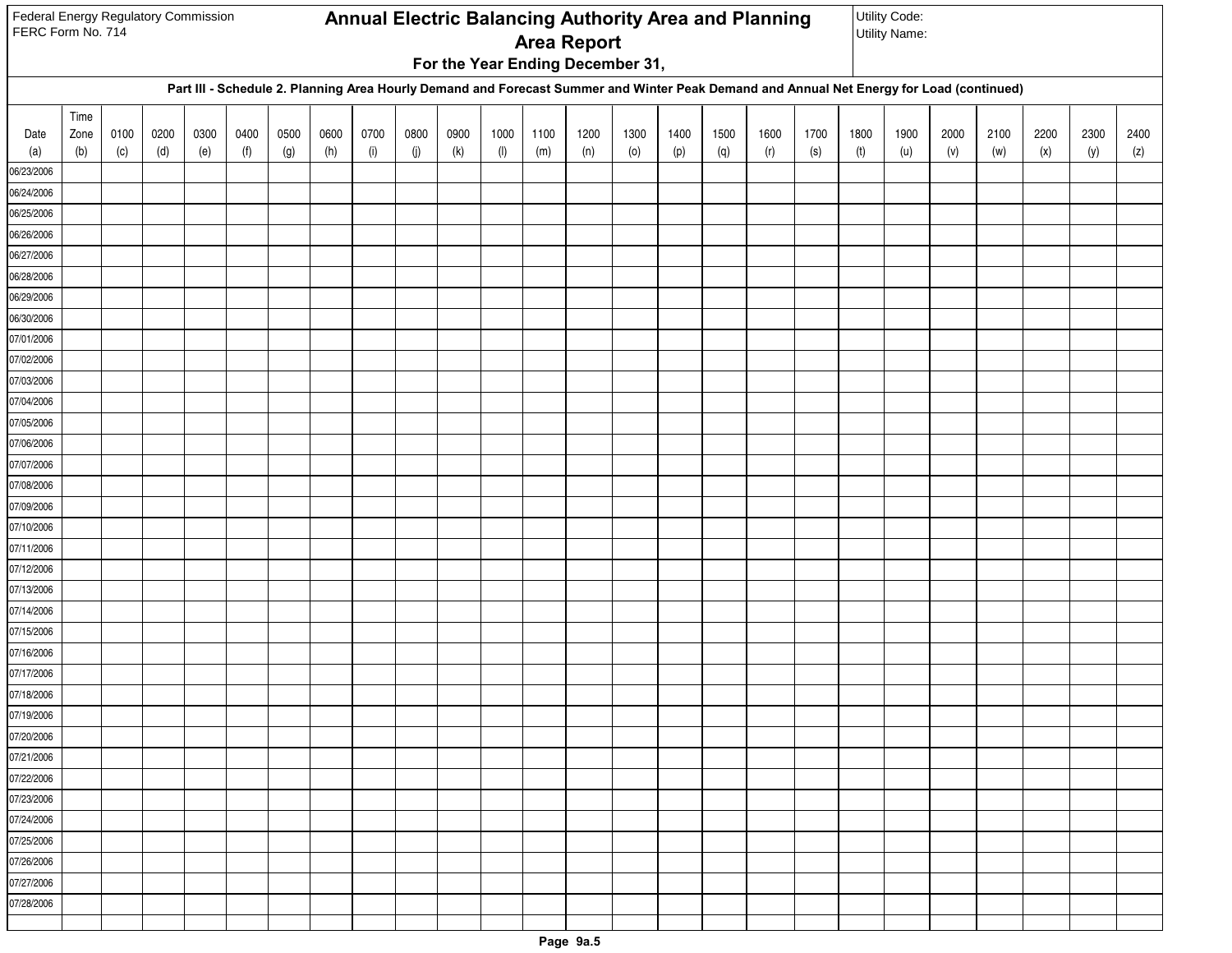| Federal Energy Regulatory Commission<br>FERC Form No. 714 |             |             |             |             |             |             |             |                    |             |             |                   |             | <b>Area Report</b>               |             |             |             | Annual Electric Balancing Authority Area and Planning                                                                                    |             |             | Utility Code:<br><b>Utility Name:</b> |             |             |             |             |             |
|-----------------------------------------------------------|-------------|-------------|-------------|-------------|-------------|-------------|-------------|--------------------|-------------|-------------|-------------------|-------------|----------------------------------|-------------|-------------|-------------|------------------------------------------------------------------------------------------------------------------------------------------|-------------|-------------|---------------------------------------|-------------|-------------|-------------|-------------|-------------|
|                                                           |             |             |             |             |             |             |             |                    |             |             |                   |             | For the Year Ending December 31, |             |             |             |                                                                                                                                          |             |             |                                       |             |             |             |             |             |
|                                                           |             |             |             |             |             |             |             |                    |             |             |                   |             |                                  |             |             |             | Part III - Schedule 2. Planning Area Hourly Demand and Forecast Summer and Winter Peak Demand and Annual Net Energy for Load (continued) |             |             |                                       |             |             |             |             |             |
|                                                           | Time        |             |             |             |             |             |             |                    |             |             |                   |             |                                  |             |             |             |                                                                                                                                          |             |             |                                       |             |             |             |             |             |
| Date<br>(a)                                               | Zone<br>(b) | 0100<br>(c) | 0200<br>(d) | 0300<br>(e) | 0400<br>(f) | 0500<br>(g) | 0600<br>(h) | 0700<br>$(\sf{i})$ | 0800<br>(j) | 0900<br>(k) | 1000<br>$($ l $)$ | 1100<br>(m) | 1200<br>(n)                      | 1300<br>(0) | 1400<br>(p) | 1500<br>(q) | 1600<br>(r)                                                                                                                              | 1700<br>(s) | 1800<br>(t) | 1900<br>(u)                           | 2000<br>(v) | 2100<br>(w) | 2200<br>(x) | 2300<br>(y) | 2400<br>(z) |
| 07/29/2006                                                |             |             |             |             |             |             |             |                    |             |             |                   |             |                                  |             |             |             |                                                                                                                                          |             |             |                                       |             |             |             |             |             |
| 07/30/2006                                                |             |             |             |             |             |             |             |                    |             |             |                   |             |                                  |             |             |             |                                                                                                                                          |             |             |                                       |             |             |             |             |             |
| 07/31/2006                                                |             |             |             |             |             |             |             |                    |             |             |                   |             |                                  |             |             |             |                                                                                                                                          |             |             |                                       |             |             |             |             |             |
| 08/01/2006                                                |             |             |             |             |             |             |             |                    |             |             |                   |             |                                  |             |             |             |                                                                                                                                          |             |             |                                       |             |             |             |             |             |
| 08/02/2006                                                |             |             |             |             |             |             |             |                    |             |             |                   |             |                                  |             |             |             |                                                                                                                                          |             |             |                                       |             |             |             |             |             |
| 08/03/2006                                                |             |             |             |             |             |             |             |                    |             |             |                   |             |                                  |             |             |             |                                                                                                                                          |             |             |                                       |             |             |             |             |             |
| 08/04/2006                                                |             |             |             |             |             |             |             |                    |             |             |                   |             |                                  |             |             |             |                                                                                                                                          |             |             |                                       |             |             |             |             |             |
| 08/05/2006                                                |             |             |             |             |             |             |             |                    |             |             |                   |             |                                  |             |             |             |                                                                                                                                          |             |             |                                       |             |             |             |             |             |
| 08/06/2006                                                |             |             |             |             |             |             |             |                    |             |             |                   |             |                                  |             |             |             |                                                                                                                                          |             |             |                                       |             |             |             |             |             |
| 08/07/2006                                                |             |             |             |             |             |             |             |                    |             |             |                   |             |                                  |             |             |             |                                                                                                                                          |             |             |                                       |             |             |             |             |             |
| 08/08/2006                                                |             |             |             |             |             |             |             |                    |             |             |                   |             |                                  |             |             |             |                                                                                                                                          |             |             |                                       |             |             |             |             |             |
| 08/09/2006                                                |             |             |             |             |             |             |             |                    |             |             |                   |             |                                  |             |             |             |                                                                                                                                          |             |             |                                       |             |             |             |             |             |
| 08/10/2006                                                |             |             |             |             |             |             |             |                    |             |             |                   |             |                                  |             |             |             |                                                                                                                                          |             |             |                                       |             |             |             |             |             |
| 08/11/2006                                                |             |             |             |             |             |             |             |                    |             |             |                   |             |                                  |             |             |             |                                                                                                                                          |             |             |                                       |             |             |             |             |             |
| 08/12/2006                                                |             |             |             |             |             |             |             |                    |             |             |                   |             |                                  |             |             |             |                                                                                                                                          |             |             |                                       |             |             |             |             |             |
| 08/13/2006                                                |             |             |             |             |             |             |             |                    |             |             |                   |             |                                  |             |             |             |                                                                                                                                          |             |             |                                       |             |             |             |             |             |
| 08/14/2006                                                |             |             |             |             |             |             |             |                    |             |             |                   |             |                                  |             |             |             |                                                                                                                                          |             |             |                                       |             |             |             |             |             |
| 08/15/2006                                                |             |             |             |             |             |             |             |                    |             |             |                   |             |                                  |             |             |             |                                                                                                                                          |             |             |                                       |             |             |             |             |             |
| 08/16/2006                                                |             |             |             |             |             |             |             |                    |             |             |                   |             |                                  |             |             |             |                                                                                                                                          |             |             |                                       |             |             |             |             |             |
| 08/17/2006                                                |             |             |             |             |             |             |             |                    |             |             |                   |             |                                  |             |             |             |                                                                                                                                          |             |             |                                       |             |             |             |             |             |
| 08/18/2006<br>08/19/2006                                  |             |             |             |             |             |             |             |                    |             |             |                   |             |                                  |             |             |             |                                                                                                                                          |             |             |                                       |             |             |             |             |             |
| 08/20/2006                                                |             |             |             |             |             |             |             |                    |             |             |                   |             |                                  |             |             |             |                                                                                                                                          |             |             |                                       |             |             |             |             |             |
| 08/21/2006                                                |             |             |             |             |             |             |             |                    |             |             |                   |             |                                  |             |             |             |                                                                                                                                          |             |             |                                       |             |             |             |             |             |
| 08/22/2006                                                |             |             |             |             |             |             |             |                    |             |             |                   |             |                                  |             |             |             |                                                                                                                                          |             |             |                                       |             |             |             |             |             |
| 08/23/2006                                                |             |             |             |             |             |             |             |                    |             |             |                   |             |                                  |             |             |             |                                                                                                                                          |             |             |                                       |             |             |             |             |             |
| 08/24/2006                                                |             |             |             |             |             |             |             |                    |             |             |                   |             |                                  |             |             |             |                                                                                                                                          |             |             |                                       |             |             |             |             |             |
| 08/25/2006                                                |             |             |             |             |             |             |             |                    |             |             |                   |             |                                  |             |             |             |                                                                                                                                          |             |             |                                       |             |             |             |             |             |
| 08/26/2006                                                |             |             |             |             |             |             |             |                    |             |             |                   |             |                                  |             |             |             |                                                                                                                                          |             |             |                                       |             |             |             |             |             |
| 08/27/2006                                                |             |             |             |             |             |             |             |                    |             |             |                   |             |                                  |             |             |             |                                                                                                                                          |             |             |                                       |             |             |             |             |             |
| 08/28/2006                                                |             |             |             |             |             |             |             |                    |             |             |                   |             |                                  |             |             |             |                                                                                                                                          |             |             |                                       |             |             |             |             |             |
| 08/29/2006                                                |             |             |             |             |             |             |             |                    |             |             |                   |             |                                  |             |             |             |                                                                                                                                          |             |             |                                       |             |             |             |             |             |
| 08/30/2006                                                |             |             |             |             |             |             |             |                    |             |             |                   |             |                                  |             |             |             |                                                                                                                                          |             |             |                                       |             |             |             |             |             |
| 08/31/2006                                                |             |             |             |             |             |             |             |                    |             |             |                   |             |                                  |             |             |             |                                                                                                                                          |             |             |                                       |             |             |             |             |             |
| 09/01/2006                                                |             |             |             |             |             |             |             |                    |             |             |                   |             |                                  |             |             |             |                                                                                                                                          |             |             |                                       |             |             |             |             |             |
| 09/02/2006                                                |             |             |             |             |             |             |             |                    |             |             |                   |             |                                  |             |             |             |                                                                                                                                          |             |             |                                       |             |             |             |             |             |
|                                                           |             |             |             |             |             |             |             |                    |             |             |                   |             |                                  |             |             |             |                                                                                                                                          |             |             |                                       |             |             |             |             |             |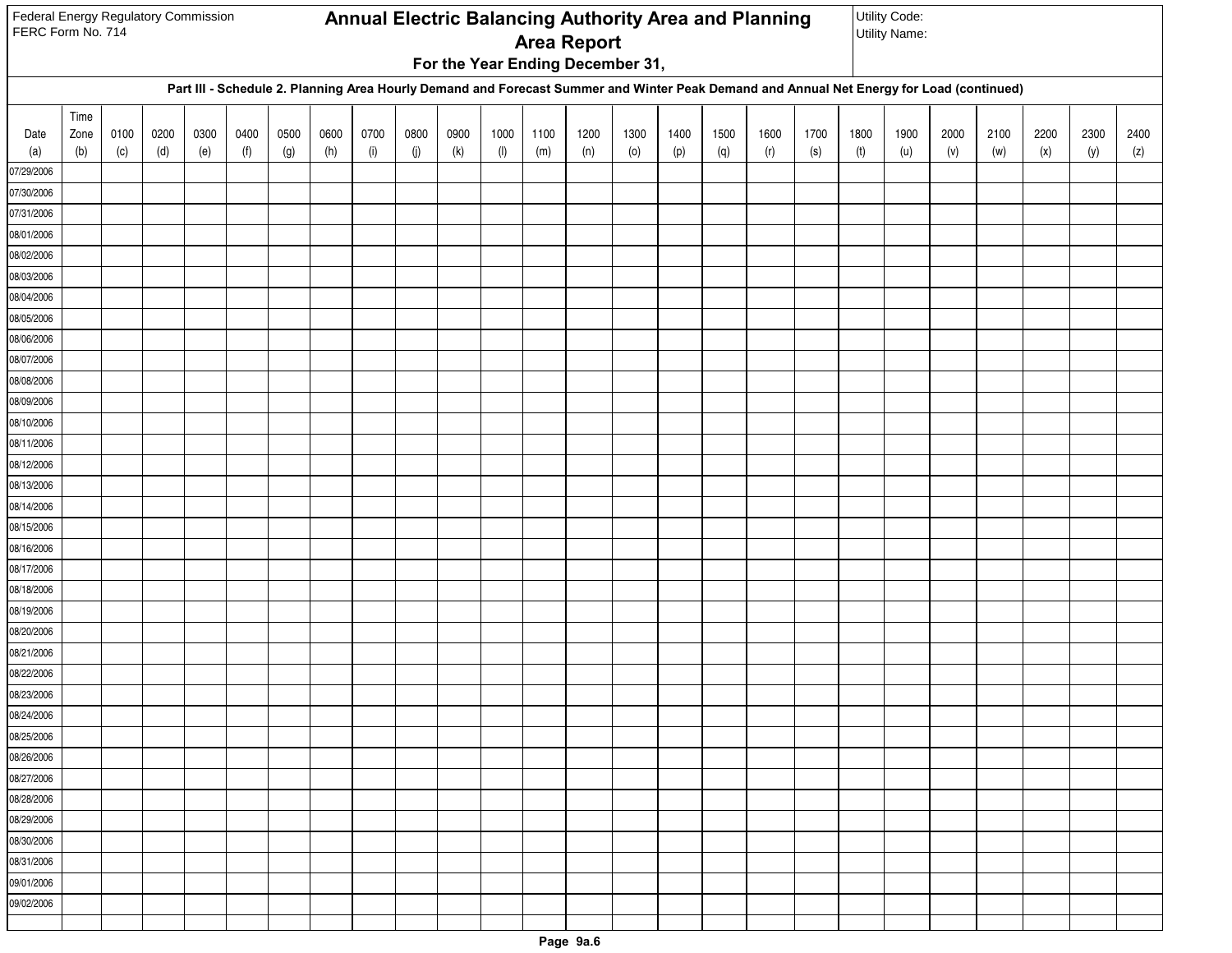| Federal Energy Regulatory Commission<br>FERC Form No. 714 |      |      |      |      |      |      |      |            |      |      |           |      | <b>Area Report</b><br>For the Year Ending December 31, |      |      |      | Annual Electric Balancing Authority Area and Planning                                                                                    |      |      | Utility Code:<br><b>Utility Name:</b> |      |      |      |      |      |
|-----------------------------------------------------------|------|------|------|------|------|------|------|------------|------|------|-----------|------|--------------------------------------------------------|------|------|------|------------------------------------------------------------------------------------------------------------------------------------------|------|------|---------------------------------------|------|------|------|------|------|
|                                                           |      |      |      |      |      |      |      |            |      |      |           |      |                                                        |      |      |      | Part III - Schedule 2. Planning Area Hourly Demand and Forecast Summer and Winter Peak Demand and Annual Net Energy for Load (continued) |      |      |                                       |      |      |      |      |      |
|                                                           | Time |      |      |      |      |      |      |            |      |      |           |      |                                                        |      |      |      |                                                                                                                                          |      |      |                                       |      |      |      |      |      |
| Date                                                      | Zone | 0100 | 0200 | 0300 | 0400 | 0500 | 0600 | 0700       | 0800 | 0900 | 1000      | 1100 | 1200                                                   | 1300 | 1400 | 1500 | 1600                                                                                                                                     | 1700 | 1800 | 1900                                  | 2000 | 2100 | 2200 | 2300 | 2400 |
| (a)<br>09/03/2006                                         | (b)  | (c)  | (d)  | (e)  | (f)  | (g)  | (h)  | $(\sf{i})$ | (j)  | (k)  | $($ l $)$ | (m)  | (n)                                                    | (0)  | (p)  | (q)  | (r)                                                                                                                                      | (s)  | (t)  | (u)                                   | (v)  | (w)  | (x)  | (y)  | (z)  |
| 09/04/2006                                                |      |      |      |      |      |      |      |            |      |      |           |      |                                                        |      |      |      |                                                                                                                                          |      |      |                                       |      |      |      |      |      |
| 09/05/2006                                                |      |      |      |      |      |      |      |            |      |      |           |      |                                                        |      |      |      |                                                                                                                                          |      |      |                                       |      |      |      |      |      |
| 09/06/2006                                                |      |      |      |      |      |      |      |            |      |      |           |      |                                                        |      |      |      |                                                                                                                                          |      |      |                                       |      |      |      |      |      |
| 09/07/2006                                                |      |      |      |      |      |      |      |            |      |      |           |      |                                                        |      |      |      |                                                                                                                                          |      |      |                                       |      |      |      |      |      |
| 09/08/2006                                                |      |      |      |      |      |      |      |            |      |      |           |      |                                                        |      |      |      |                                                                                                                                          |      |      |                                       |      |      |      |      |      |
| 09/09/2006                                                |      |      |      |      |      |      |      |            |      |      |           |      |                                                        |      |      |      |                                                                                                                                          |      |      |                                       |      |      |      |      |      |
| 09/10/2006                                                |      |      |      |      |      |      |      |            |      |      |           |      |                                                        |      |      |      |                                                                                                                                          |      |      |                                       |      |      |      |      |      |
| 09/11/2006                                                |      |      |      |      |      |      |      |            |      |      |           |      |                                                        |      |      |      |                                                                                                                                          |      |      |                                       |      |      |      |      |      |
| 09/12/2006                                                |      |      |      |      |      |      |      |            |      |      |           |      |                                                        |      |      |      |                                                                                                                                          |      |      |                                       |      |      |      |      |      |
| 09/13/2006                                                |      |      |      |      |      |      |      |            |      |      |           |      |                                                        |      |      |      |                                                                                                                                          |      |      |                                       |      |      |      |      |      |
| 09/14/2006                                                |      |      |      |      |      |      |      |            |      |      |           |      |                                                        |      |      |      |                                                                                                                                          |      |      |                                       |      |      |      |      |      |
| 09/15/2006                                                |      |      |      |      |      |      |      |            |      |      |           |      |                                                        |      |      |      |                                                                                                                                          |      |      |                                       |      |      |      |      |      |
| 09/16/2006                                                |      |      |      |      |      |      |      |            |      |      |           |      |                                                        |      |      |      |                                                                                                                                          |      |      |                                       |      |      |      |      |      |
| 09/17/2006                                                |      |      |      |      |      |      |      |            |      |      |           |      |                                                        |      |      |      |                                                                                                                                          |      |      |                                       |      |      |      |      |      |
| 09/18/2006                                                |      |      |      |      |      |      |      |            |      |      |           |      |                                                        |      |      |      |                                                                                                                                          |      |      |                                       |      |      |      |      |      |
| 09/19/2006                                                |      |      |      |      |      |      |      |            |      |      |           |      |                                                        |      |      |      |                                                                                                                                          |      |      |                                       |      |      |      |      |      |
| 09/20/2006                                                |      |      |      |      |      |      |      |            |      |      |           |      |                                                        |      |      |      |                                                                                                                                          |      |      |                                       |      |      |      |      |      |
| 09/21/2006                                                |      |      |      |      |      |      |      |            |      |      |           |      |                                                        |      |      |      |                                                                                                                                          |      |      |                                       |      |      |      |      |      |
| 09/22/2006                                                |      |      |      |      |      |      |      |            |      |      |           |      |                                                        |      |      |      |                                                                                                                                          |      |      |                                       |      |      |      |      |      |
| 09/23/2006                                                |      |      |      |      |      |      |      |            |      |      |           |      |                                                        |      |      |      |                                                                                                                                          |      |      |                                       |      |      |      |      |      |
| 09/24/2006<br>09/25/2006                                  |      |      |      |      |      |      |      |            |      |      |           |      |                                                        |      |      |      |                                                                                                                                          |      |      |                                       |      |      |      |      |      |
| 09/26/2006                                                |      |      |      |      |      |      |      |            |      |      |           |      |                                                        |      |      |      |                                                                                                                                          |      |      |                                       |      |      |      |      |      |
| 09/27/2006                                                |      |      |      |      |      |      |      |            |      |      |           |      |                                                        |      |      |      |                                                                                                                                          |      |      |                                       |      |      |      |      |      |
| 09/28/2006                                                |      |      |      |      |      |      |      |            |      |      |           |      |                                                        |      |      |      |                                                                                                                                          |      |      |                                       |      |      |      |      |      |
| 09/29/2006                                                |      |      |      |      |      |      |      |            |      |      |           |      |                                                        |      |      |      |                                                                                                                                          |      |      |                                       |      |      |      |      |      |
| 09/30/2006                                                |      |      |      |      |      |      |      |            |      |      |           |      |                                                        |      |      |      |                                                                                                                                          |      |      |                                       |      |      |      |      |      |
| 10/01/2006                                                |      |      |      |      |      |      |      |            |      |      |           |      |                                                        |      |      |      |                                                                                                                                          |      |      |                                       |      |      |      |      |      |
| 10/02/2006                                                |      |      |      |      |      |      |      |            |      |      |           |      |                                                        |      |      |      |                                                                                                                                          |      |      |                                       |      |      |      |      |      |
| 10/03/2006                                                |      |      |      |      |      |      |      |            |      |      |           |      |                                                        |      |      |      |                                                                                                                                          |      |      |                                       |      |      |      |      |      |
| 10/04/2006                                                |      |      |      |      |      |      |      |            |      |      |           |      |                                                        |      |      |      |                                                                                                                                          |      |      |                                       |      |      |      |      |      |
| 10/05/2006                                                |      |      |      |      |      |      |      |            |      |      |           |      |                                                        |      |      |      |                                                                                                                                          |      |      |                                       |      |      |      |      |      |
| 10/06/2006                                                |      |      |      |      |      |      |      |            |      |      |           |      |                                                        |      |      |      |                                                                                                                                          |      |      |                                       |      |      |      |      |      |
| 10/07/2006                                                |      |      |      |      |      |      |      |            |      |      |           |      |                                                        |      |      |      |                                                                                                                                          |      |      |                                       |      |      |      |      |      |
| 10/08/2006                                                |      |      |      |      |      |      |      |            |      |      |           |      |                                                        |      |      |      |                                                                                                                                          |      |      |                                       |      |      |      |      |      |
|                                                           |      |      |      |      |      |      |      |            |      |      |           |      |                                                        |      |      |      |                                                                                                                                          |      |      |                                       |      |      |      |      |      |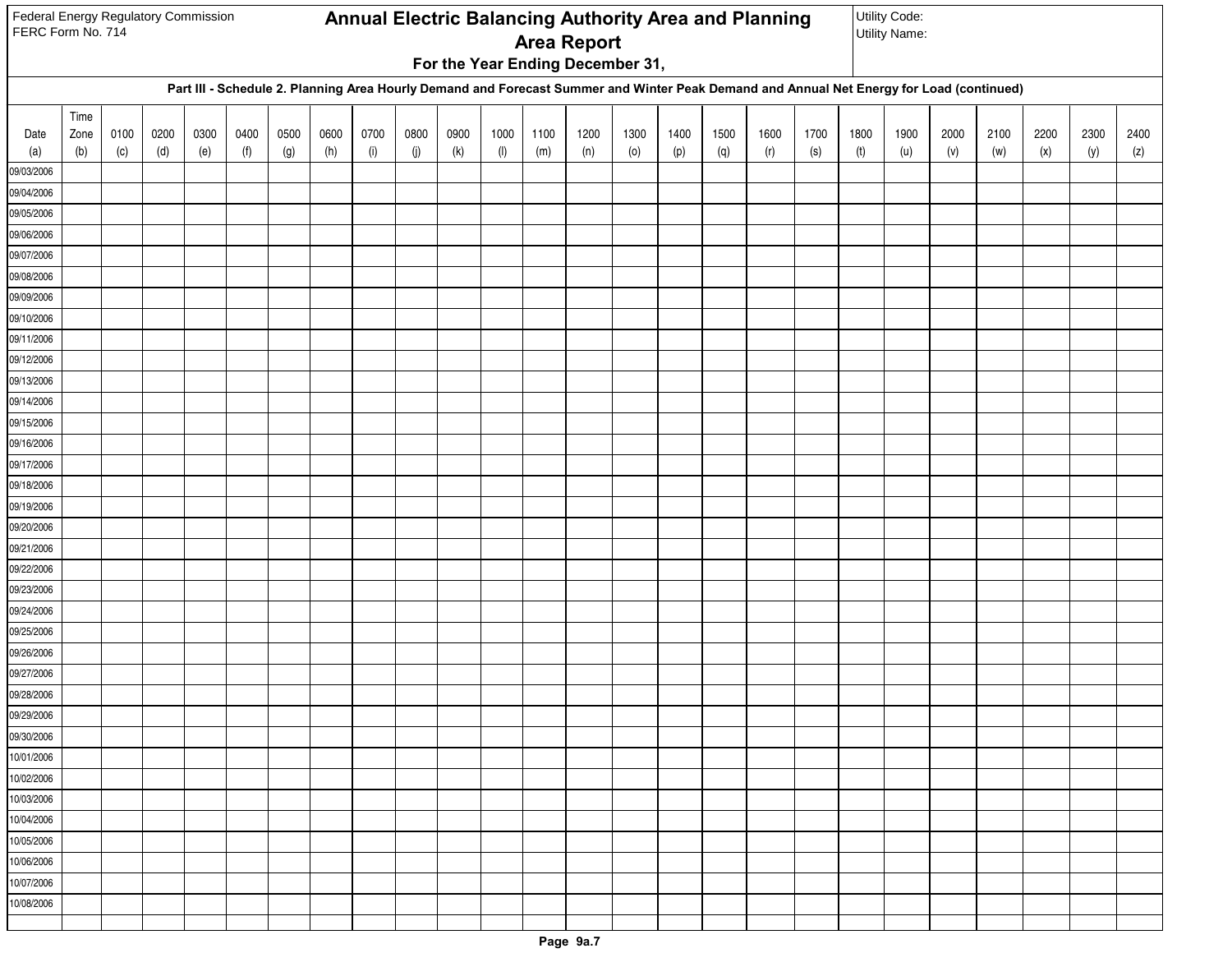| Federal Energy Regulatory Commission<br>FERC Form No. 714 |             |             |             |             |             |             |             |             |             |             |             |             | <b>Area Report</b> |                                  |             |             | Annual Electric Balancing Authority Area and Planning                                                                                    |             |             | Utility Code:<br><b>Utility Name:</b> |             |             |             |             |             |
|-----------------------------------------------------------|-------------|-------------|-------------|-------------|-------------|-------------|-------------|-------------|-------------|-------------|-------------|-------------|--------------------|----------------------------------|-------------|-------------|------------------------------------------------------------------------------------------------------------------------------------------|-------------|-------------|---------------------------------------|-------------|-------------|-------------|-------------|-------------|
|                                                           |             |             |             |             |             |             |             |             |             |             |             |             |                    | For the Year Ending December 31, |             |             |                                                                                                                                          |             |             |                                       |             |             |             |             |             |
|                                                           |             |             |             |             |             |             |             |             |             |             |             |             |                    |                                  |             |             | Part III - Schedule 2. Planning Area Hourly Demand and Forecast Summer and Winter Peak Demand and Annual Net Energy for Load (continued) |             |             |                                       |             |             |             |             |             |
|                                                           | Time        |             |             |             |             |             |             |             |             |             |             |             |                    |                                  |             |             |                                                                                                                                          |             |             |                                       |             |             |             |             |             |
| Date<br>(a)                                               | Zone<br>(b) | 0100<br>(c) | 0200<br>(d) | 0300<br>(e) | 0400<br>(f) | 0500<br>(g) | 0600<br>(h) | 0700<br>(i) | 0800<br>(j) | 0900<br>(k) | 1000<br>(1) | 1100<br>(m) | 1200<br>(n)        | 1300<br>(0)                      | 1400<br>(p) | 1500<br>(q) | 1600<br>(r)                                                                                                                              | 1700<br>(s) | 1800<br>(t) | 1900<br>(u)                           | 2000<br>(v) | 2100<br>(w) | 2200<br>(x) | 2300<br>(y) | 2400<br>(z) |
| 10/09/2006                                                |             |             |             |             |             |             |             |             |             |             |             |             |                    |                                  |             |             |                                                                                                                                          |             |             |                                       |             |             |             |             |             |
| 10/10/2006                                                |             |             |             |             |             |             |             |             |             |             |             |             |                    |                                  |             |             |                                                                                                                                          |             |             |                                       |             |             |             |             |             |
| 10/11/2006                                                |             |             |             |             |             |             |             |             |             |             |             |             |                    |                                  |             |             |                                                                                                                                          |             |             |                                       |             |             |             |             |             |
| 10/12/2006                                                |             |             |             |             |             |             |             |             |             |             |             |             |                    |                                  |             |             |                                                                                                                                          |             |             |                                       |             |             |             |             |             |
| 10/13/2006                                                |             |             |             |             |             |             |             |             |             |             |             |             |                    |                                  |             |             |                                                                                                                                          |             |             |                                       |             |             |             |             |             |
| 10/14/2006                                                |             |             |             |             |             |             |             |             |             |             |             |             |                    |                                  |             |             |                                                                                                                                          |             |             |                                       |             |             |             |             |             |
| 10/15/2006                                                |             |             |             |             |             |             |             |             |             |             |             |             |                    |                                  |             |             |                                                                                                                                          |             |             |                                       |             |             |             |             |             |
| 10/16/2006                                                |             |             |             |             |             |             |             |             |             |             |             |             |                    |                                  |             |             |                                                                                                                                          |             |             |                                       |             |             |             |             |             |
| 10/17/2006                                                |             |             |             |             |             |             |             |             |             |             |             |             |                    |                                  |             |             |                                                                                                                                          |             |             |                                       |             |             |             |             |             |
| 10/18/2006                                                |             |             |             |             |             |             |             |             |             |             |             |             |                    |                                  |             |             |                                                                                                                                          |             |             |                                       |             |             |             |             |             |
| 10/19/2006                                                |             |             |             |             |             |             |             |             |             |             |             |             |                    |                                  |             |             |                                                                                                                                          |             |             |                                       |             |             |             |             |             |
| 10/20/2006                                                |             |             |             |             |             |             |             |             |             |             |             |             |                    |                                  |             |             |                                                                                                                                          |             |             |                                       |             |             |             |             |             |
| 10/21/2006                                                |             |             |             |             |             |             |             |             |             |             |             |             |                    |                                  |             |             |                                                                                                                                          |             |             |                                       |             |             |             |             |             |
| 10/22/2006                                                |             |             |             |             |             |             |             |             |             |             |             |             |                    |                                  |             |             |                                                                                                                                          |             |             |                                       |             |             |             |             |             |
| 10/23/2006                                                |             |             |             |             |             |             |             |             |             |             |             |             |                    |                                  |             |             |                                                                                                                                          |             |             |                                       |             |             |             |             |             |
| 10/24/2006<br>10/25/2006                                  |             |             |             |             |             |             |             |             |             |             |             |             |                    |                                  |             |             |                                                                                                                                          |             |             |                                       |             |             |             |             |             |
| 10/26/2006                                                |             |             |             |             |             |             |             |             |             |             |             |             |                    |                                  |             |             |                                                                                                                                          |             |             |                                       |             |             |             |             |             |
| 10/27/2006                                                |             |             |             |             |             |             |             |             |             |             |             |             |                    |                                  |             |             |                                                                                                                                          |             |             |                                       |             |             |             |             |             |
| 10/28/2006                                                |             |             |             |             |             |             |             |             |             |             |             |             |                    |                                  |             |             |                                                                                                                                          |             |             |                                       |             |             |             |             |             |
| 10/29/2006                                                |             |             |             |             |             |             |             |             |             |             |             |             |                    |                                  |             |             |                                                                                                                                          |             |             |                                       |             |             |             |             |             |
| 10/30/2006                                                |             |             |             |             |             |             |             |             |             |             |             |             |                    |                                  |             |             |                                                                                                                                          |             |             |                                       |             |             |             |             |             |
| 10/31/2006                                                |             |             |             |             |             |             |             |             |             |             |             |             |                    |                                  |             |             |                                                                                                                                          |             |             |                                       |             |             |             |             |             |
| 11/01/2006                                                |             |             |             |             |             |             |             |             |             |             |             |             |                    |                                  |             |             |                                                                                                                                          |             |             |                                       |             |             |             |             |             |
| 11/02/2006                                                |             |             |             |             |             |             |             |             |             |             |             |             |                    |                                  |             |             |                                                                                                                                          |             |             |                                       |             |             |             |             |             |
| 11/03/2006                                                |             |             |             |             |             |             |             |             |             |             |             |             |                    |                                  |             |             |                                                                                                                                          |             |             |                                       |             |             |             |             |             |
| 11/04/2006                                                |             |             |             |             |             |             |             |             |             |             |             |             |                    |                                  |             |             |                                                                                                                                          |             |             |                                       |             |             |             |             |             |
| 11/05/2006                                                |             |             |             |             |             |             |             |             |             |             |             |             |                    |                                  |             |             |                                                                                                                                          |             |             |                                       |             |             |             |             |             |
| 11/06/2006                                                |             |             |             |             |             |             |             |             |             |             |             |             |                    |                                  |             |             |                                                                                                                                          |             |             |                                       |             |             |             |             |             |
| 11/07/2006                                                |             |             |             |             |             |             |             |             |             |             |             |             |                    |                                  |             |             |                                                                                                                                          |             |             |                                       |             |             |             |             |             |
| 11/08/2006                                                |             |             |             |             |             |             |             |             |             |             |             |             |                    |                                  |             |             |                                                                                                                                          |             |             |                                       |             |             |             |             |             |
| $\sqrt{11/09/2006}$                                       |             |             |             |             |             |             |             |             |             |             |             |             |                    |                                  |             |             |                                                                                                                                          |             |             |                                       |             |             |             |             |             |
| 11/10/2006                                                |             |             |             |             |             |             |             |             |             |             |             |             |                    |                                  |             |             |                                                                                                                                          |             |             |                                       |             |             |             |             |             |
| 11/11/2006                                                |             |             |             |             |             |             |             |             |             |             |             |             |                    |                                  |             |             |                                                                                                                                          |             |             |                                       |             |             |             |             |             |
| 11/12/2006                                                |             |             |             |             |             |             |             |             |             |             |             |             |                    |                                  |             |             |                                                                                                                                          |             |             |                                       |             |             |             |             |             |
| 11/13/2006                                                |             |             |             |             |             |             |             |             |             |             |             |             |                    |                                  |             |             |                                                                                                                                          |             |             |                                       |             |             |             |             |             |
|                                                           |             |             |             |             |             |             |             |             |             |             |             |             |                    |                                  |             |             |                                                                                                                                          |             |             |                                       |             |             |             |             |             |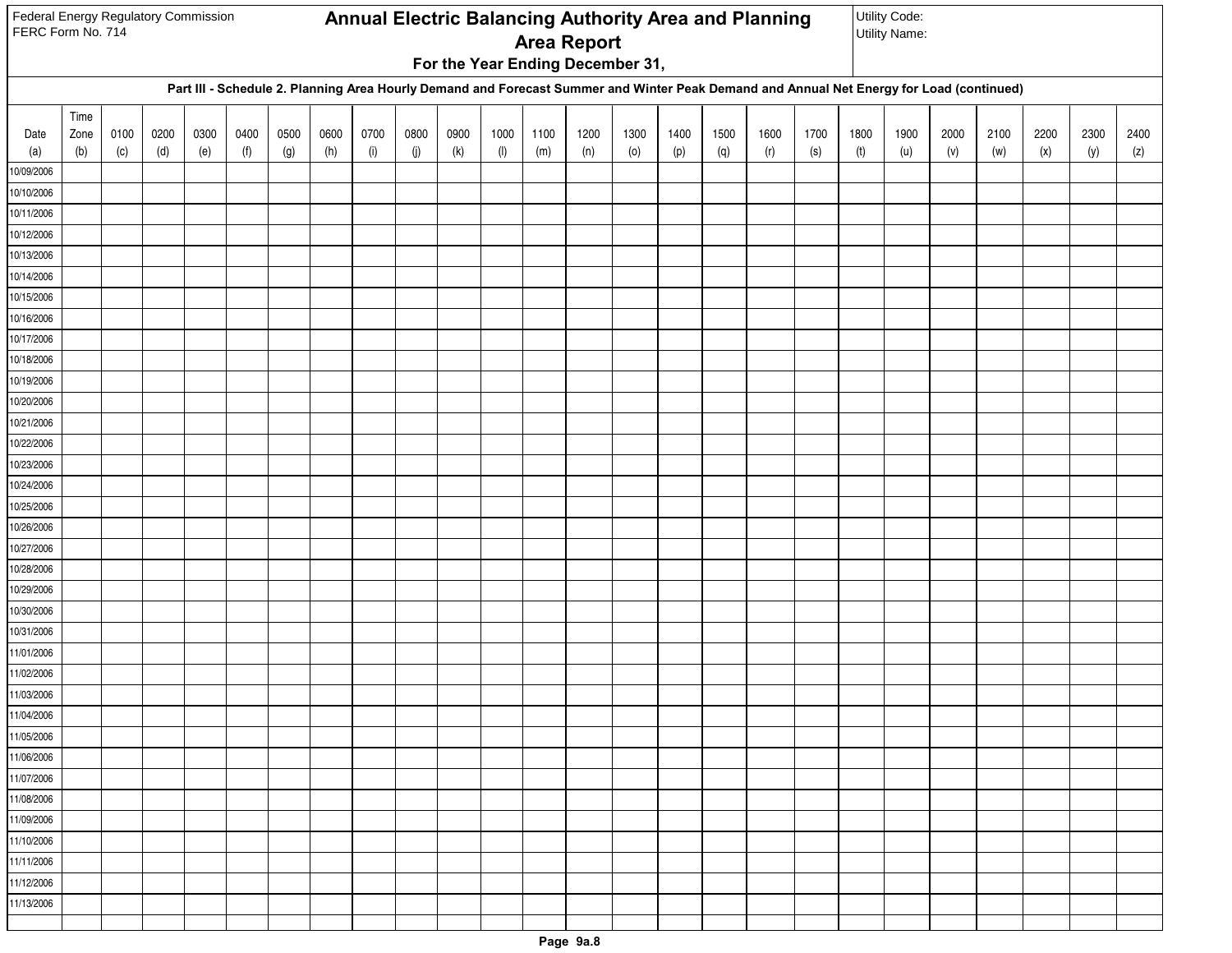| Federal Energy Regulatory Commission<br>FERC Form No. 714 |      |      |      |      |      |      |      |      |      |      |      |      | <b>Area Report</b> |                                  |      |      | Annual Electric Balancing Authority Area and Planning                                                                                    |      |      | Utility Code:<br><b>Utility Name:</b> |      |      |      |      |      |
|-----------------------------------------------------------|------|------|------|------|------|------|------|------|------|------|------|------|--------------------|----------------------------------|------|------|------------------------------------------------------------------------------------------------------------------------------------------|------|------|---------------------------------------|------|------|------|------|------|
|                                                           |      |      |      |      |      |      |      |      |      |      |      |      |                    | For the Year Ending December 31, |      |      |                                                                                                                                          |      |      |                                       |      |      |      |      |      |
|                                                           |      |      |      |      |      |      |      |      |      |      |      |      |                    |                                  |      |      | Part III - Schedule 2. Planning Area Hourly Demand and Forecast Summer and Winter Peak Demand and Annual Net Energy for Load (continued) |      |      |                                       |      |      |      |      |      |
|                                                           | Time |      |      |      |      |      |      |      |      |      |      |      |                    |                                  |      |      |                                                                                                                                          |      |      |                                       |      |      |      |      |      |
| Date                                                      | Zone | 0100 | 0200 | 0300 | 0400 | 0500 | 0600 | 0700 | 0800 | 0900 | 1000 | 1100 | 1200               | 1300                             | 1400 | 1500 | 1600                                                                                                                                     | 1700 | 1800 | 1900                                  | 2000 | 2100 | 2200 | 2300 | 2400 |
| (a)<br>11/14/2006                                         | (b)  | (c)  | (d)  | (e)  | (f)  | (g)  | (h)  | (i)  | (j)  | (k)  | (1)  | (m)  | (n)                | (0)                              | (p)  | (q)  | (r)                                                                                                                                      | (s)  | (t)  | (u)                                   | (v)  | (w)  | (x)  | (y)  | (z)  |
| 11/15/2006                                                |      |      |      |      |      |      |      |      |      |      |      |      |                    |                                  |      |      |                                                                                                                                          |      |      |                                       |      |      |      |      |      |
| 11/16/2006                                                |      |      |      |      |      |      |      |      |      |      |      |      |                    |                                  |      |      |                                                                                                                                          |      |      |                                       |      |      |      |      |      |
| 11/17/2006                                                |      |      |      |      |      |      |      |      |      |      |      |      |                    |                                  |      |      |                                                                                                                                          |      |      |                                       |      |      |      |      |      |
| 11/18/2006                                                |      |      |      |      |      |      |      |      |      |      |      |      |                    |                                  |      |      |                                                                                                                                          |      |      |                                       |      |      |      |      |      |
| 11/19/2006                                                |      |      |      |      |      |      |      |      |      |      |      |      |                    |                                  |      |      |                                                                                                                                          |      |      |                                       |      |      |      |      |      |
| 11/20/2006                                                |      |      |      |      |      |      |      |      |      |      |      |      |                    |                                  |      |      |                                                                                                                                          |      |      |                                       |      |      |      |      |      |
| 11/21/2006                                                |      |      |      |      |      |      |      |      |      |      |      |      |                    |                                  |      |      |                                                                                                                                          |      |      |                                       |      |      |      |      |      |
| 11/22/2006                                                |      |      |      |      |      |      |      |      |      |      |      |      |                    |                                  |      |      |                                                                                                                                          |      |      |                                       |      |      |      |      |      |
| 11/23/2006                                                |      |      |      |      |      |      |      |      |      |      |      |      |                    |                                  |      |      |                                                                                                                                          |      |      |                                       |      |      |      |      |      |
| 11/24/2006                                                |      |      |      |      |      |      |      |      |      |      |      |      |                    |                                  |      |      |                                                                                                                                          |      |      |                                       |      |      |      |      |      |
| 11/25/2006                                                |      |      |      |      |      |      |      |      |      |      |      |      |                    |                                  |      |      |                                                                                                                                          |      |      |                                       |      |      |      |      |      |
| 11/26/2006                                                |      |      |      |      |      |      |      |      |      |      |      |      |                    |                                  |      |      |                                                                                                                                          |      |      |                                       |      |      |      |      |      |
| 11/27/2006                                                |      |      |      |      |      |      |      |      |      |      |      |      |                    |                                  |      |      |                                                                                                                                          |      |      |                                       |      |      |      |      |      |
| 11/28/2006                                                |      |      |      |      |      |      |      |      |      |      |      |      |                    |                                  |      |      |                                                                                                                                          |      |      |                                       |      |      |      |      |      |
| 11/29/2006                                                |      |      |      |      |      |      |      |      |      |      |      |      |                    |                                  |      |      |                                                                                                                                          |      |      |                                       |      |      |      |      |      |
| 11/30/2006                                                |      |      |      |      |      |      |      |      |      |      |      |      |                    |                                  |      |      |                                                                                                                                          |      |      |                                       |      |      |      |      |      |
| 12/01/2006                                                |      |      |      |      |      |      |      |      |      |      |      |      |                    |                                  |      |      |                                                                                                                                          |      |      |                                       |      |      |      |      |      |
| 12/02/2006                                                |      |      |      |      |      |      |      |      |      |      |      |      |                    |                                  |      |      |                                                                                                                                          |      |      |                                       |      |      |      |      |      |
| 12/03/2006                                                |      |      |      |      |      |      |      |      |      |      |      |      |                    |                                  |      |      |                                                                                                                                          |      |      |                                       |      |      |      |      |      |
| 12/04/2006<br>12/05/2006                                  |      |      |      |      |      |      |      |      |      |      |      |      |                    |                                  |      |      |                                                                                                                                          |      |      |                                       |      |      |      |      |      |
| 12/06/2006                                                |      |      |      |      |      |      |      |      |      |      |      |      |                    |                                  |      |      |                                                                                                                                          |      |      |                                       |      |      |      |      |      |
| 12/07/2006                                                |      |      |      |      |      |      |      |      |      |      |      |      |                    |                                  |      |      |                                                                                                                                          |      |      |                                       |      |      |      |      |      |
| 12/08/2006                                                |      |      |      |      |      |      |      |      |      |      |      |      |                    |                                  |      |      |                                                                                                                                          |      |      |                                       |      |      |      |      |      |
| 12/09/2006                                                |      |      |      |      |      |      |      |      |      |      |      |      |                    |                                  |      |      |                                                                                                                                          |      |      |                                       |      |      |      |      |      |
| 12/10/2006                                                |      |      |      |      |      |      |      |      |      |      |      |      |                    |                                  |      |      |                                                                                                                                          |      |      |                                       |      |      |      |      |      |
| 12/11/2006                                                |      |      |      |      |      |      |      |      |      |      |      |      |                    |                                  |      |      |                                                                                                                                          |      |      |                                       |      |      |      |      |      |
| 12/12/2006                                                |      |      |      |      |      |      |      |      |      |      |      |      |                    |                                  |      |      |                                                                                                                                          |      |      |                                       |      |      |      |      |      |
| 12/13/2006                                                |      |      |      |      |      |      |      |      |      |      |      |      |                    |                                  |      |      |                                                                                                                                          |      |      |                                       |      |      |      |      |      |
| 12/14/2006                                                |      |      |      |      |      |      |      |      |      |      |      |      |                    |                                  |      |      |                                                                                                                                          |      |      |                                       |      |      |      |      |      |
| 12/15/2006                                                |      |      |      |      |      |      |      |      |      |      |      |      |                    |                                  |      |      |                                                                                                                                          |      |      |                                       |      |      |      |      |      |
| 12/16/2006                                                |      |      |      |      |      |      |      |      |      |      |      |      |                    |                                  |      |      |                                                                                                                                          |      |      |                                       |      |      |      |      |      |
| 12/17/2006                                                |      |      |      |      |      |      |      |      |      |      |      |      |                    |                                  |      |      |                                                                                                                                          |      |      |                                       |      |      |      |      |      |
| 12/18/2006                                                |      |      |      |      |      |      |      |      |      |      |      |      |                    |                                  |      |      |                                                                                                                                          |      |      |                                       |      |      |      |      |      |
| 12/19/2006                                                |      |      |      |      |      |      |      |      |      |      |      |      |                    |                                  |      |      |                                                                                                                                          |      |      |                                       |      |      |      |      |      |
|                                                           |      |      |      |      |      |      |      |      |      |      |      |      |                    |                                  |      |      |                                                                                                                                          |      |      |                                       |      |      |      |      |      |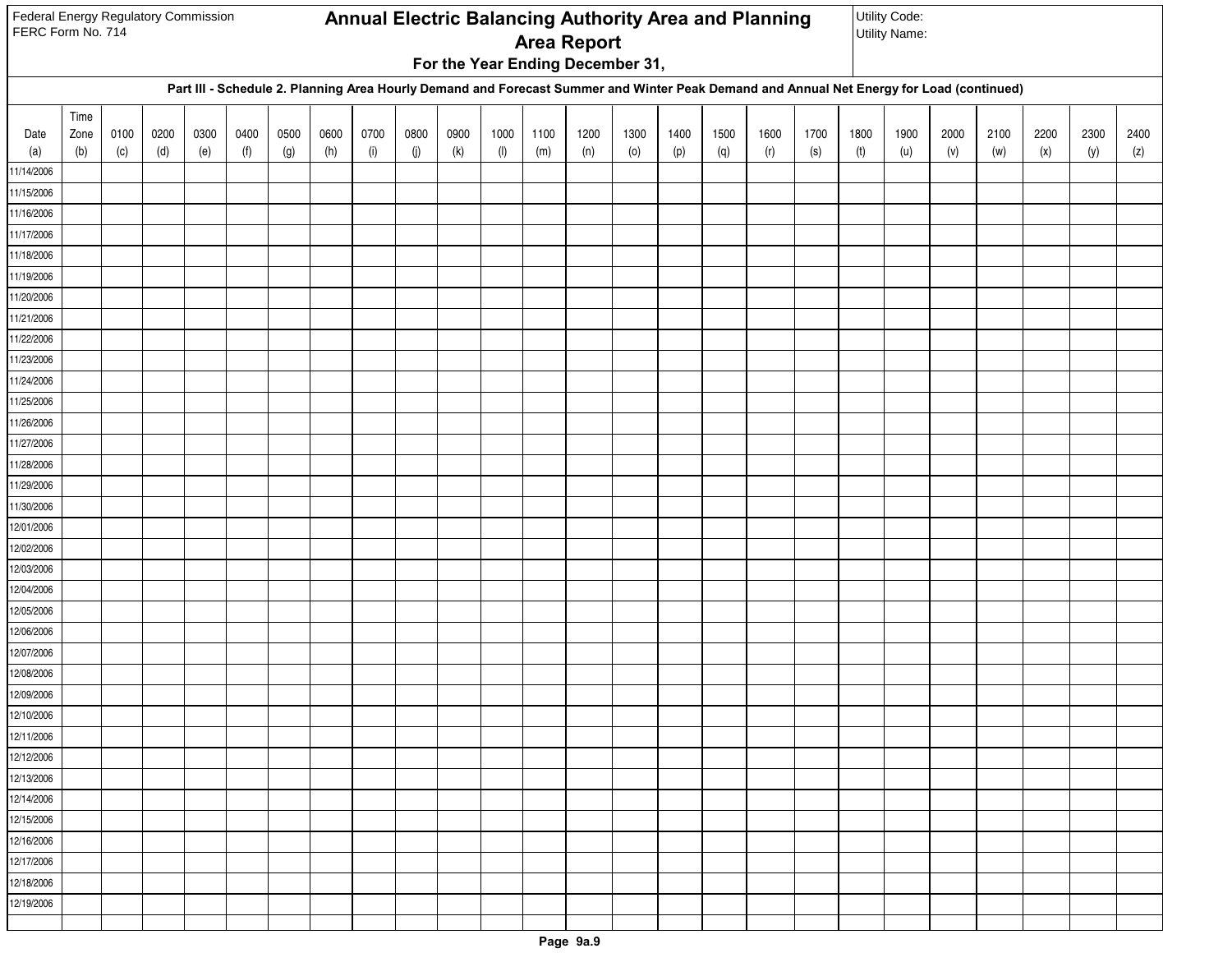| Federal Energy Regulatory Commission<br>FERC Form No. 714 |             |             |             |             |             |             |             |             |             |             |             |             |                                  |             |             |             | <b>Annual Electric Balancing Authority Area and Planning</b>                                                                             |             |             | Utility Code:<br><b>Utility Name:</b> |             |             |             |             |             |
|-----------------------------------------------------------|-------------|-------------|-------------|-------------|-------------|-------------|-------------|-------------|-------------|-------------|-------------|-------------|----------------------------------|-------------|-------------|-------------|------------------------------------------------------------------------------------------------------------------------------------------|-------------|-------------|---------------------------------------|-------------|-------------|-------------|-------------|-------------|
|                                                           |             |             |             |             |             |             |             |             |             |             |             |             | <b>Area Report</b>               |             |             |             |                                                                                                                                          |             |             |                                       |             |             |             |             |             |
|                                                           |             |             |             |             |             |             |             |             |             |             |             |             | For the Year Ending December 31, |             |             |             |                                                                                                                                          |             |             |                                       |             |             |             |             |             |
|                                                           |             |             |             |             |             |             |             |             |             |             |             |             |                                  |             |             |             | Part III - Schedule 2. Planning Area Hourly Demand and Forecast Summer and Winter Peak Demand and Annual Net Energy for Load (continued) |             |             |                                       |             |             |             |             |             |
|                                                           | Time        |             |             |             |             |             |             |             |             |             |             |             |                                  |             |             |             |                                                                                                                                          |             |             |                                       |             |             |             |             |             |
| Date<br>(a)                                               | Zone<br>(b) | 0100<br>(c) | 0200<br>(d) | 0300<br>(e) | 0400<br>(f) | 0500<br>(g) | 0600<br>(h) | 0700<br>(i) | 0800<br>(j) | 0900<br>(k) | 1000<br>(1) | 1100<br>(m) | 1200<br>(n)                      | 1300<br>(0) | 1400<br>(p) | 1500<br>(q) | 1600<br>(r)                                                                                                                              | 1700<br>(s) | 1800<br>(t) | 1900<br>(u)                           | 2000<br>(v) | 2100<br>(w) | 2200<br>(x) | 2300<br>(y) | 2400<br>(z) |
| 12/20/2006                                                |             |             |             |             |             |             |             |             |             |             |             |             |                                  |             |             |             |                                                                                                                                          |             |             |                                       |             |             |             |             |             |
| 12/21/2006                                                |             |             |             |             |             |             |             |             |             |             |             |             |                                  |             |             |             |                                                                                                                                          |             |             |                                       |             |             |             |             |             |
| 12/22/2006                                                |             |             |             |             |             |             |             |             |             |             |             |             |                                  |             |             |             |                                                                                                                                          |             |             |                                       |             |             |             |             |             |
| 12/23/2006                                                |             |             |             |             |             |             |             |             |             |             |             |             |                                  |             |             |             |                                                                                                                                          |             |             |                                       |             |             |             |             |             |
| 12/24/2006                                                |             |             |             |             |             |             |             |             |             |             |             |             |                                  |             |             |             |                                                                                                                                          |             |             |                                       |             |             |             |             |             |
| 12/25/2006                                                |             |             |             |             |             |             |             |             |             |             |             |             |                                  |             |             |             |                                                                                                                                          |             |             |                                       |             |             |             |             |             |
| 12/26/2006                                                |             |             |             |             |             |             |             |             |             |             |             |             |                                  |             |             |             |                                                                                                                                          |             |             |                                       |             |             |             |             |             |
| 12/27/2006                                                |             |             |             |             |             |             |             |             |             |             |             |             |                                  |             |             |             |                                                                                                                                          |             |             |                                       |             |             |             |             |             |
| 12/28/2006                                                |             |             |             |             |             |             |             |             |             |             |             |             |                                  |             |             |             |                                                                                                                                          |             |             |                                       |             |             |             |             |             |
| 12/29/2006<br>12/30/2006                                  |             |             |             |             |             |             |             |             |             |             |             |             |                                  |             |             |             |                                                                                                                                          |             |             |                                       |             |             |             |             |             |
| 12/31/2006                                                |             |             |             |             |             |             |             |             |             |             |             |             |                                  |             |             |             |                                                                                                                                          |             |             |                                       |             |             |             |             |             |
|                                                           |             |             |             |             |             |             |             |             |             |             |             |             |                                  |             |             |             |                                                                                                                                          |             |             |                                       |             |             |             |             |             |
|                                                           |             |             |             |             |             |             |             |             |             |             |             |             |                                  |             |             |             |                                                                                                                                          |             |             |                                       |             |             |             |             |             |
|                                                           |             |             |             |             |             |             |             |             |             |             |             |             |                                  |             |             |             |                                                                                                                                          |             |             |                                       |             |             |             |             |             |
|                                                           |             |             |             |             |             |             |             |             |             |             |             |             |                                  |             |             |             |                                                                                                                                          |             |             |                                       |             |             |             |             |             |
|                                                           |             |             |             |             |             |             |             |             |             |             |             |             |                                  |             |             |             |                                                                                                                                          |             |             |                                       |             |             |             |             |             |
|                                                           |             |             |             |             |             |             |             |             |             |             |             |             |                                  |             |             |             |                                                                                                                                          |             |             |                                       |             |             |             |             |             |
|                                                           |             |             |             |             |             |             |             |             |             |             |             |             |                                  |             |             |             |                                                                                                                                          |             |             |                                       |             |             |             |             |             |
|                                                           |             |             |             |             |             |             |             |             |             |             |             |             |                                  |             |             |             |                                                                                                                                          |             |             |                                       |             |             |             |             |             |
|                                                           |             |             |             |             |             |             |             |             |             |             |             |             |                                  |             |             |             |                                                                                                                                          |             |             |                                       |             |             |             |             |             |
|                                                           |             |             |             |             |             |             |             |             |             |             |             |             |                                  |             |             |             |                                                                                                                                          |             |             |                                       |             |             |             |             |             |
|                                                           |             |             |             |             |             |             |             |             |             |             |             |             |                                  |             |             |             |                                                                                                                                          |             |             |                                       |             |             |             |             |             |
|                                                           |             |             |             |             |             |             |             |             |             |             |             |             |                                  |             |             |             |                                                                                                                                          |             |             |                                       |             |             |             |             |             |
|                                                           |             |             |             |             |             |             |             |             |             |             |             |             |                                  |             |             |             |                                                                                                                                          |             |             |                                       |             |             |             |             |             |
|                                                           |             |             |             |             |             |             |             |             |             |             |             |             |                                  |             |             |             |                                                                                                                                          |             |             |                                       |             |             |             |             |             |
|                                                           |             |             |             |             |             |             |             |             |             |             |             |             |                                  |             |             |             |                                                                                                                                          |             |             |                                       |             |             |             |             |             |
|                                                           |             |             |             |             |             |             |             |             |             |             |             |             |                                  |             |             |             |                                                                                                                                          |             |             |                                       |             |             |             |             |             |
|                                                           |             |             |             |             |             |             |             |             |             |             |             |             |                                  |             |             |             |                                                                                                                                          |             |             |                                       |             |             |             |             |             |
|                                                           |             |             |             |             |             |             |             |             |             |             |             |             |                                  |             |             |             |                                                                                                                                          |             |             |                                       |             |             |             |             |             |
|                                                           |             |             |             |             |             |             |             |             |             |             |             |             |                                  |             |             |             |                                                                                                                                          |             |             |                                       |             |             |             |             |             |
|                                                           |             |             |             |             |             |             |             |             |             |             |             |             |                                  |             |             |             |                                                                                                                                          |             |             |                                       |             |             |             |             |             |
|                                                           |             |             |             |             |             |             |             |             |             |             |             |             |                                  |             |             |             |                                                                                                                                          |             |             |                                       |             |             |             |             |             |
|                                                           |             |             |             |             |             |             |             |             |             |             |             |             |                                  |             |             |             |                                                                                                                                          |             |             |                                       |             |             |             |             |             |
|                                                           |             |             |             |             |             |             |             |             |             |             |             |             |                                  |             |             |             |                                                                                                                                          |             |             |                                       |             |             |             |             |             |
|                                                           |             |             |             |             |             |             |             |             |             |             |             |             |                                  |             |             |             |                                                                                                                                          |             |             |                                       |             |             |             |             |             |